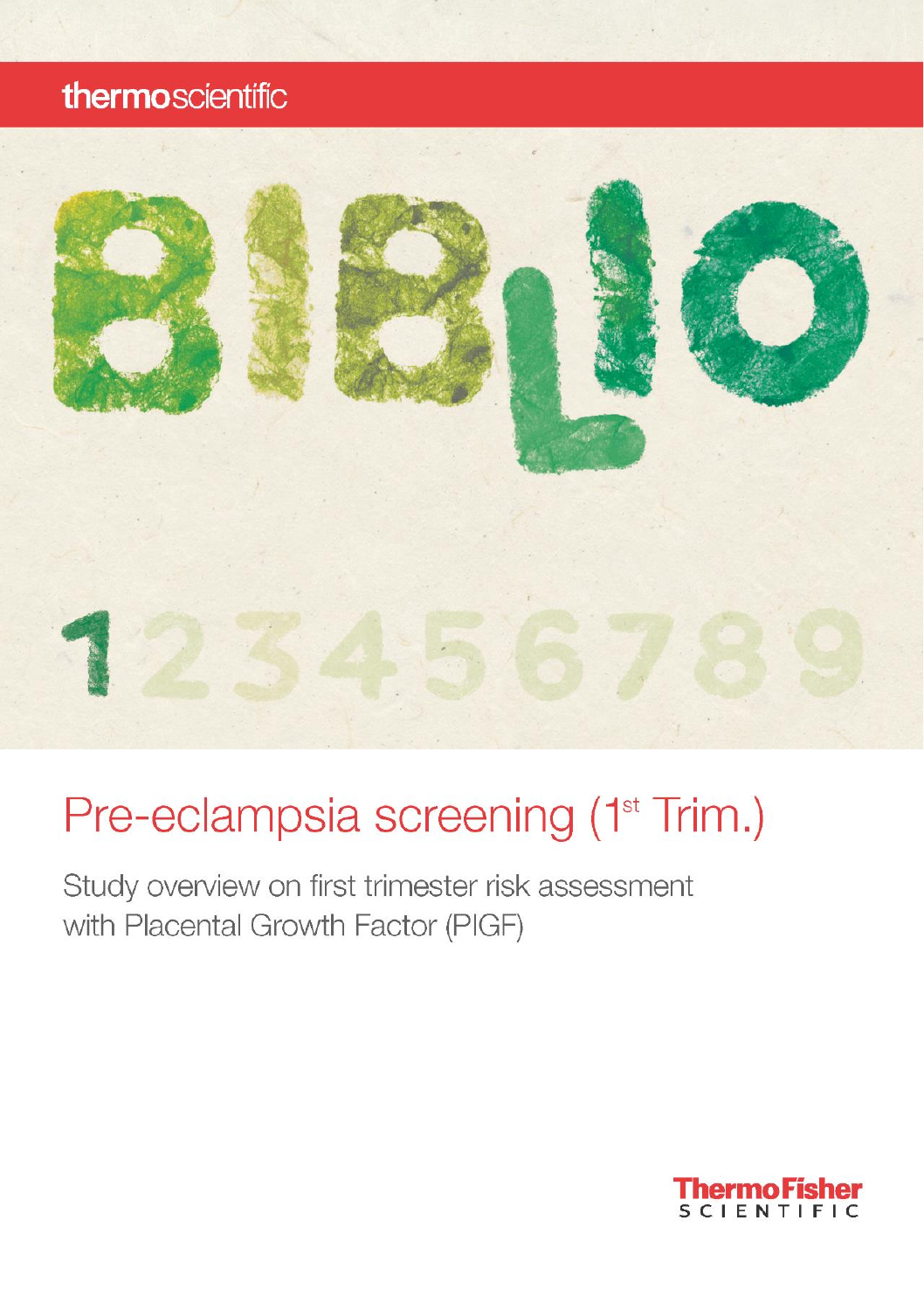## **Content**

| Placental Growth Factor (PIGF) in first trimester pre-eclampsia screening                                                                                                                                      | 5  |  |
|----------------------------------------------------------------------------------------------------------------------------------------------------------------------------------------------------------------|----|--|
| 1. Guidelines                                                                                                                                                                                                  |    |  |
| The FIGO initiative on pre-eclampsia: A pragmatic guide for first-trimester<br>screening and prevention / Poon LC et al., 2019                                                                                 |    |  |
| Hypertensive Disorders of Pregnancy: ISSHP Classification, Diagnosis,<br>and Management Recommendations for International Practice /<br>Brown MA et al., 2018                                                  |    |  |
| ISUOG Practice Guidelines: role of ultrasound in screening for and follow-up<br>of pre-eclampsia / Sotiriadis A et al., 2019                                                                                   | 10 |  |
| 2018 ESC Guidelines for the management of cardiovascular diseases during<br>pregnancy / Regitz-Zagrosek V et al., 2018                                                                                         | 11 |  |
| 2. 1 <sup>st</sup> trimester pre-eclampsia screening                                                                                                                                                           |    |  |
| Prenatal screening for pre-eclampsia: Frequently asked questions /<br>Wertaschnigg D et al., 2019                                                                                                              | 12 |  |
| Predictive performance of the competing risk model in screening for<br>preeclampsia / Wright D et al., 2019                                                                                                    | 13 |  |
| Screening for pre-eclampsia by maternal factors and biomarkers at 11-13 weeks'<br>gestation / Tan MY et al., 2018                                                                                              | 15 |  |
| The first-trimester of pregnancy - A window of opportunity for prediction and<br>prevention of pregnancy complications and future life / Poon LC et al., 2018                                                  | 16 |  |
| Comparison of diagnostic accuracy of early screening for pre-eclampsia by<br>NICE guidelines and a method combining maternal factors and biomarkers:<br>results of SPREE / Tan MY et al., 2018                 | 17 |  |
| ASPRE trial: incidence of preterm pre-eclampsia in patients fulfilling ACOG<br>and NICE criteria according to risk by FMF algorithm / Poon LC et al., 2018                                                     | 18 |  |
| First-trimester screening for early and late preeclampsia using maternal<br>characteristics, biomarkers, and estimated placental volume / Sonek J et al., 2018                                                 | 19 |  |
| First trimester combined screening for preeclampsia and small for gestational<br>age - a single centre experience and validation of the FMF screening algorithm /<br>Mosimann B et al., 2017                   | 20 |  |
| First-Trimester Combined Multimarker Prospective Study for the Detection of<br>Pregnancies at a High Risk of Developing Preeclampsia Using the Fetal Medicine<br>Foundation-Algorithm / Guizani M et al., 2018 | 21 |  |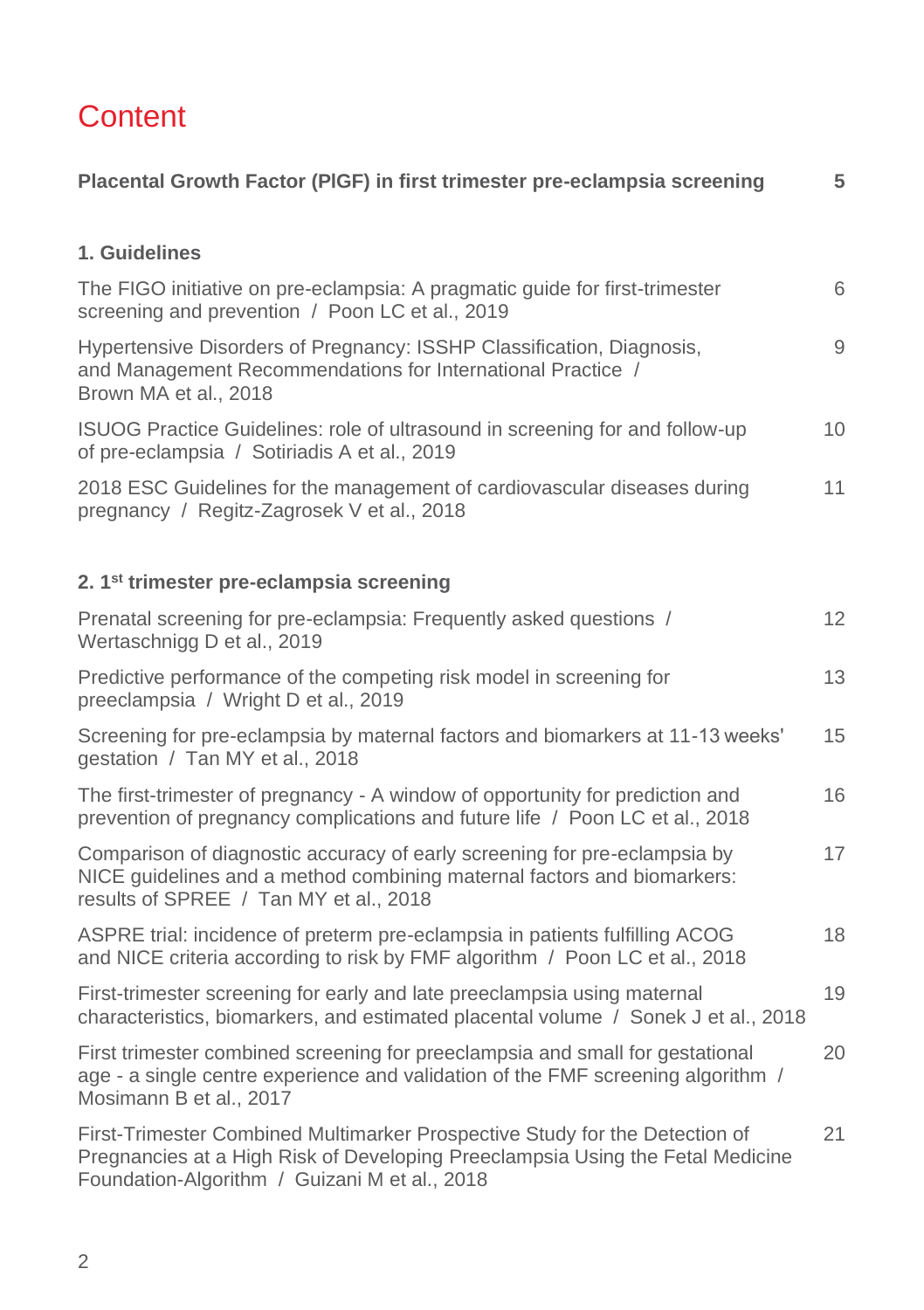| Competing-risks model in screening for pre-eclampsia in twin pregnancy<br>according to maternal factors and biomarkers at 11-13 weeks' gestation /<br>Francisco C et al., 2017                 | 22 |  |
|------------------------------------------------------------------------------------------------------------------------------------------------------------------------------------------------|----|--|
| Multicenter screening for pre-eclampsia by maternal factors and biomarkers<br>at 11-13 weeks' gestation: comparison with NICE guidelines and ACOG<br>recommendations / O'Gorman N et al., 2017 | 23 |  |
| Accuracy of competing-risks model in screening for pre-eclampsia by maternal<br>factors and biomarkers at 11-13 weeks' gestation / O'Gorman N et al., 2017                                     |    |  |
| Validation of a first-trimester screening model for pre-eclampsia in an unselected<br>population / Scazzocchio E et al., 2017                                                                  | 25 |  |
| The use of ultrasound and other markers for early detection of preeclampsia /<br>O'Gorman N et al., 2016                                                                                       | 26 |  |
| Contingent screening for preterm pre-eclampsia / Wright D et al., 2016                                                                                                                         | 27 |  |
| First trimester prediction and prevention of adverse pregnancy outcomes related<br>to poor placentation / D'Silva A et al., 2017                                                               |    |  |
| ASPRE trial: performance of screening for preterm pre-eclampsia /<br>Rolnik DL et al., 2017                                                                                                    | 29 |  |
| Optimal first trimester PE prediction: a comparison of multimarker algorithm,<br>risk profiles and their sequential application / Gabbay-Benziv R et al., 2016                                 | 30 |  |
| First trimester prediction of HELLP syndrome / Oliveira N et al., 2016                                                                                                                         | 31 |  |
| Competing risks model in screening for pre-eclampsia by maternal factors<br>and biomarkers at 11-13 weeks gestation / O'Gorman N et al., 2016                                                  | 32 |  |
| MoM cutoffs for variables, an important tool for multivariate analysis and<br>accurate interpretation of PE risk in high-risk pregnancy / Verma J et al., 2016                                 | 33 |  |
| First- and second-trimester maternal serum markers of pre-eclampsia in twin<br>pregnancy / Svirsky R et al., 2016                                                                              | 34 |  |
| First trimester prediction of pre-eclampsia / Anderson UD et al., 2015                                                                                                                         | 35 |  |
| First-trimester uterine artery Doppler analysis in the prediction of later pregnancy<br>complications / Khong SL et al., 2015                                                                  |    |  |
| First trim. screening for early and late PE based on maternal characteristics,<br>biophysical parameters, and angiogenic factors / Crovetto F et al., 2015                                     | 37 |  |
| Psychological impact of first-trimester prevention for pre-eclampsia<br>on anxiety / Simeone S et al., 2015                                                                                    | 38 |  |
| Prediction of pre-eclampsia utilizing the first trimester screening<br>examination / Baschat AA et al., 2014                                                                                   |    |  |
| Maternal Serum PIGF Isoforms 1 and 2 at 11-13 Weeks' Gestation<br>in Normal and Pathological Pregnancies / Nucci M et al., 2014                                                                | 40 |  |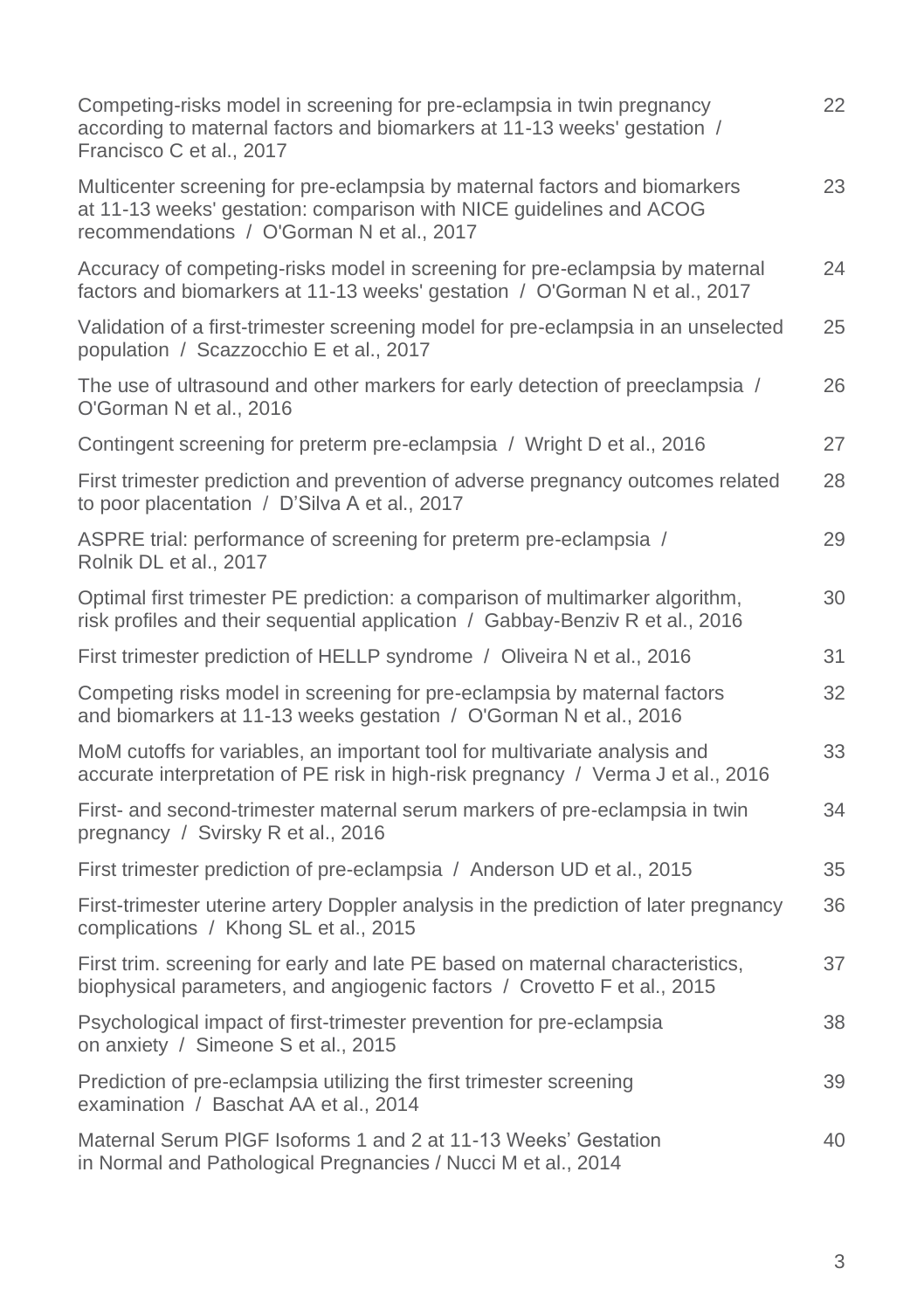### **3. Prevention with low-dose aspirin**

| Aspirin delays the development of preeclampsia / Wright D et al., 2019                                                                                                                                                                      | 41 |
|---------------------------------------------------------------------------------------------------------------------------------------------------------------------------------------------------------------------------------------------|----|
| Aspirin for the prevention of preterm and term preeclampsia: systematic review<br>and metaanalysis / Roberge S et al., 2018                                                                                                                 | 43 |
| Aspirin for Evidence-Based Preeclampsia Prevention trial: influence of<br>compliance on beneficial effect of aspirin in prevention of preterm preeclampsia /<br>Wright D et al., 2017                                                       | 44 |
| Aspirin versus Placebo in Pregnancies at High Risk for Preterm Preeclampsia /<br>Rolnik DL et al., 2017                                                                                                                                     | 45 |
| Aspirin for Evidence-Based Preeclampsia Prevention trial: effect of aspirin in<br>prevention of preterm preeclampsia in subgroups of women according to their<br>characteristics and medical and obstetrical history / Poon LC et al., 2017 | 46 |
| The role of aspirin dose on the prevention of pre-eclampsia and fetal growth<br>restriction: systematic review and meta-analysis / Roberge S et al., 2016                                                                                   | 48 |
| Low-Dose Aspirin in Early Gestation for Prevention of PE and SGA<br>Neonates: Meta-analysis of Large Randomized Trials / Roberge S et al., 2016                                                                                             | 49 |
| Prediction and prevention of early-onset pre-eclampsia: impact of aspirin<br>after first-trimester screening / Park F et al., 2015                                                                                                          | 50 |

### **Glossary 51**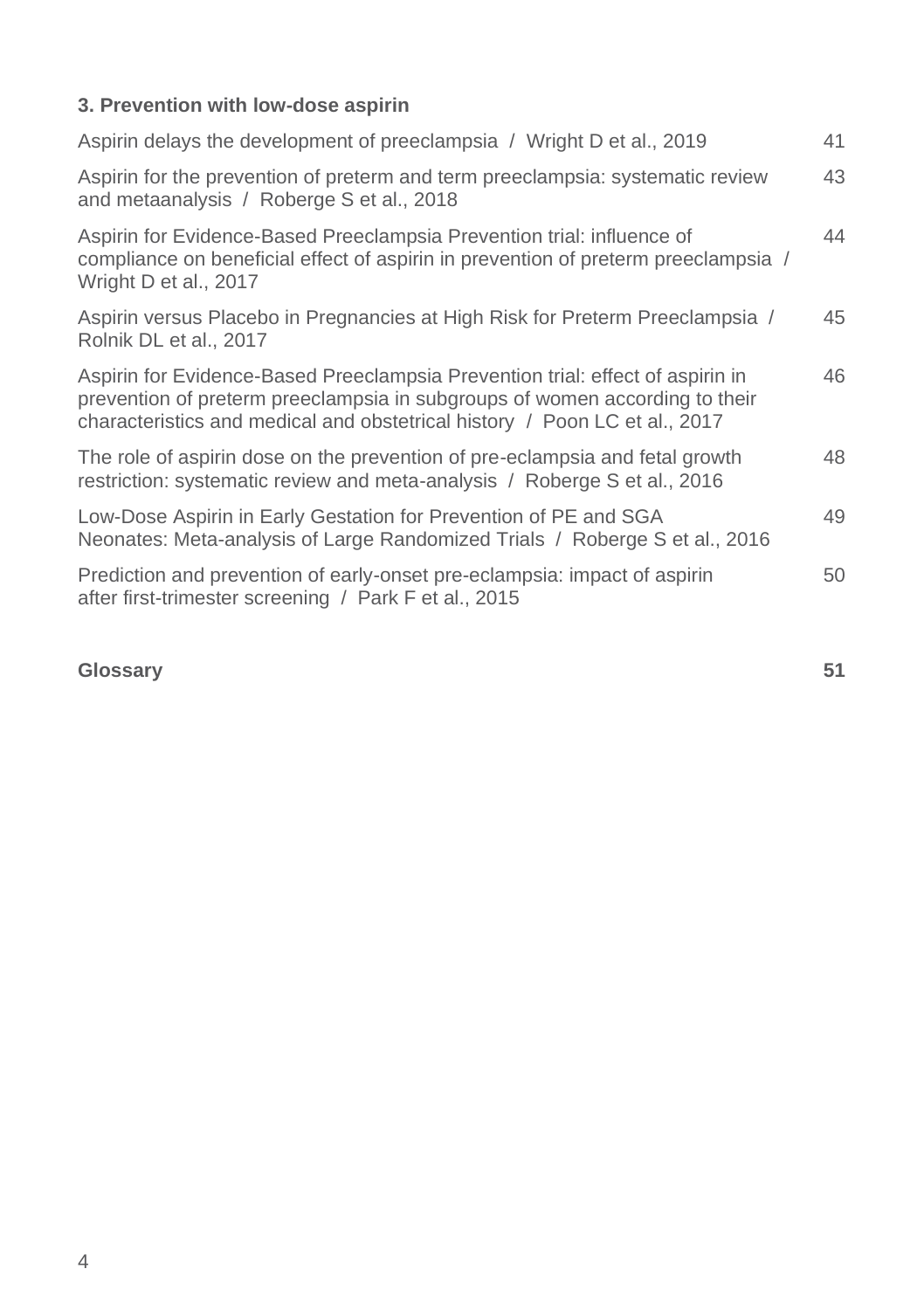## Placental Growth Factor (PlGF) in first trimester pre-eclampsia screening

Pre-eclampsia is a leading cause of maternal morbidity and mortality. First trimester combined screening including Placental Growth Factor (PlGF) allows early detection of women at high risk for preterm pre-eclampsia and offers the possibility of prevention before first clinical symptoms such as hypertension and proteinuria are seen.

#### **Low PlGF levels indicate an increased risk for pre-eclampsia**

In a normal pregnancy, the concentration of PlGF increases progressively, reaching a peak during weeks 29-32 and declining thereafter. Compared to healthy pregnancies, the PlGF concentrations of those women who later develop pre-eclampsia are significantly lower. [Levine RJ et al. N Engl J Med 2004; 350: 672-83]



**Figure** Mean PlGF concentrations of healthy women and those women who later developed pre-eclampsia

According to latest FIGO guidelines all pregnant women should be screened for preterm PE during early pregnancy by the first-trimester combined test with maternal risk factors and biomarkers.

**An identification of women at high risk for pre-term pre-eclampsia in first trimester allows an intensified maternal and fetal monitoring and offers the potential of reducing adverse outcome for mother and child.**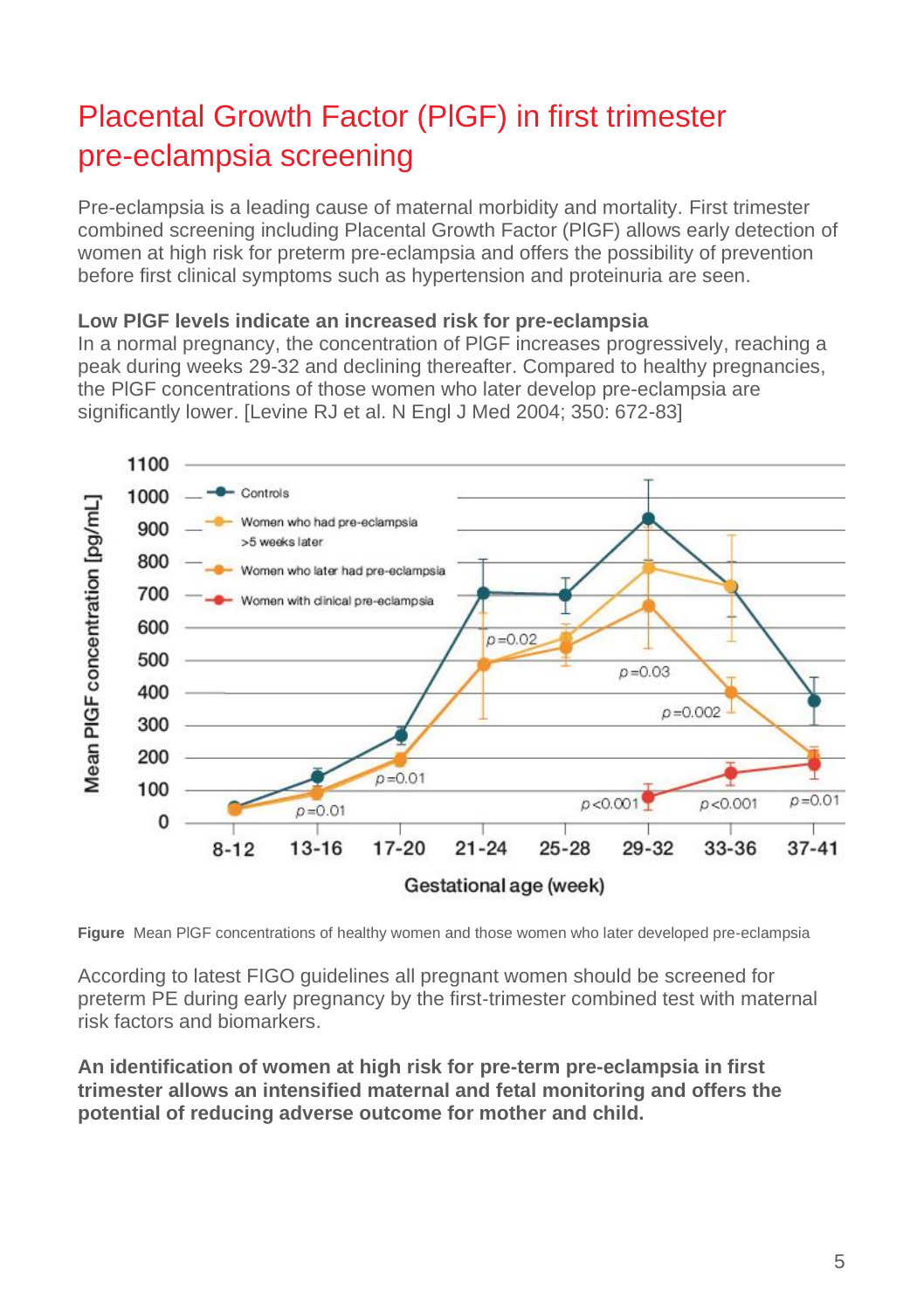## 1. Guidelines

### **The FIGO initiative on pre-eclampsia: A pragmatic guide for firsttrimester screening and prevention**

Poon LC, Shennan A, Hyett JA, Kapur A, Hadar E, Divakar H, McAuliffe F et al. *Int J Gynaecol Obstet. 2019 May;145 Suppl 1:1-33*

#### **Abstract**

Pre‐eclampsia (PE) is a multisystem disorder that typically affects 2%–5% of pregnant women and is one of the leading causes of maternal and perinatal morbidity and mortality, especially when the condition is of early onset. Globally, 76 000 women and 500 000 babies die each year from this disorder. Furthermore, women in low‐resource countries are at a higher risk of developing PE compared with those in high‐resource countries. Although a complete understanding of the pathogenesis of PE remains unclear, the current theory suggests a two‐stage process. The first stage is caused by shallow invasion of the trophoblast, resulting in inadequate remodeling of the spiral arteries. This is presumed to lead to the second stage, which involves the maternal response to endothelial dysfunction and imbalance between angiogenic and antiangiogenic factors, resulting in the clinical features of the disorder. Accurate prediction and uniform prevention continue to elude us. The quest to effectively predict PE in the first trimester of pregnancy is fueled by the desire to identify women who are at high risk of developing PE, so that necessary measures can be initiated early enough to improve placentation and thus prevent or at least reduce the frequency of its occurrence. Furthermore, identification of an "at risk" group will allow tailored prenatal surveillance to anticipate and recognize the onset of the clinical syndrome and manage it promptly.

PE has been previously defined as the onset of hypertension accompanied by significant proteinuria after 20 weeks of gestation. Recently, the definition of PE has been broadened. Now the internationally agreed definition of PE is the one proposed by the International Society for the Study of Hypertension in Pregnancy (ISSHP). According to the ISSHP, PE is defined as systolic blood pressure at ≥140 mm Hg and/or diastolic blood pressure at ≥90 mm Hg on at least two occasions measured 4 hours apart in previously normotensive women and is accompanied by one or more of the following new-onset conditions at or after 20 weeks of gestation:

- **1. Proteinuria** (i.e. ≥30 mg/mol protein:creatinine ratio; ≥300 mg/24 hour; or ≥2 + dipstick);
- **2. Evidence of other maternal organ dysfunction**, including: acute kidney injury (creatinine ≥90 μmol/L; 1 mg/dL); liver involvement (elevated transaminases, e.g. alanine aminotransferase or aspartate aminotransferase >40 IU/L) with or without right upper quadrant or epigastric abdominal pain; neurological complications (e.g. eclampsia, altered mental status, blindness, stroke, clonus, severe headaches, and persistent visual scotomata); or hematological complications (thrombocytopenia–platelet count <150 000/μL, disseminated intravascular coagulation, hemolysis); or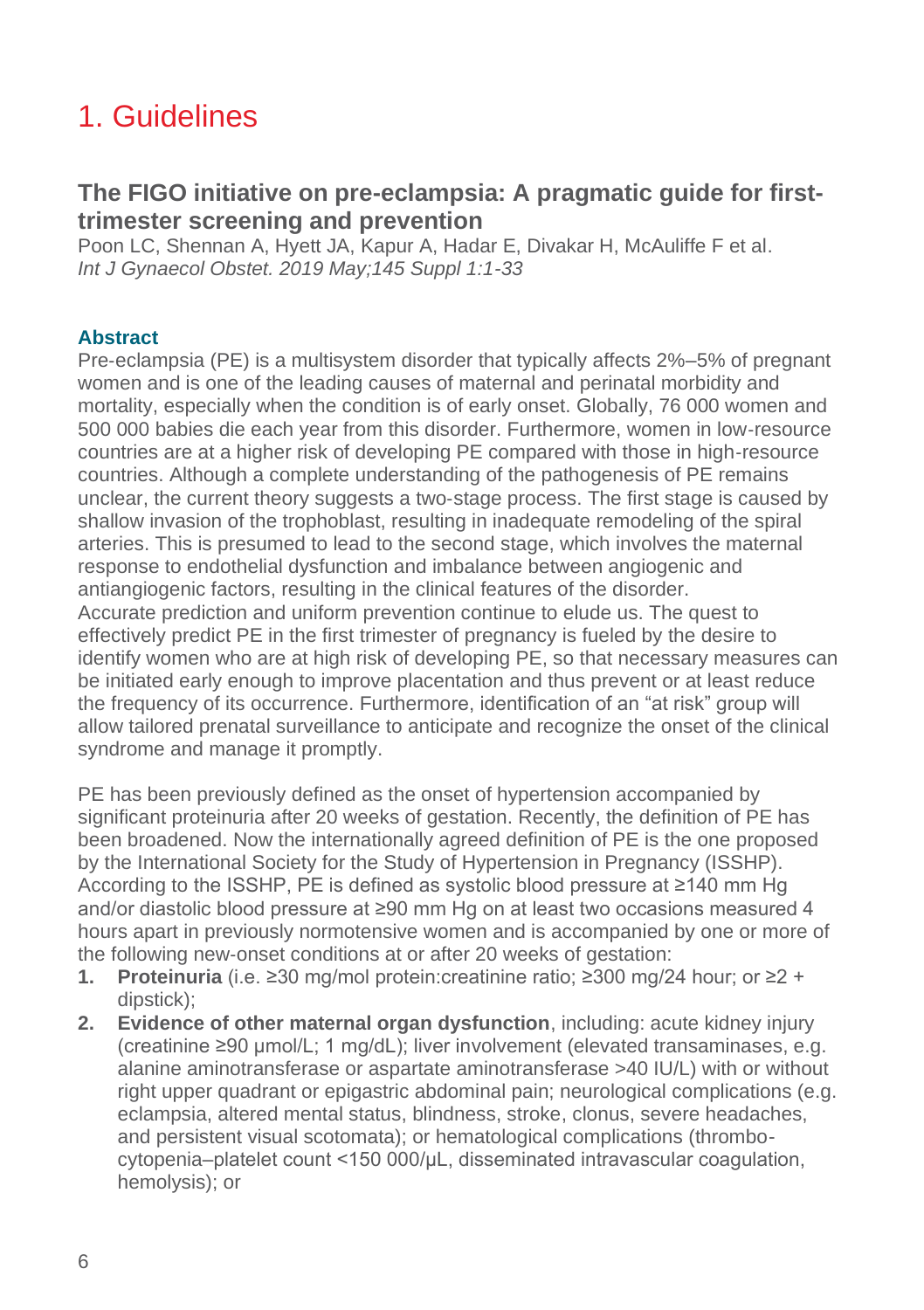**3. Uteroplacental dysfunction** (such as fetal growth restriction, abnormal umbilical artery Doppler waveform analysis, or stillbirth). It is well established that a number of maternal risk factors are associated with the development of PE: advanced maternal age; nulliparity; previous history of PE; short and long interpregnancy interval; use of assisted reproductive technologies; family history of PE; obesity; Afro-Caribbean and South Asian racial origin; co-morbid medical conditions including hyperglycemia in pregnancy; pre‐existing chronic hypertension; renal disease; and autoimmune diseases, such as systemic lupus erythematosus and antiphospholipid syndrome.

These risk factors have been described by various professional organizations for the identification of women at risk of PE; however, this approach to screening is inadequate for effective prediction of PE.

PE can be subclassified into:

- **1. Early**‐**onset PE** (with delivery at <34+0 weeks of gestation);
- **2. Preterm PE** (with delivery at <37+0 weeks of gestation);
- **3. Late**‐**onset PE** (with delivery at ≥34+0 weeks of gestation);
- **4. Term PE** (with delivery at ≥37+0 weeks of gestation).

These subclassifications are not mutually exclusive. Early‐onset PE is associated with a much higher risk of short‐ and long‐term maternal and perinatal morbidity and mortality. Obstetricians managing women with preterm PE are faced with the challenge of balancing the need to achieve fetal maturation in utero with the risks to the mother and fetus of continuing the pregnancy longer. These risks include progression to eclampsia, development of placental abruption and HELLP (hemolysis, elevated liver enzyme, low platelet) syndrome. On the other hand, preterm delivery is associated with higher infant mortality rates and increased morbidity resulting from small for gestational age (SGA), thrombocytopenia, bronchopulmonary dysplasia, cerebral palsy, and an increased risk of various chronic diseases in adult life, particularly type 2 diabetes, cardiovascular disease, and obesity. Women who have experienced PE may also face additional health problems in later life, as the condition is associated with an increased risk of death from future cardiovascular disease, hypertension, stroke, renal impairment, metabolic syndrome, and diabetes. The life expectancy of women who developed preterm PE is reduced on average by 10 years. There is also significant impact on the infants in the long term, such as increased risks of insulin resistance, diabetes mellitus, coronary artery disease, and hypertension in infants born to pre‐ eclamptic women.

The International Federation of Gynecology and Obstetrics (FIGO) brought together international experts to discuss and evaluate current knowledge on PE and develop a document to frame the issues and suggest key actions to address the health burden posed by PE. FIGO's objectives, as outlined in this document, are: (1) To raise awareness of the links between PE and poor maternal and perinatal outcomes, as well as to the future health risks to mother and offspring, and demand a clearly defined global health agenda to tackle this issue; and (2) To create a consensus document that provides guidance for the first-trimester screening and prevention of preterm PE, and to disseminate and encourage its use. Based on high‐quality evidence, the document outlines current global standards for the first‐trimester screening and prevention of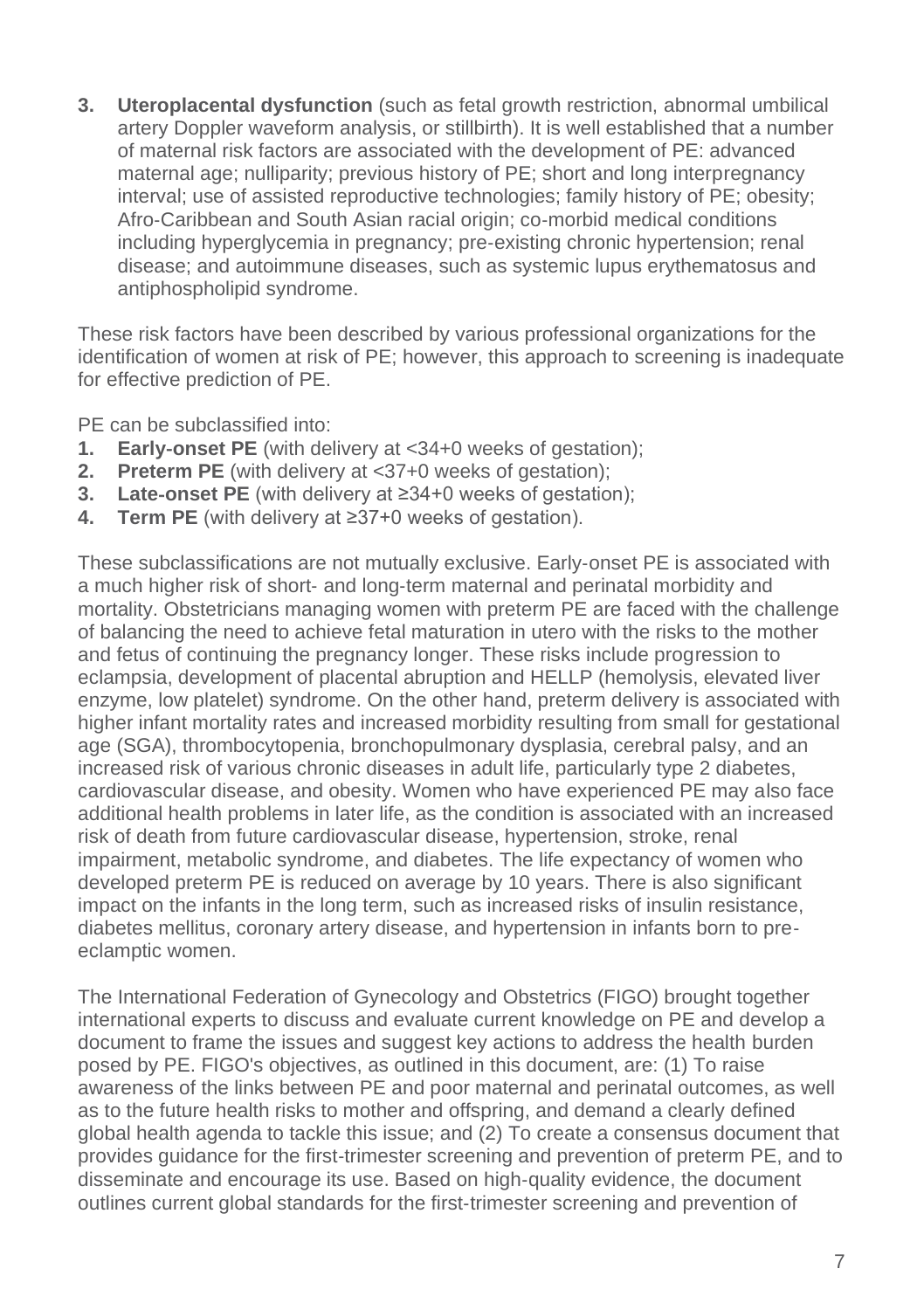preterm PE, which is in line with FIGO good clinical practice advice on first trimester screening and prevention of pre-eclampsia in singleton pregnancy.

It provides both the best and the most pragmatic recommendations according to the level of acceptability, feasibility, and ease of implementation that have the potential to produce the most significant impact in different resource settings. Suggestions are provided for a variety of different regional and resource settings based on their financial, human, and infrastructure resources, as well as for research priorities to bridge the current knowledge and evidence gap. To deal with the issue of PE, FIGO recommends the following:

- **Public health focus:** There should be greater international attention given to PE and to the links between maternal health and noncommunicable diseases (NCDs) on the Sustainable Developmental Goals agenda. Public health measures to increase awareness, access, affordability, and acceptance of preconception counselling, and prenatal and postnatal services for women of reproductive age should be prioritized. Greater efforts are required to raise awareness of the benefits of early prenatal visits targeted at reproductive-aged women, particularly in low‐resource countries.
- **Universal screening:** All pregnant women should be screened for preterm PE during early pregnancy by the first‐trimester combined test with maternal risk factors and biomarkers as a one‐step procedure. The risk calculator is available free of charge at https://fetalmedicine.org/research/assess/preeclampsia. FIGO encourages all countries and its member associations to adopt and promote strategies to ensure this. The best combined test is one that includes maternal risk factors, measurements of mean arterial pressure (MAP), serum placental growth factor (PLGF), and uterine artery pulsatility index (UTPI). Where it is not possible to measure PLGF and/or UTPI, the baseline screening test should be a combination of maternal risk factors with MAP, and not maternal risk factors alone. If maternal serum pregnancy-associated plasma protein A (PAPP-A) is measured for routine first-trimester screening for fetal aneuploidies, the result can be included for PE risk assessment. Variations to the full combined test would lead to a reduction in the performance screening. A woman is considered high risk when the risk is 1 in 100 or more based on the first-trimester combined test with maternal risk factors, MAP, PLGF, and UTPI.
- **Contingent screening:** Where resources are limited, routine screening for preterm PE by maternal factors and MAP in all pregnancies and reserving measurements of PLGF and UTPI for a subgroup of the population (selected on the basis of the risk derived from screening by maternal factors and MAP) can be considered. Prophylactic measures: Following first‐trimester screening for preterm PE, women identified at high risk should receive aspirin prophylaxis commencing at 11–14+6 weeks of gestation at a dose of ~150 mg to be taken every night until 36 weeks of gestation, when delivery occurs, or when PE is diagnosed. Low‐dose aspirin should not be prescribed to all pregnant women. In women with low calcium intake (<800 mg/d), either calcium replacement (≤1 g elemental calcium/d) or calcium supplementation (1.5–2 g elemental calcium/d) may reduce the burden of both early‐ and late‐onset PE.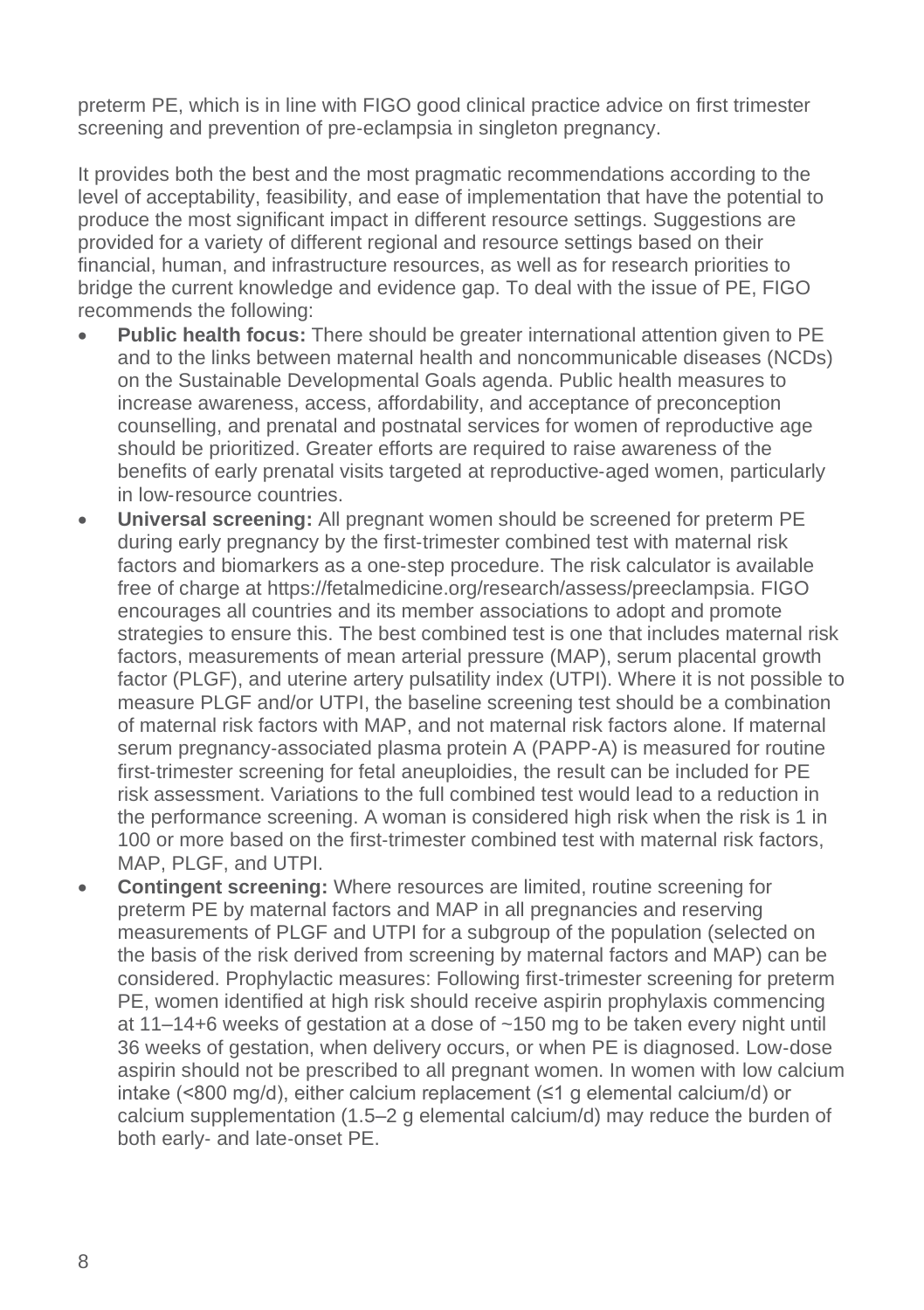### **Hypertensive Disorders of Pregnancy: ISSHP Classification, Diagnosis, and Management Recommendations for International Practice**

Brown MA, Magee LA, Kenny LC, Karumanchi SA, McCarthy FP et al. *Hypertension. 2018 Jul;72(1):24-43.*

#### **Abstract**

These recommendations from the International Society for the Study of Hypertension in Pregnancy (ISSHP) are based on available literature and expert opinion. It is intended that this be a living document, to be updated when needed as more research becomes available to influence good clinical practice. Unfortunately, there is a relative lack of high-quality randomized trials in the field of hypertension in pregnancy compared with studies in essential hypertension outside of pregnancy, and ISSHP encourages greater funding and uptake of collaborative research in this field. Accordingly, the quality of evidence for the recommendations in this document has not been graded although relevant references and explanations are provided for each recommendation. The document will be a living guideline, and we hope to be able to grade recommendations in the future.

Guidelines and recommendations for management of hypertension in pregnancy are typically written for implementation in an ideal setting. It is acknowledged that in many parts of the world, it will not be possible to adopt all of these recommendations; for this reason, options for management in less-resourced settings are discussed separately in relation to diagnosis, evaluation, and treatment.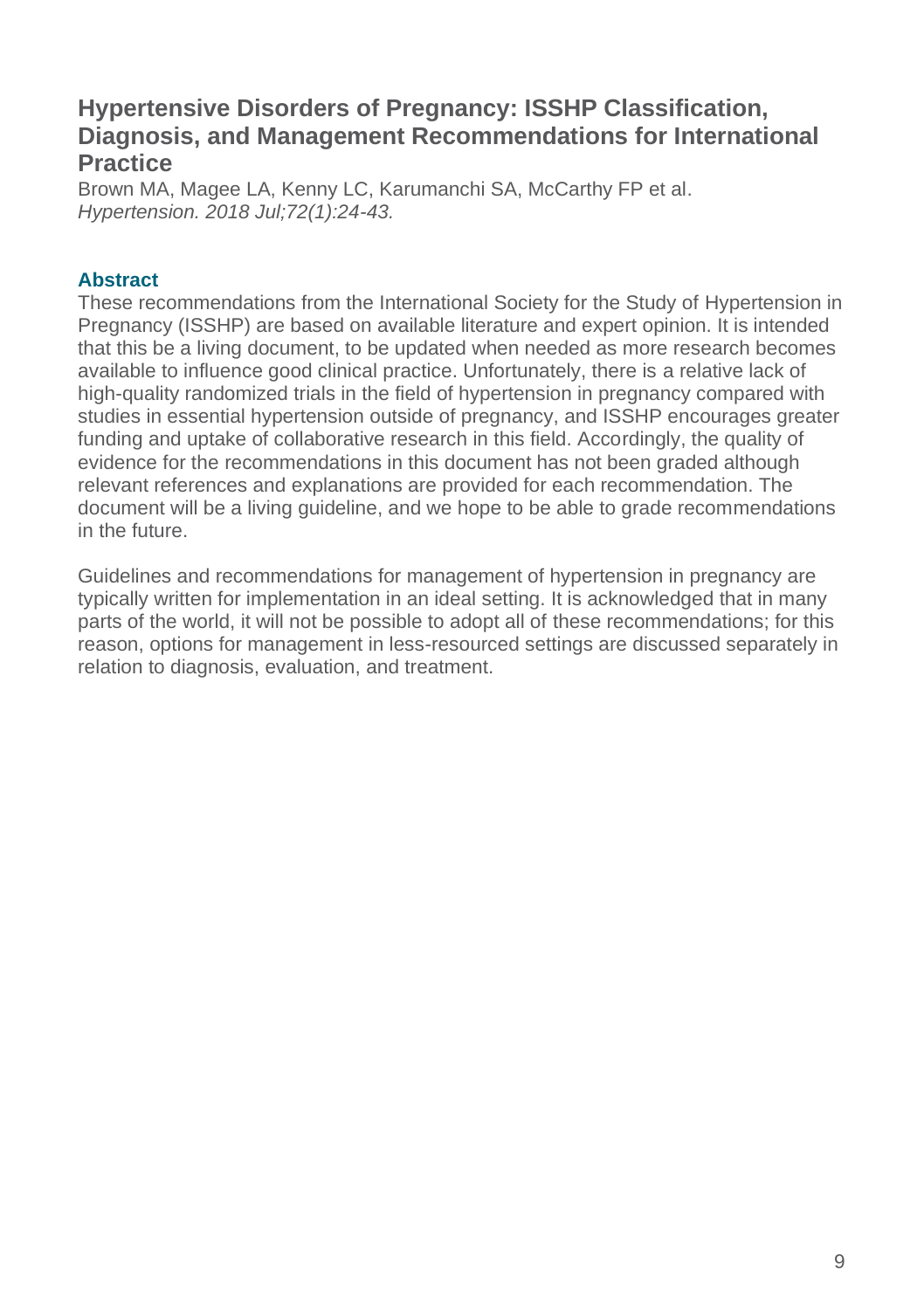### **ISUOG Practice Guidelines: role of ultrasound in screening for and follow-up of pre-eclampsia**

Sotiriadis A, Hernandez-Andrade E, da Silva Costa F, Ghi T, Glanc P, Khalil A et al. *Ultrasound Obstet Gynecol. 2019 Jan;53(1):7-22.*

#### **Abstract**

Hypertensive disease of pregnancy affects up to 10% of pregnant women and the pooled global incidence of pre‐eclampsia (PE) is approximately 3%. Significant variations between developed and developing countries can be attributed to true differences or differences arising from data acquisition. PE and its complications are a major contributor to maternal and perinatal morbidity and mortality worldwide. Given that timely and effective care can improve the outcome of PE, the development of effective prediction and prevention strategies has been a major objective of prenatal care and of research.

PE is a multisystemic disease of multifactorial origin: it involves defective placentation, oxidative stress, autoimmunity, platelet and thrombin activation, intravascular inflammation, endothelial dysfunction, an imbalance in angiogenesis and maternal cardiac maladaptation. Defective placental invasion is associated strongly with most cases of early and severe PE. In contrast, defective placentation seems to be less important for the development of PE that manifests later in pregnancy, for example after 34 weeks. Compared with pregnancies affected by early‐onset disease, in those complicated with PE at or near term, placentae have a significantly lower frequency of histological abnormalities, and maternal factors (e.g. metabolic syndrome or chronic hypertension) have a relatively greater significance. Differences between early‐ and late-onset PE are also seen in risk factors, maternal vascular responsiveness, screening performance and prevention effectiveness.

Increasing insight into the pathophysiology of PE is reflected in current screening strategies, which are based on history, demographics, biomarkers (including blood pressure) and uterine artery Doppler.

There are currently more than 10 000 PubMed‐indexed articles related to PE screening, illustrating the vast interest in this topic. Fewer than one‐fifth of these deal with early screening, this being a development of the last decade. The aim of these Guidelines is to review the latest evidence and, when possible, provide evidence‐based recommendations regarding the role of ultrasound in screening and follow‐up of PE. The Guidelines focus on the technical/clinical aspects of screening, without extending to health economics and policy issues including the advisability and cost‐effectiveness of screening. Moreover, these Guidelines were developed with the assumption that the resources required for implementation of screening and follow‐up (equipment, examiners, expertise) are available. The steps and procedures described in these Guidelines are not intended to act as a legal standard for clinical service.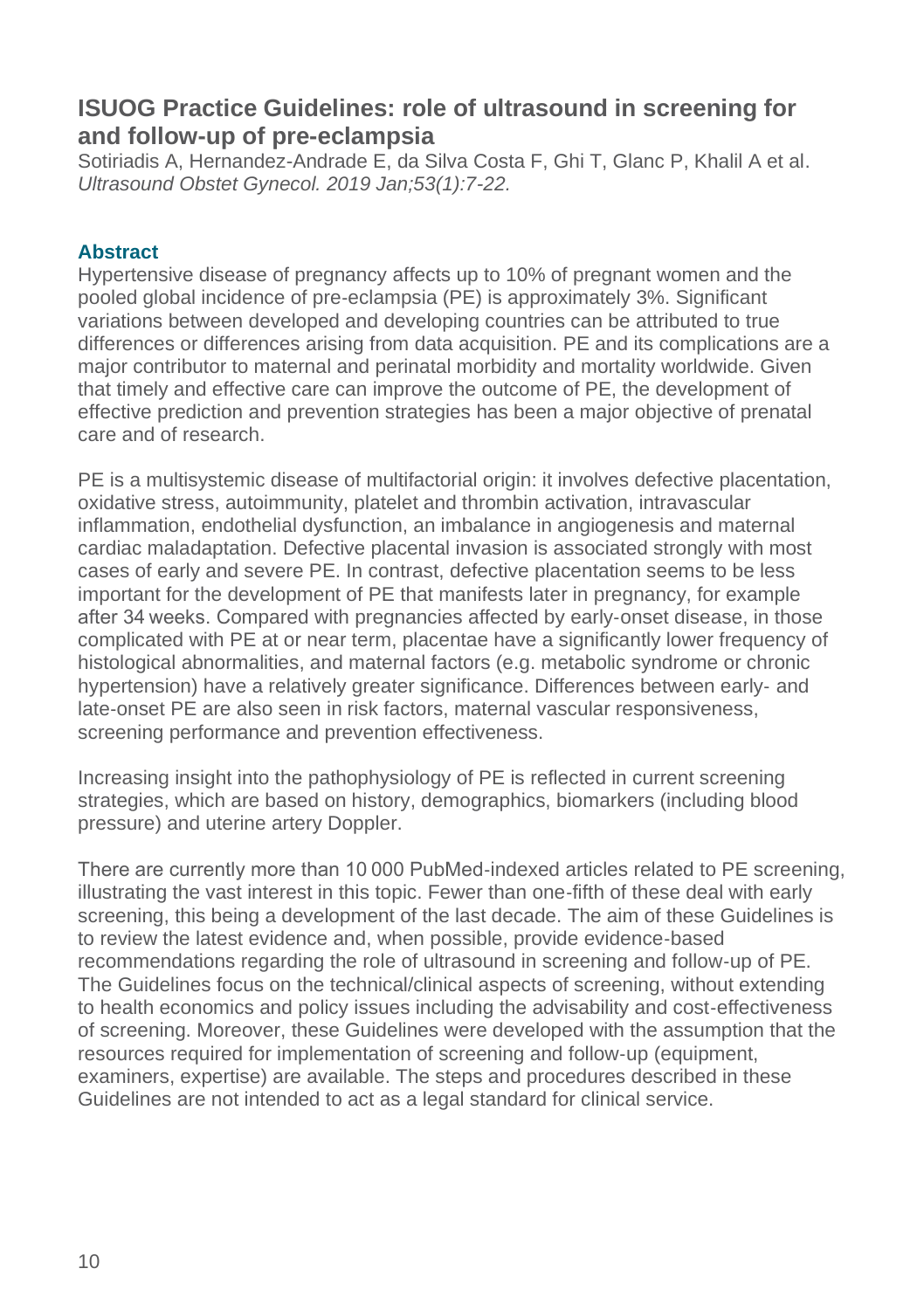### **2018 ESC Guidelines for the management of cardiovascular diseases during pregnancy**

Regitz-Zagrosek V, Roos-Hesselink JW, Bauersachs J, Blomstrom-Lundqvist C et al. *Eur Heart J. 2018 Sep 7;39(34):3165-3241.*

#### **Abstract**

Guidelines summarize and evaluate available evidence with the aim of assisting health professionals in selecting the best management strategies for an individual patient with a given condition. Guidelines and their recommendations should facilitate decision making of health professionals in their daily practice. However, the final decisions concerning an individual patient must be made by the responsible health professional(s) in consultation with the patient and caregiver as appropriate. A great number of guidelines have been issued in recent years by the European Society of Cardiology (ESC), as well as by other societies and organisations. Because of the impact on clinical practice, quality criteria for the development of guidelines have been established in order to make all decisions transparent to the user. The recommendations for formulating and issuing ESC Guidelines can be found on the ESC website [\(http://www.escardio.org/Guidelines-&-Education/Clinical-Practice-](http://www.escardio.org/Guidelines-&-Education/Clinical-Practice-Guidelines/Guidelines-development/Writing-ESC-Guidelines)[Guidelines/Guidelines-development/Writing-ESC-Guidelines\)](http://www.escardio.org/Guidelines-&-Education/Clinical-Practice-Guidelines/Guidelines-development/Writing-ESC-Guidelines). ESC Guidelines represent the official position of the ESC on a given topic and are regularly updated. Members of this Task Force were selected by the ESC, including representation from its relevant ESC sub-specialty groups, in order to represent professionals involved with the medical care of patients with this pathology. Selected experts in the field undertook a comprehensive review of the published evidence for management of a given condition according to ESC Committee for Practice Guidelines (CPG) policy. A critical evaluation of diagnostic and therapeutic procedures was performed, including assessment of the risk–benefit ratio. The level of evidence and the strength of the recommendation of particular management options were weighed and graded according to predefined scales.

The experts of the writing and reviewing panels provided declaration of interest forms for all relationships that might be perceived as real or potential sources of conflicts of interest. These forms were compiled into one file and can be found on the ESC website [\(http://www.escardio.org/guidelines\)](http://www.escardio.org/guidelines). Any changes in declarations of interest that arise during the writing period were notified to the ESC and updated. The Task Force received its entire financial support from the ESC without any involvement from the healthcare industry.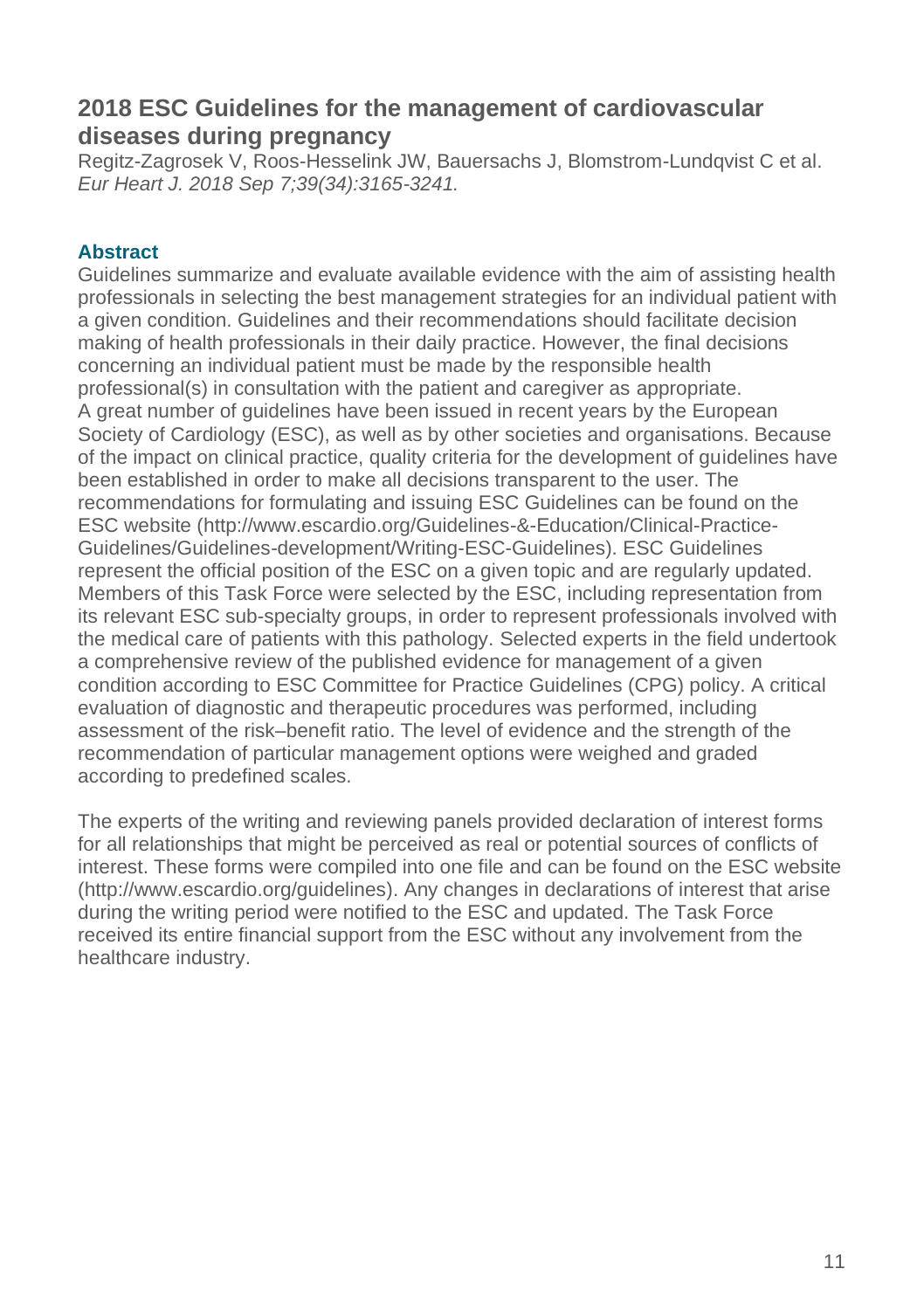## 2. 1<sup>st</sup> trimester pre-eclampsia screening

### **Prenatal screening for pre-eclampsia: Frequently asked questions**

Wertaschnigg D, Reddy M, Mol BWJ, Rolnik DL, da Silva Costa F *Aust N Z J Obstet Gynaecol. 2019 Aug;59(4):477-483*

#### **Abstract**

The current approach to screening for pre-eclampsia is based on guidelines that rely on medical and obstetric history in early pregnancy to select a high-risk group that might benefit from low-dose aspirin. However, combined screening tests with the addition of biophysical and biochemical measurements have shown significantly better detection rates for preterm pre-eclampsia. Furthermore, the administration of aspirin for the 10% screen-positive group can lead to a significant reduction in severe and preterm forms of pre-eclampsia. This review aims to answer frequently asked questions related to the clinical implementation of screening and the management of screening results.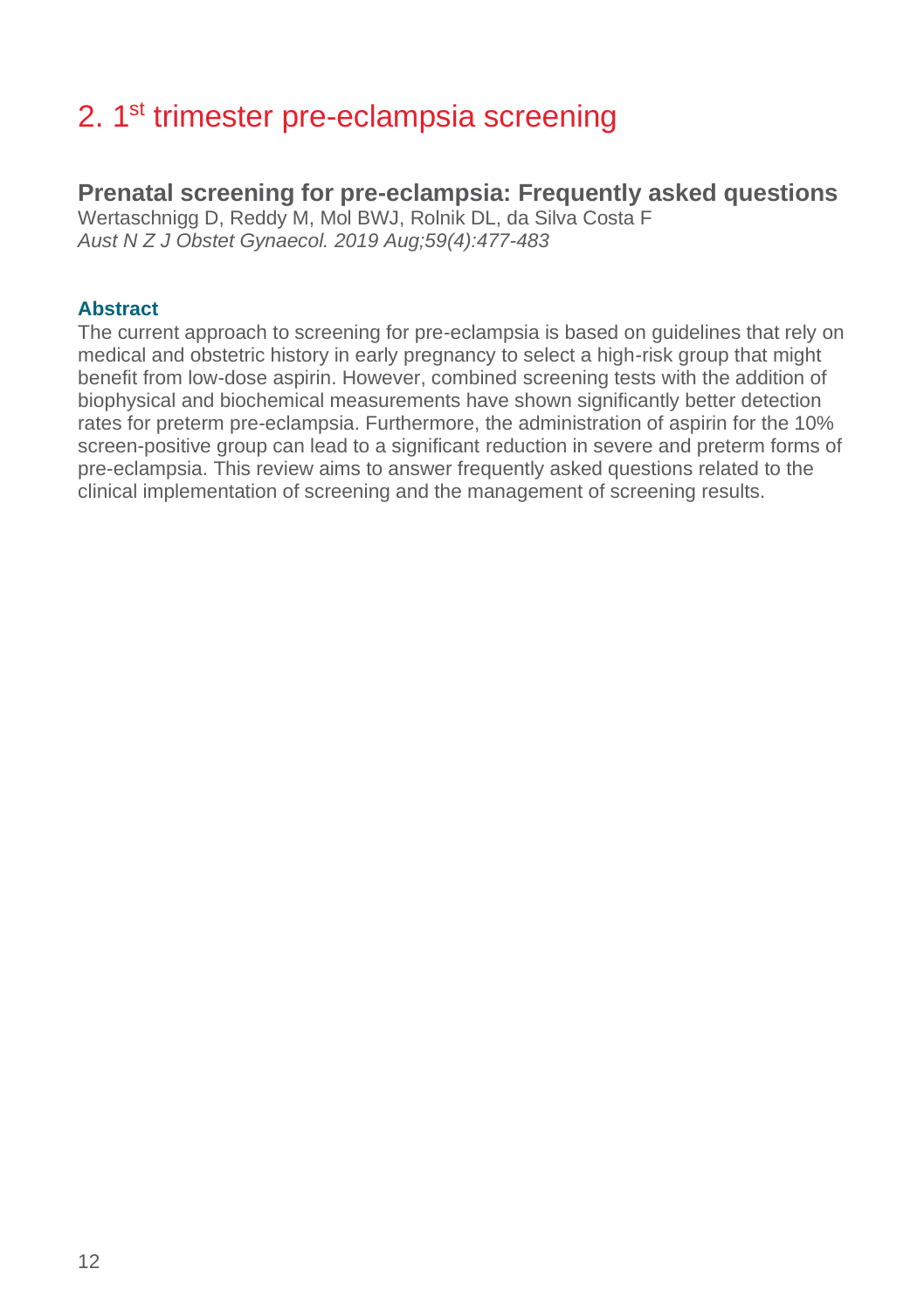### **Predictive performance of the competing risk model in screening for preeclampsia**

Wright D, Tan MY, O'Gorman N, Poon LC, Syngelaki A, Wright A, Nicolaides KH *Am J Obstet Gynecol. 2019 Feb;220(2):199.e1-199.e13*

#### **Background**

The established method of screening for preeclampsia is to identify risk factors from maternal demographic characteristics and medical history; in the presence of such factors the patient is classified as high risk and in their absence as low risk. However, the performance of such an approach is poor. We developed a competing risks model, which allows combination of maternal factors (age, weight, height, race, parity, personal and family history of preeclampsia, chronic hypertension, diabetes mellitus, systemic lupus erythematosus or antiphospholipid syndrome, method of conception and interpregnancy interval), with biomarkers to estimate the individual patient-specific risks of preeclampsia requiring delivery before any specified gestation. The performance of this approach is by far superior to that of the risk scoring systems.

#### **Objective**

The objective of the study was to examine the predictive performance of the competing risks model in screening for preeclampsia by a combination of maternal factors, mean arterial pressure, uterine artery pulsatility index, and serum placental growth factor, referred to as the triple test, in a training data set for the development of the model and 2 validation studies.

#### **Study design**

The data for this study were derived from 3 previously reported prospective, nonintervention, multicenter screening studies for preeclampsia in singleton pregnancies at 11+0 to 13+6 weeks' gestation. In all 3 studies, there was recording of maternal factors and biomarkers and ascertainment of outcome by appropriately trained personnel. The first study of 35,948 women, which was carried out between February 2010 and July 2014, was used to develop the competing risks model for prediction of preeclampsia and is therefore considered to be the training set. The 2 validation studies were comprised of 8775 and 16,451 women, respectively, and they were carried out between February and September 2015 and between April and December 2016, respectively. Patient-specific risks of delivery with preeclampsia at <34, <37, and <41+3 weeks' gestation were calculated using the competing risks model and the performance of screening for preeclampsia by maternal factors alone and the triple test in each of the 3 data sets was assessed. We examined the predictive performance of the model by first, the ability of the model to discriminate between the preeclampsia and no-preeclampsia groups using the area under the receiver operating characteristic curve and the detection rate at fixed screen-positive rate of 10%, and second, calibration by measurements of calibration slope and calibration in the large.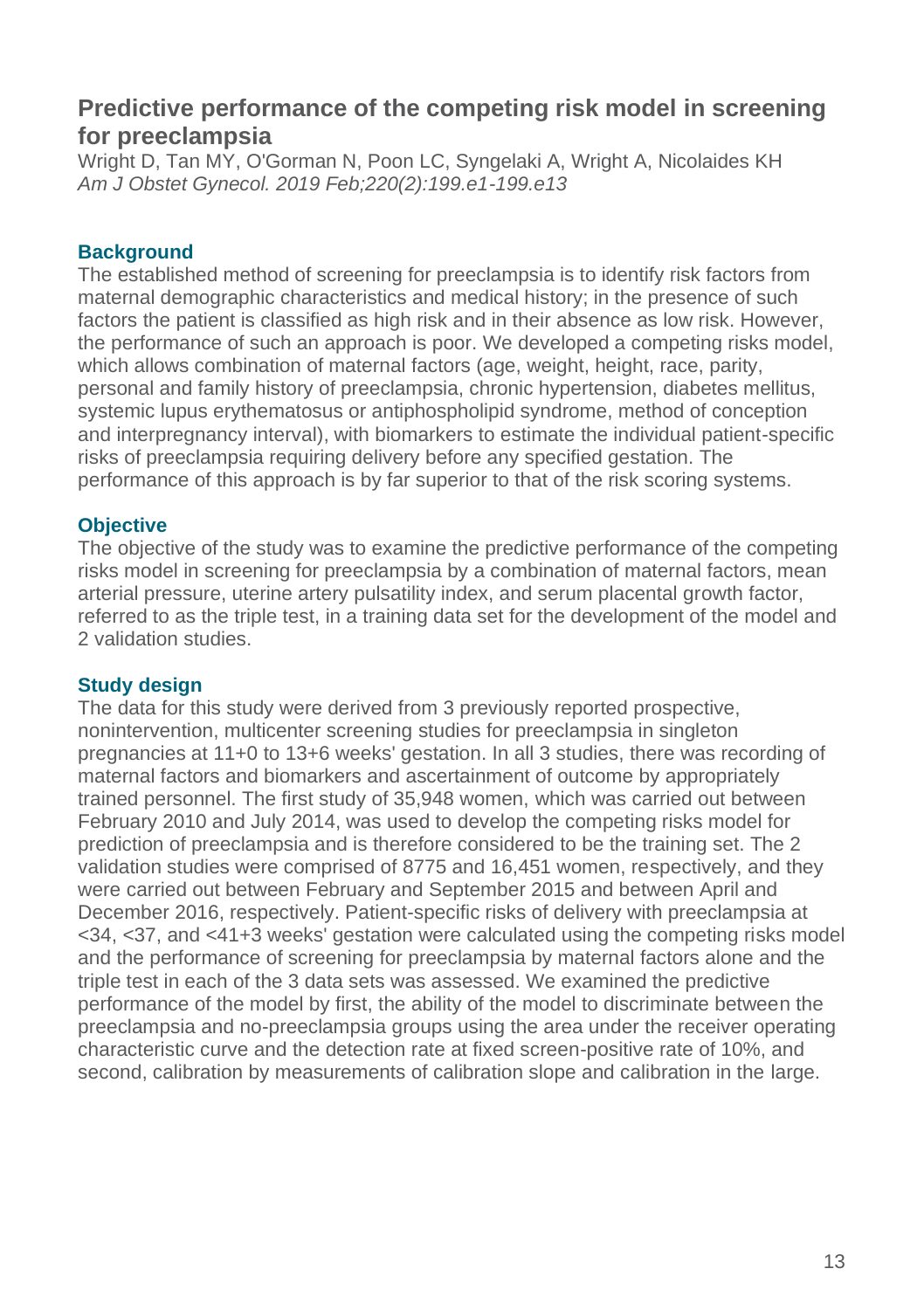#### **Results**

The detection rate at the screen-positive rate of 10% of early-preeclampsia, pretermpreeclampsia, and all-preeclampsia was about 90%, 75%, and 50%, respectively, and the results were consistent between the training and 2 validation data sets. The area under the receiver operating characteristic curve was >0.95, >0.90, and >0.80, respectively, demonstrating a very high discrimination between affected and unaffected pregnancies. Similarly, the calibration slopes were very close to 1.0, demonstrating a good agreement between the predicted risks and observed incidence of preeclampsia. In the prediction of early-preeclampsia and preterm-preeclampsia, the observed incidence in the training set and 1 of the validation data sets was consistent with the predicted one. In the other validation data set, which was specifically designed for evaluation of the model, the incidence was higher than predicted, presumably because of better ascertainment of outcome. The incidence of all-preeclampsia was lower than predicted in all 3 data sets because at term many pregnancies deliver for reasons other than preeclampsia, and therefore, pregnancies considered to be at high risk for preeclampsia that deliver for other reasons before they develop preeclampsia can be wrongly considered to be false positives.

#### **KEY FACTS**

**The competing risks model provides an effective and reproducible method for first-trimester prediction of early preeclampsia and preterm preeclampsia as long as the various components of screening are carried out by appropriately trained and audited practitioners. Early prediction of preterm preeclampsia is beneficial because treatment of the high-risk group with aspirin is highly effective in the prevention of the disease.**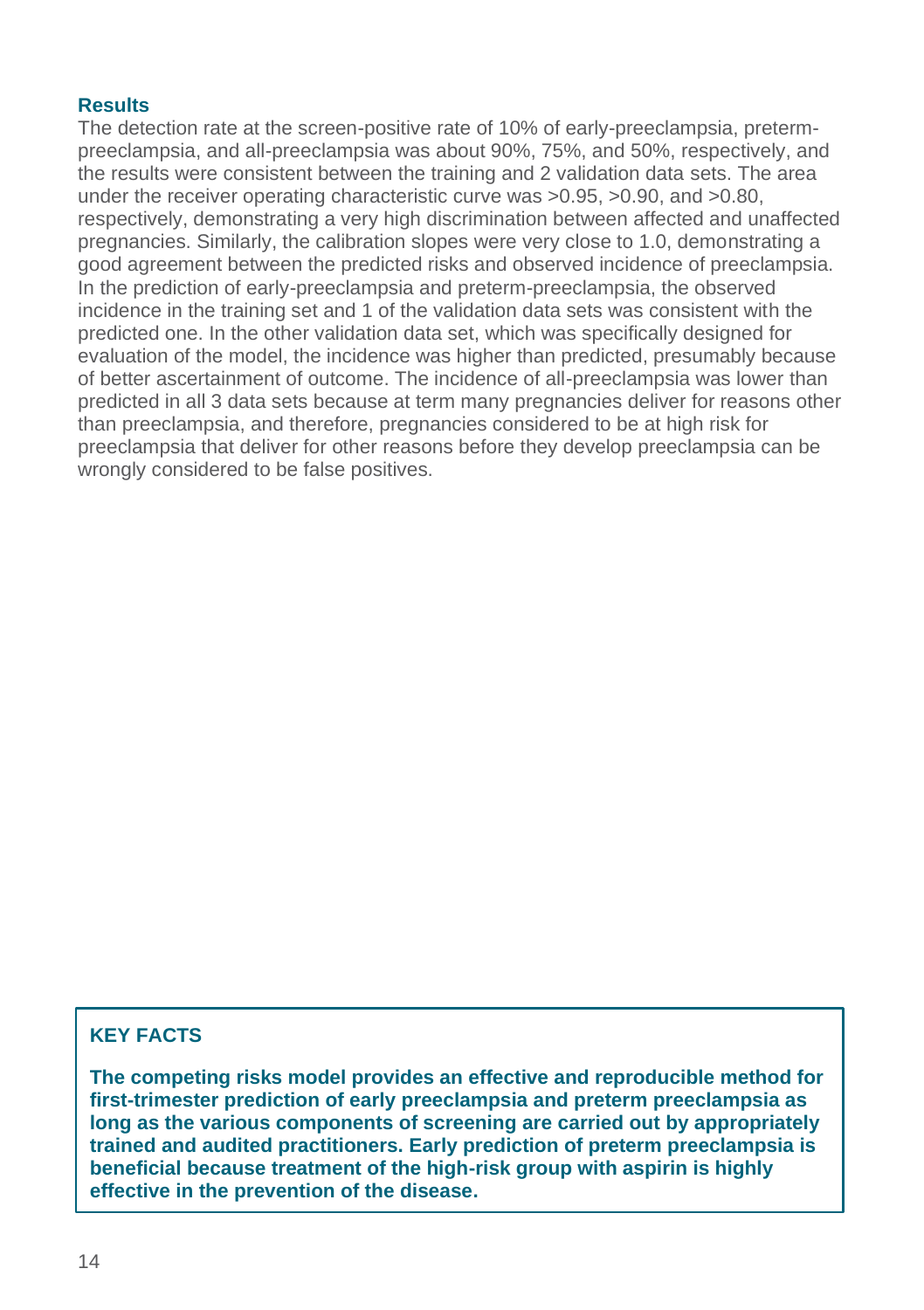### **Screening for pre-eclampsia by maternal factors and biomarkers at 11-13 weeks' gestation**

Tan MY, Syngelaki A, Poon LC, Rolnik DL, O'Gorman N, Delgado JL et al. *Ultrasound Obstet Gynecol. 2018 Aug;52(2):186-195*

#### **Objective**

To examine the performance of screening for early, preterm and term pre-eclampsia (PE) at 11-13 weeks' gestation by maternal factors and combinations of mean arterial pressure (MAP), uterine artery (UtA) pulsatility index (PI), serum placental growth factor (PlGF) and serum pregnancy-associated plasma protein-A (PAPP-A).

#### **Methods**

The data for this study were derived from three previously reported prospective nonintervention screening studies at 11 + 0 to 13 + 6 weeks' gestation in a combined total of 61 174 singleton pregnancies, including 1770 (2.9%) that developed PE. Bayes' theorem was used to combine the prior distribution of gestational age at delivery with PE, obtained from maternal characteristics, with various combinations of biomarker multiples of the median (MoM) values to derive patient-specific risks of delivery with PE at < 37 weeks' gestation. The performance of such screening was estimated.

#### **Results**

In pregnancies that developed PE, compared to those without PE, the MoM values of UtA-PI and MAP were increased and those of PAPP-A and PlGF were decreased, and the deviation from normal was greater for early than late PE for all four biomarkers. Combined screening by maternal factors, UtA-PI, MAP and PlGF predicted 90% of early PE, 75% of preterm PE and 41% of term PE, at a screen-positive rate of 10%; inclusion of PAPP-A did not improve the performance of screening. The performance of screening depended on the racial origin of the women; on screening by a combination of maternal factors, MAP, UtA-PI and PlGF and using a risk cut-off of 1 in 100 for PE at < 37 weeks in Caucasian women, the screen-positive rate was 10% and detection rates for early, preterm and term PE were 88%, 69% and 40%, respectively. With the same method of screening and risk cut-off in women of Afro-Caribbean racial origin, the screen-positive rate was 34% and detection rates for early, preterm and term PE were 100%, 92% and 75%, respectively.

### **KEY FACTS**

**Screening by maternal factors and biomarkers at 11-13 weeks' gestation can identify a high proportion of pregnancies that develop early and preterm PE.**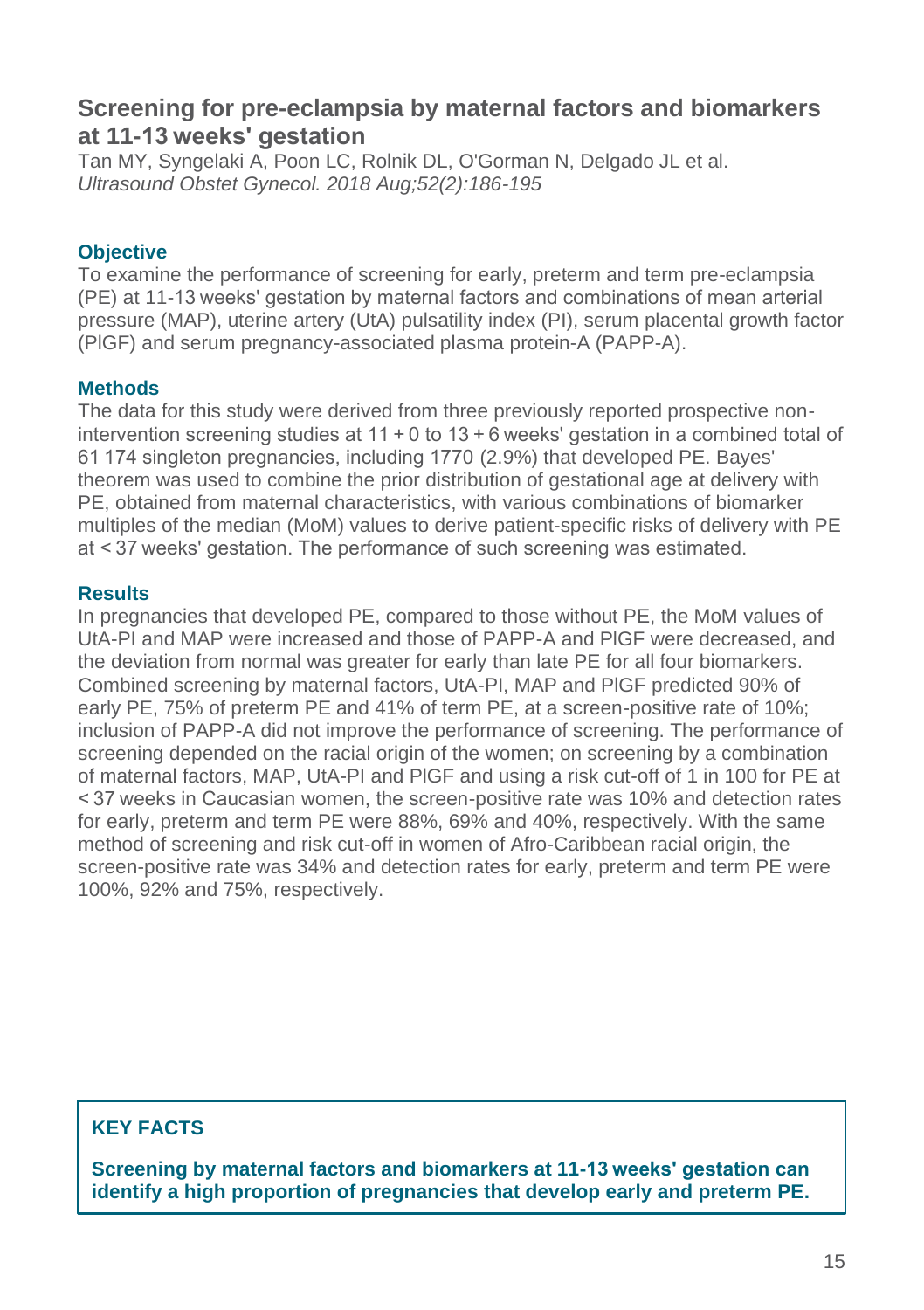### **The first-trimester of pregnancy - A window of opportunity for prediction and prevention of pregnancy complications and future life**

Poon LC, McIntyre HD, Hyett JA, da Fonseca EB, Hod M; FIGO Pregnancy and NCD Committee

*Diabetes Res Clin Pract. 2018 Nov;145:20-30*

#### **Abstract**

The International Federation of Gynecology and Obstetrics (FIGO) has identified non communicable maternal diseases (NCDs) as a new focus area. NCDs and exposures as related to pregnancy complications and later impairment of maternal and offspring health will form the basis for action in the forthcoming years.

This paper summarizes recent advances, centered on the use of first-trimester testing, as a window of opportunity to predict and prevent many pregnancy complications; and for potential future prevention of NCDs in mother and offspring.

Recent results from a large-scale randomized control trial have provided definitive proof that effective screening for preterm preeclampsia (preterm-PE), requiring delivery before 37 weeks' gestation, can be achieved with a combined test of maternal factors and biomarkers at 11-13 weeks and that aspirin, given to high-risk women, is effective in reducing the risk of preterm-PE and the length of stay in neonatal intensive care unit. This is the first successful example to illustrate that pregnancy complications is predictable and preventable in early pregnancy.

Similar prediction and prevention strategies are being developed for hyperglycemia in pregnancy and preterm birth, with the intention for longer lasting interventions leading to significant downstream impact in improving long-term health in both mothers and babies.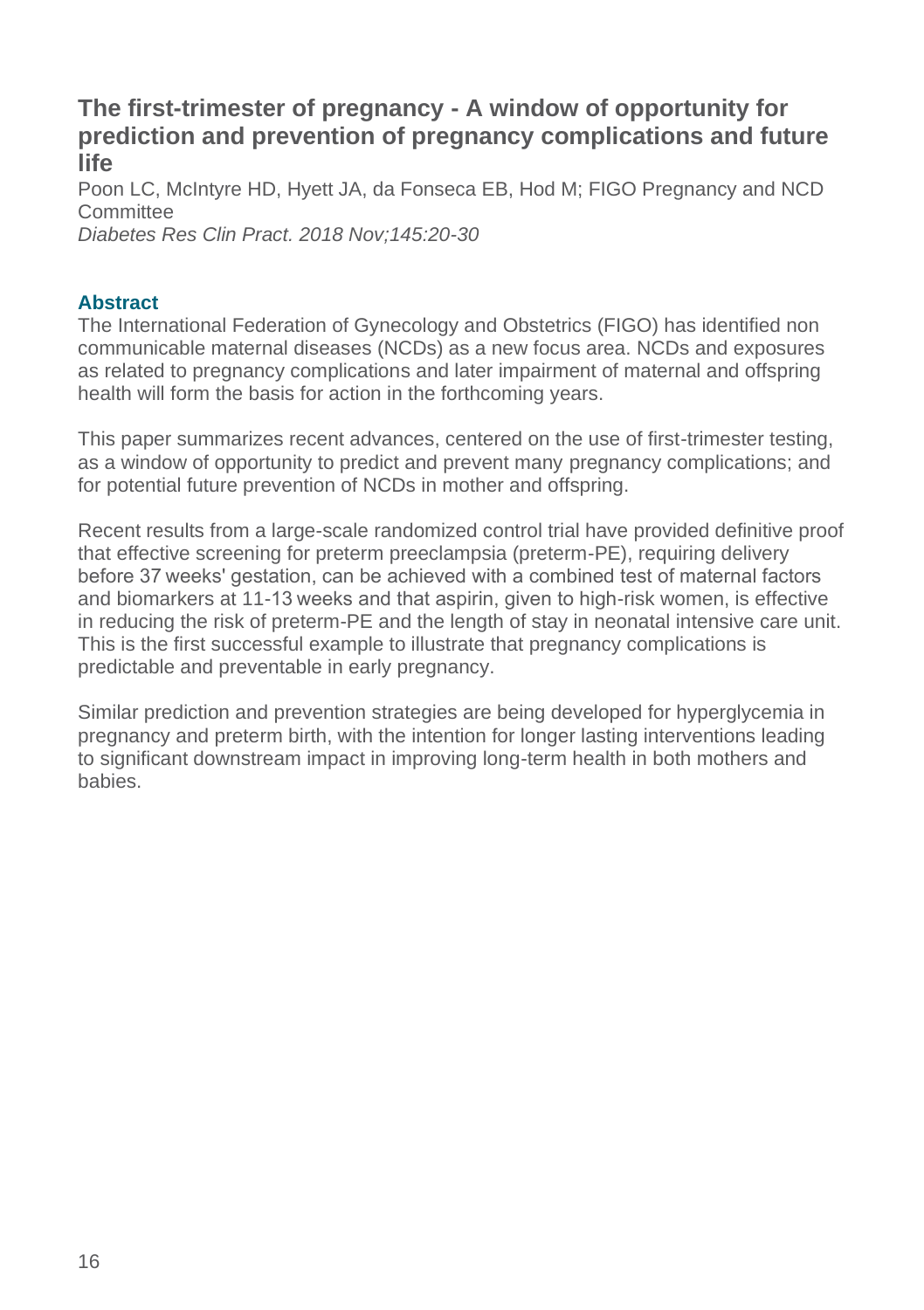### **Comparison of diagnostic accuracy of early screening for preeclampsia by NICE guidelines and a method combining maternal factors and biomarkers: results of SPREE**

Tan MY, Wright D, Syngelaki A, Akolekar R, Cicero S, Janga D, Singh M et al. *Ultrasound Obstet Gynecol. 2018 Jun;51(6):743-750*

#### **Objective**

To test the hypothesis that the performance of first-trimester screening for preeclampsia (PE) by a method that uses Bayes' theorem to combine maternal factors with biomarkers is superior to that defined by current National Institute for Health and Care Excellence (NICE) guidelines.

#### **Methods**

This was a prospective multicenter study (screening program for pre-eclampsia (SPREE)) in seven National Health Service maternity hospitals in England, of women recruited between April and December 2016. Singleton pregnancies at 11-13 weeks' gestation had recording of maternal characteristics and medical history and measurements of mean arterial pressure (MAP), uterine artery pulsatility index (UtA-PI), serum placental growth factor (PlGF) and serum pregnancy-associated plasma protein-A (PAPP-A). The performance of screening for PE by the Bayes' theorembased method was compared with that of the NICE method. Primary comparison was detection rate (DR) using NICE method vs mini-combined test (maternal factors, MAP and PAPP-A) in the prediction of PE at any gestational age (all-PE) for the same screen-positive rate determined by the NICE method. Key secondary comparisons were DR of screening recommended by the NICE guidelines vs three Bayes' theorembased methods (maternal factors, MAP and PAPP-A; maternal factors, MAP and PlGF; and maternal factors, MAP, UtA-PI and PlGF) in the prediction of preterm PE, defined as that requiring delivery < 37 weeks.

#### **Results**

All-PE developed in 473 (2.8%) of the 16 747 pregnancies and preterm PE developed in 142 (0.8%). The screen-positive rate by the NICE method was 10.3% and the DR for all-PE was 30.4% and for preterm PE it was 40.8%. Compliance with the NICE recommendation that women at high risk for PE should be treated with aspirin from the first trimester to the end of pregnancy was only 23%. The DR of the mini-combined test for all-PE was 42.5%, which was superior to that of the NICE method by 12.1% (95% CI, 7.9-16.2%). In screening for preterm PE by a combination of maternal factors, MAP and PlGF, the DR was 69.0%, which was superior to that of the NICE method by 28.2% (95% CI, 19.4-37.0%) and with the addition of UtA-PI the DR was 82.4%, which was higher than that of the NICE method by 41.6% (95% CI, 33.2-49.9%).

#### **KEY FACTS**

**The performance of screening for PE as currently recommended by NICE guidelines is poor and compliance with these guidelines is low. The performance of screening is substantially improved by a method combining maternal factors with biomarkers.**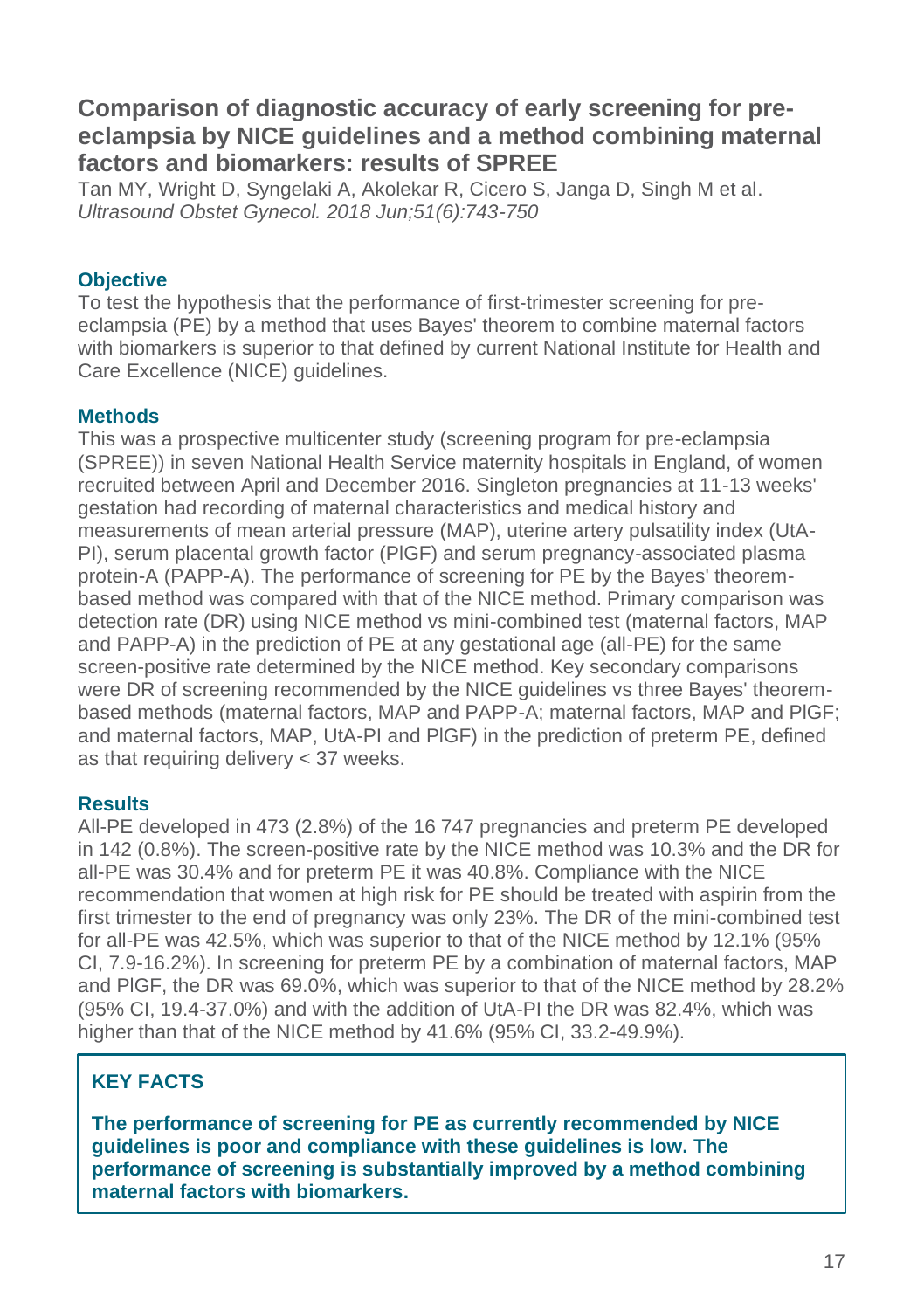### **ASPRE trial: incidence of preterm pre-eclampsia in patients fulfilling ACOG and NICE criteria according to risk by FMF algorithm**

Poon LC, Rolnik DL, Tan MY, Delgado JL, Tsokaki T, Akolekar R, Singh M et al. *Ultrasound Obstet Gynecol. 2018 Jun;51(6):738-742*

#### **Objective**

To report the incidence of preterm pre-eclampsia (PE) in women who are screen positive according to the criteria of the National Institute for Health and Care Excellence (NICE) and the American College of Obstetricians and Gynecologists (ACOG), and compare the incidence with that in those who are screen positive or screen negative by The Fetal Medicine Foundation (FMF) algorithm.

#### **Methods**

This was a secondary analysis of data from the ASPRE study. The study population consisted of women with singleton pregnancy who underwent prospective screening for preterm PE by means of the FMF algorithm, which combines maternal factors and biomarkers at 11-13 weeks' gestation. The incidence of preterm PE in women fulfilling the NICE and ACOG criteria was estimated; in these patients the incidence of preterm PE was then calculated in those who were screen negative relative to those who were screen positive by the FMF algorithm.

#### **Results**

A total of 34 573 women with singleton pregnancy delivering at ≥ 24 weeks' gestation underwent prospective screening for preterm PE, of which 239 (0.7%) cases developed preterm PE. At least one of the ACOG criteria was fulfilled in 22 287 (64.5%) pregnancies and the incidence of preterm PE was 0.97% (95% CI, 0.85-1.11%); in the subgroup that was screen positive by the FMF algorithm the incidence of preterm PE was 4.80% (95% CI, 4.14- 5.55%), and in those that were screen negative it was 0.25% (95% CI, 0.18-0.33%), with a relative incidence in FMF screen negative to FMF screen positive of 0.051 (95% CI, 0.037- 0.071). In 1392 (4.0%) pregnancies, at least one of the NICE high-risk criteria was fulfilled, and in this group the incidence of preterm PE was 5.17% (95% CI, 4.13-6.46%); in the subgroups of screen positive and screen negative by the FMF algorithm, the incidence of preterm PE was 8.71% (95% CI, 6.93-10.89%) and 0.65% (95% CI, 0.25-1.67%), respectively, and the relative incidence was 0.075 (95% CI, 0.028-0.205). In 2360 (6.8%) pregnancies fulfilling at least two of the NICE moderate-risk criteria, the incidence of preterm PE was 1.74% (95% CI, 1.28- 2.35%); in the subgroups of screen positive and screen negative by the FMF algorithm the incidence was 4.91% (95% CI, 3.54-6.79%) and 0.42% (95% CI, 0.20-0.86%), respectively, and the relative incidence was 0.085 (95% CI, 0.038-0.192).

### **KEY FACTS**

**In women who are screen positive for preterm PE by the ACOG or NICE criteria but screen negative by the FMF algorithm, the risk of preterm PE is reduced to within or below background levels. The results provide further evidence to support the personalized risk-based screening method that combines maternal factors and biomarkers.**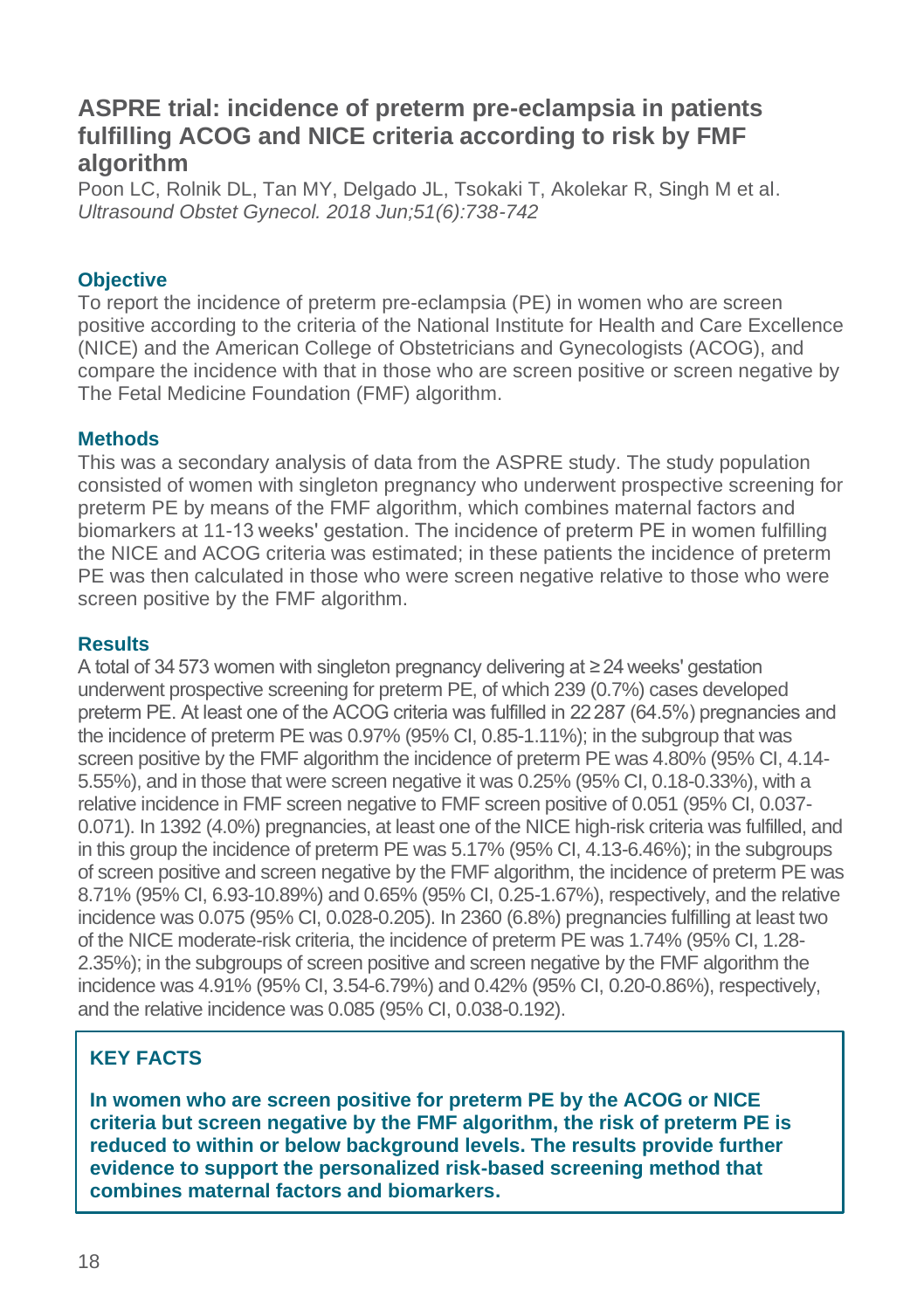### **First-trimester screening for early and late preeclampsia using maternal characteristics, biomarkers, and estimated placental volume**

Sonek J, Krantz D, Carmichael J, Downing C, Jessup K, Haidar Z, Ho S et al. *Am J Obstet Gynecol. 2018 Jan;218(1):126.e1-126.e13*

#### **Background**

Preeclampsia is a major cause of perinatal morbidity and mortality. First-trimester screening has been shown to be effective in selecting patients at an increased risk for preeclampsia in some studies.

#### **Objective**

We sought to evaluate the feasibility of screening for preeclampsia in the first trimester based on maternal characteristics, medical history, biomarkers, and placental volume.

#### **Study design**

This is a prospective observational nonintervention cohort study in an unselected US population. Patients who presented for an ultrasound examination between 11-13+6 weeks' gestation were included. The following parameters were assessed and were used to calculate the risk of preeclampsia: maternal characteristics (demographic, anthropometric, and medical history), maternal biomarkers (mean arterial pressure, uterine artery pulsatility index, placental growth factor, pregnancy-associated plasma protein A, and maternal serum alpha-fetoprotein), and estimated placental volume. After delivery, medical records were searched for the diagnosis of preeclampsia. Detection rates for early-onset preeclampsia (<34 weeks' gestation) and later-onset preeclampsia (≥34 weeks' gestation) for 5% and 10% false-positive rates using various combinations of markers were calculated.

#### **Results**

We screened 1288 patients of whom 1068 (82.99%) were available for analysis. In all, 46 (4.3%) developed preeclampsia, with 13 (1.22%) having early-onset preeclampsia and 33 (3.09%) having late-onset preeclampsia. Using maternal characteristics, serum biomarkers, and uterine artery pulsatility index, the detection rate of early-onset preeclampsia for either 5% or 10% falsepositive rate was 85%. With the same protocol, the detection rates for preeclampsia with delivery <37 weeks were 52% and 60% for 5% and 10% false-positive rates, respectively. Based on maternal characteristics, the detection rates for late-onset preeclampsia were 15% and 48% for 5% and 10%, while for preeclampsia at ≥37 weeks' gestation the detection rates were 24% and 43%, respectively. The detection rates for late-onset preeclampsia and preeclampsia with delivery at >37 weeks' gestation were not improved by the addition of biomarkers.

### **KEY FACTS**

**Screening for preeclampsia at 11-13+6 weeks' gestation using maternal characteristics and biomarkers is associated with a high detection rate for a low false-positive rate. Screening for late-onset preeclampsia yields a much poorer performance. In this study the utility of estimated placental volume and mean arterial pressure was limited but larger studies are needed to ultimately determine the effectiveness of these markers.**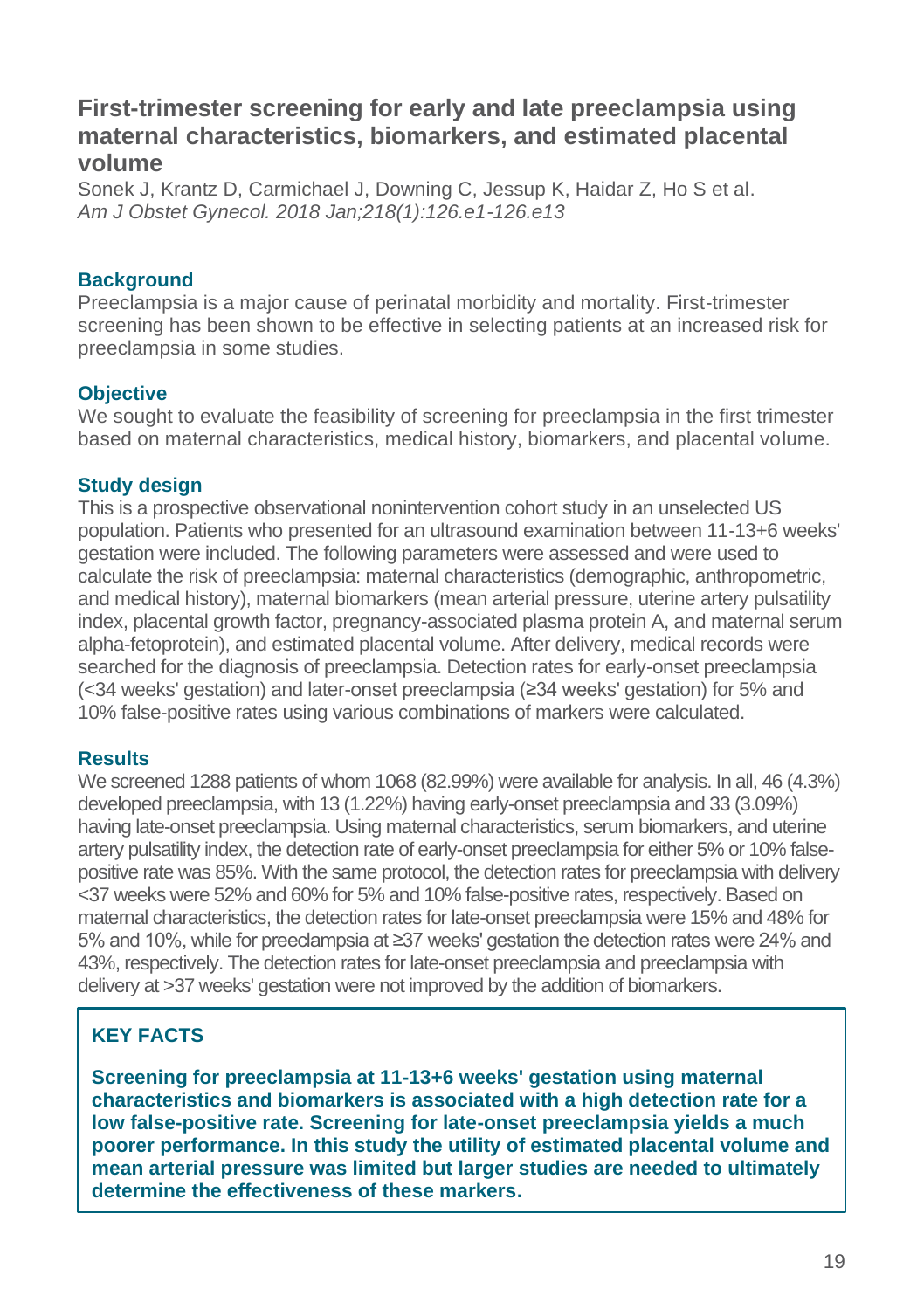### **First trimester combined screening for preeclampsia and small for gestational age - a single centre experience and validation of the FMF screening algorithm**

Mosimann B, Pfiffner C, Amylidi-Mohr S, Risch L, Surbek D, Raio L *Swiss Med Wkly. 2017 Aug 25;147:w14498*

#### **Aim of the study**

Preeclampsia (PE) is associated with severe maternal and fetal morbidity in the acute presentation and there is increasing evidence that it is also an important risk factor for cardiovascular disease later in life. Therefore, preventive strategies are of utmost importance. The Fetal Medicine Foundation (FMF) London recently developed a first trimester screening algorithm for placenta-related pregnancy complications, in particular early onset preeclampsia (eoPE) requiring delivery before 34 weeks, and preterm small for gestational age (pSGA), with a birth weight <5th percentile and delivery before 37 weeks of gestation, based on maternal history and characteristics, and biochemical and biophysical parameters. The aim of this study was to test the performance of this algorithm in our setting and to perform an external validation of the screening algorithm.

#### **Material and methods**

Between September 2013 and April 2016, all consecutive women with singleton pregnancies who agreed to this screening were included in the study. The proposed cut-offs of ≥1:200 for eoPE, and ≥1:150 for pSGA were applied. Risk calculations were performed with Viewpoint® program (GE, Mountainview, CA, USA) and statistical analysis with GraphPad version 5.0 for Windows.

#### **Results**

1372 women agreed to PE screening; the 1129 with complete data and a live birth were included in this study. Nineteen (1.68%) developed PE: 14 (1.24%) at term (tPE) and 5 (0.44%) preterm (pPE, <37 weeks), including 2 (0.18%) with eoPE. Overall, 97/1129 (8.6%) screened positive for eoPE, including both pregnancies that resulted in eoPE and 4/5 (80%) that resulted in pPE. Forty-nine of 1110 (4.41%) pregnancies without PE resulted in SGA, 3 (0.27%) of them in pSGA. A total of 210/1110 (18.9%) non-PE pregnancies screened positive for pSGA, including 2/3 (66.7%) of the pSGA deliveries and 18/46 (39.1%) of term SGA infants.

#### **KEY FACTS**

**Our results show that first trimester PE screening in our population performs well and according to expectations, whereas screening for SGA is associated with a high false positive rate.**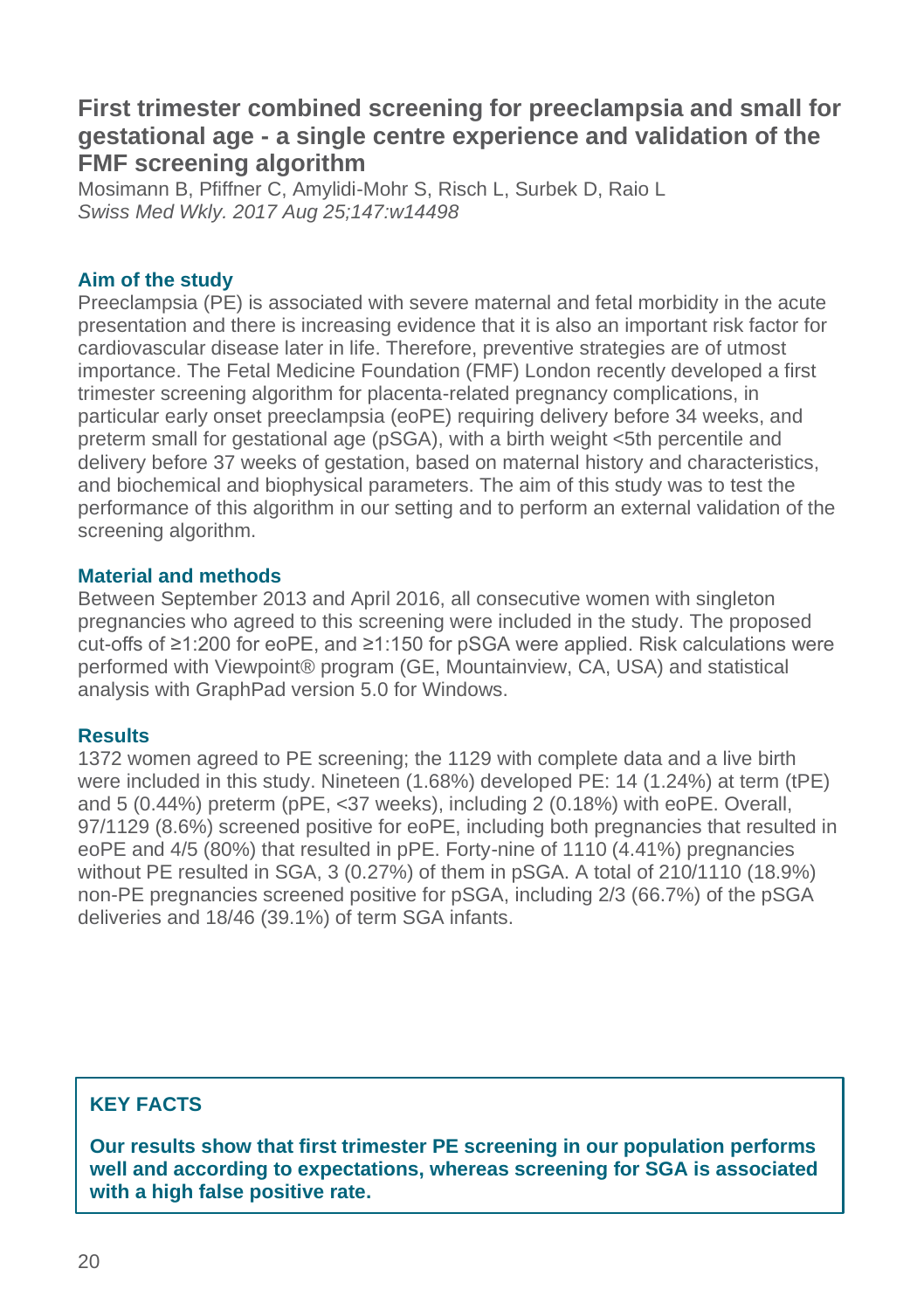### **First-Trimester Combined Multimarker Prospective Study for the Detection of Pregnancies at a High Risk of Developing Preeclampsia Using the Fetal Medicine Foundation-Algorithm**

Guizani M, Valsamis J, Dutemeyer V, Kang X, Ceccotti V, Khalife J, Duiella SF et al. *Fetal Diagn Ther. 2018;43(4):266-273*

#### **Objective**

To evaluate the Fetal Medicine Foundation (FMF) algorithm prospectively at 11-13 weeks' gestation in the prediction of preeclampsia (PE).

#### **Methods**

Single-center prospective screening study for PE of singleton pregnancies at 11-13 weeks. The FMF algorithm takes into account maternal characteristics and biomarkers. Detection rate (DR) for a 10% false-positive rate (FPR) for delivery with preterm and term PE was estimated.

#### **Results**

Between January 2011 and December 2013, of 3,239 patients available for final analysis, 36 (1.1%) subsequently developed preterm and 44 (1.4%) term PE. In combined screening by maternal factors, mean arterial pressure, uterine artery pulsatility index, and serum placental growth factor, the DR was 80.6% (95% CI 64.0- 91.8) for PE at <37 weeks and 31.8% (95% CI 18.6-47.6) for PE at ≥37 weeks, at a 10% FPR.

### **KEY FACTS**

**Our data suggest that the FMF algorithm provides effective first-trimester screening for preterm PE.**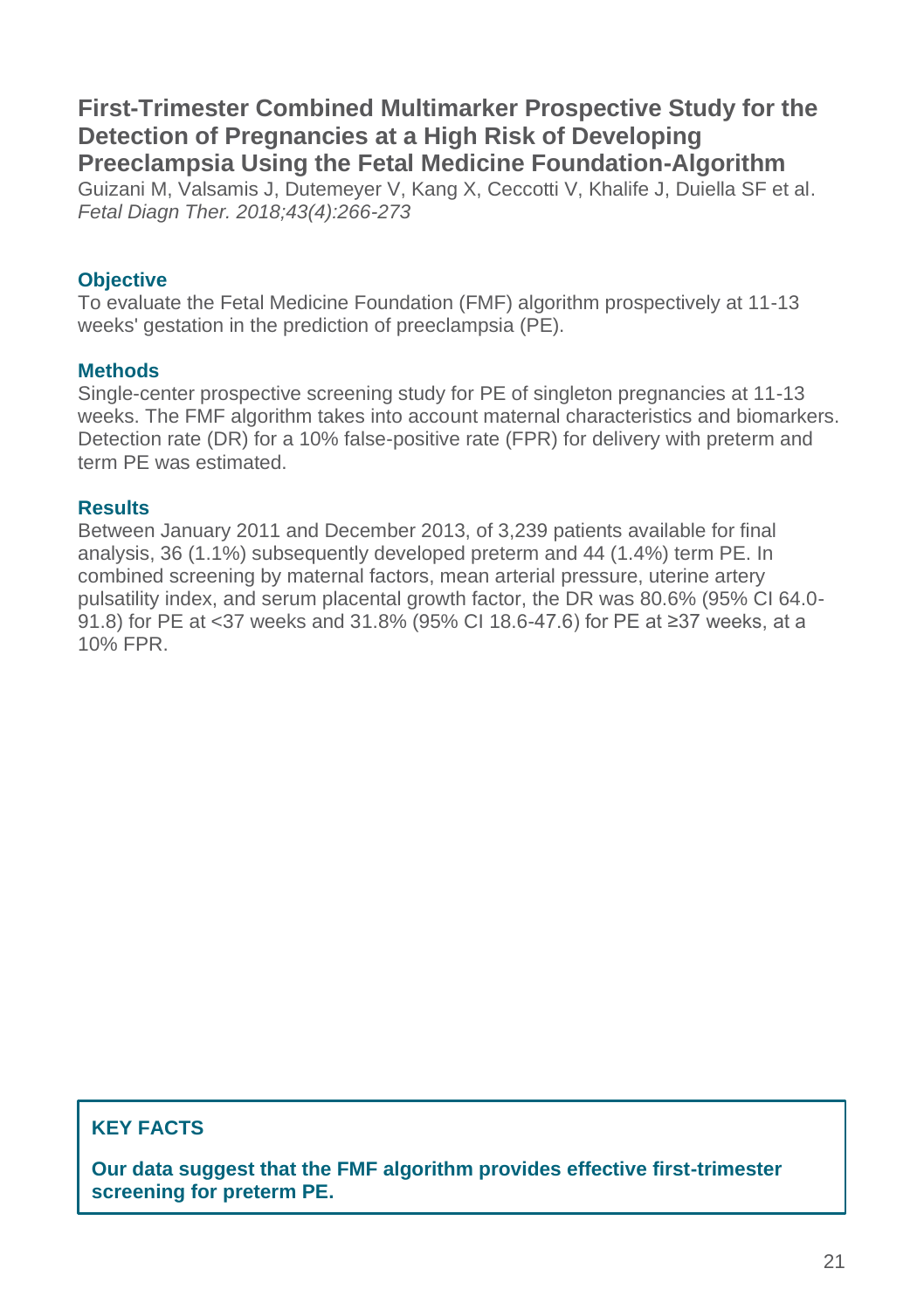### **Competing-risks model in screening for pre-eclampsia in twin pregnancy according to maternal factors and biomarkers at 11-13 weeks' gestation**

Francisco C, Wright D, Benkő Z, Syngelaki A, Nicolaides KH *Ultrasound Obstet Gynecol. 2017 Nov;50(5):589-595*

#### **Objective**

To develop a model for screening for pre-eclampsia (PE) in twin pregnancies based on maternal demographic characteristics and medical history and biomarkers at 11-13 weeks' gestation.

#### **Methods**

This was a screening study in twin pregnancies at 11-13 weeks' gestation. Bayes theorem was used to combine the a-priori risk from maternal factors with various combinations of uterine artery pulsatility index (UtA-PI), mean arterial pressure (MAP), serum pregnancy-associated plasma protein-A (PAPP-A) and placental growth factor (PlGF) multiples of the median (MoM) values. The performance of screening for PE requiring delivery at < 32, < 37 and < 42 weeks' gestation was estimated in 1100 twin pregnancies and 35 948 singleton pregnancies with complete data on UtA-PI, MAP, PlGF and PAPP-A.

#### **Results**

In twin pregnancies that developed PE, the values of MAP and UtA-PI were increased and the values of PlGF and PAPP-A were decreased. The distributions of log10 MoM values of biomarkers with gestational age at delivery were similar to those that were previously reported in singleton pregnancies and it was therefore assumed that the same model could be used for both singleton and twin pregnancies.

The performance of screening for PE by maternal factors was improved by the addition of MAP, UtA-PI and PlGF; there was no further improvement with the addition of PAPP-A. In a mixed population of singleton and twin pregnancies, combined screening by maternal factors, MAP, UtA-PI and PlGF and risk cut-off of 1 in 75 for PE at < 37 weeks, the detection rate of PE at < 32, < 37 and < 42 weeks in singleton pregnancies was 91%, 77% and 57%, respectively, at a screen-positive rate (SPR) of 13%; the respective rates for twin pregnancies were 100%, 99% and 97%, at a SPR of 75%.

#### **KEY FACTS**

**First-trimester combined screening for PE in singleton pregnancies can be adapted for screening in twins, leading to detection of nearly all affected cases but at a high SPR.**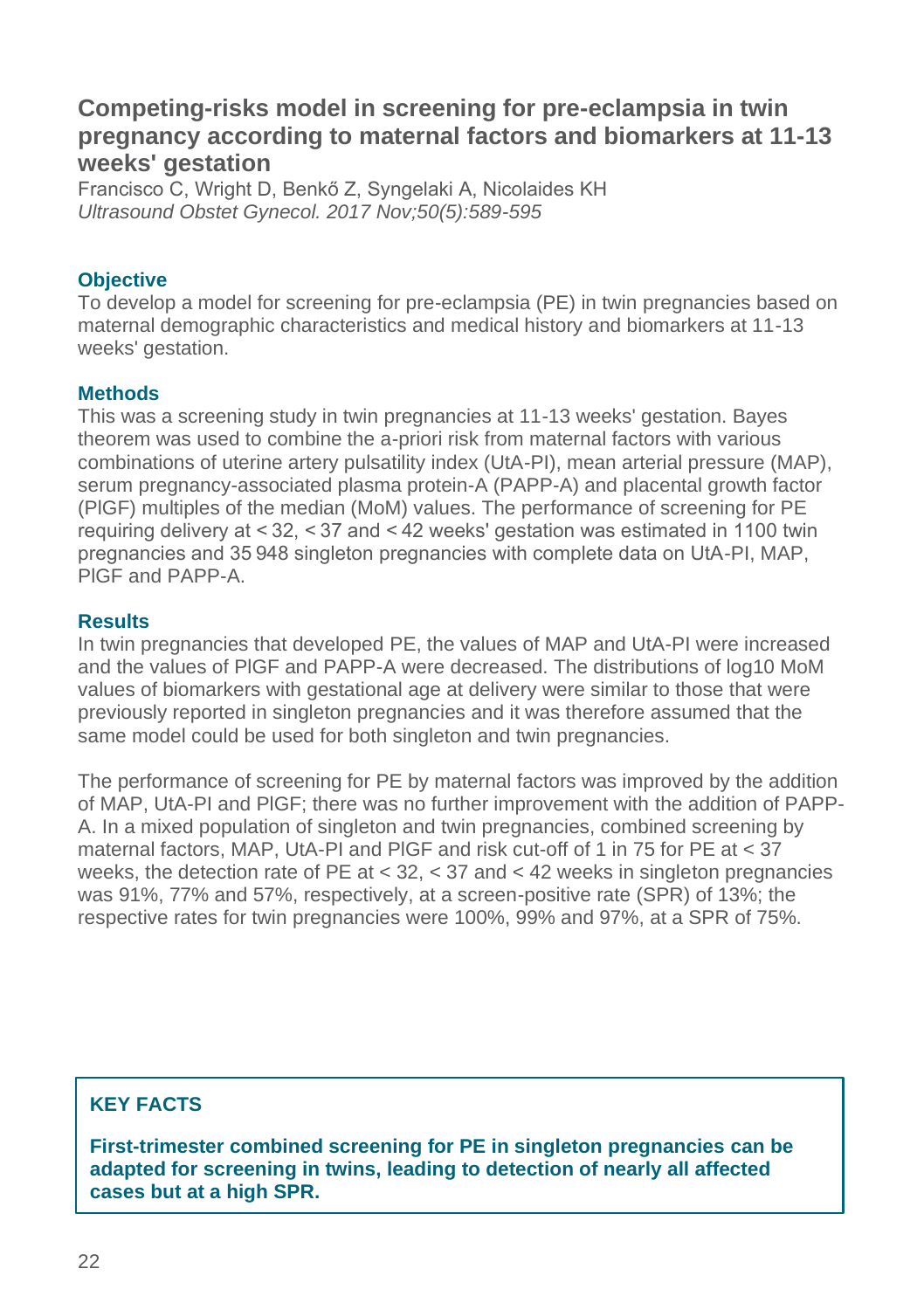### **Multicenter screening for pre-eclampsia by maternal factors and biomarkers at 11-13 weeks' gestation: comparison with NICE guidelines and ACOG recommendations**

O'Gorman N, Wright D, Poon LC, Rolnik DL, Syngelaki A, de Alvarado M et al. *Ultrasound Obstet Gynecol. 2017 Jun;49(6):756-760*

#### **Objective**

To compare the performance of screening for pre-eclampsia (PE) based on risk factors from medical history, as recommended by NICE and ACOG, with the method proposed by The Fetal Medicine Foundation (FMF), which uses Bayes' theorem to combine the a-priori risk from maternal factors, derived by a multivariable logistic model, with the results of various combinations of biophysical and biochemical measurements.

#### **Methods**

This was a prospective multicenter study of screening for PE in 8775 singleton pregnancies at 11-13 weeks' gestation. A previously published FMF algorithm was used for the calculation of patient-specific risk of PE in each individual. The detection rates (DRs) and false-positive rates (FPRs) for delivery with PE < 32, < 37 and ≥ 37 weeks were estimated and compared with those derived from application of NICE guidelines and ACOG recommendations. According to NICE, all high-risk pregnancies should be offered low-dose aspirin. According to ACOG, use of aspirin should be reserved for women with a history of PE in at least two previous pregnancies or PE requiring delivery < 34 weeks' gestation.

#### **Results**

In the study population, 239 (2.7%) cases developed PE, of which 17 (0.2%), 59 (0.7%) and 180 (2.1%) developed PE <  $32$ , <  $37$  and  $\geq 37$  weeks, respectively. Screening with use of the FMF algorithm based on a combination of maternal factors, mean arterial pressure (MAP), uterine artery pulsatility index (UtA-PI) and serum placental growth factor (PlGF) detected 100% (95% CI, 80-100%) of PE < 32 weeks, 75% (95% CI, 62- 85%) of PE < 37 weeks and 43% (95% CI, 35-50%) of PE ≥ 37 weeks, at a 10.0% FPR. Screening with use of NICE guidelines detected 41% (95% CI, 18-67%) of PE < 32 weeks, 39% (95% CI, 27-53%) of PE < 37 weeks and 34% (95% CI, 27-41%) of PE ≥ 37 weeks, at 10.2% FPR. Screening with use of ACOG recommendations detected 94% (95% CI, 71-100%) of PE < 32 weeks, 90% (95% CI, 79-96%) of PE < 37 weeks and 89% (95% CI, 84-94%) of PE ≥ 37 weeks, at 64.2% FPR. Screening based on the ACOG recommendations for use of aspirin detected 6% (95% CI, 1-27%) of PE < 32 weeks, 5% (95% CI, 2-14%) of PE < 37 weeks and 2% (95% CI, 0.3-5%) of PE ≥ 37 weeks, at 0.2% FPR.

#### **KEY FACTS**

**Performance of screening for PE at 11-13 weeks' gestation by the FMF algorithm using a combination of maternal factors, MAP, UtA-PI and PlGF, is by far superior to the methods recommended by NICE and ACOG.**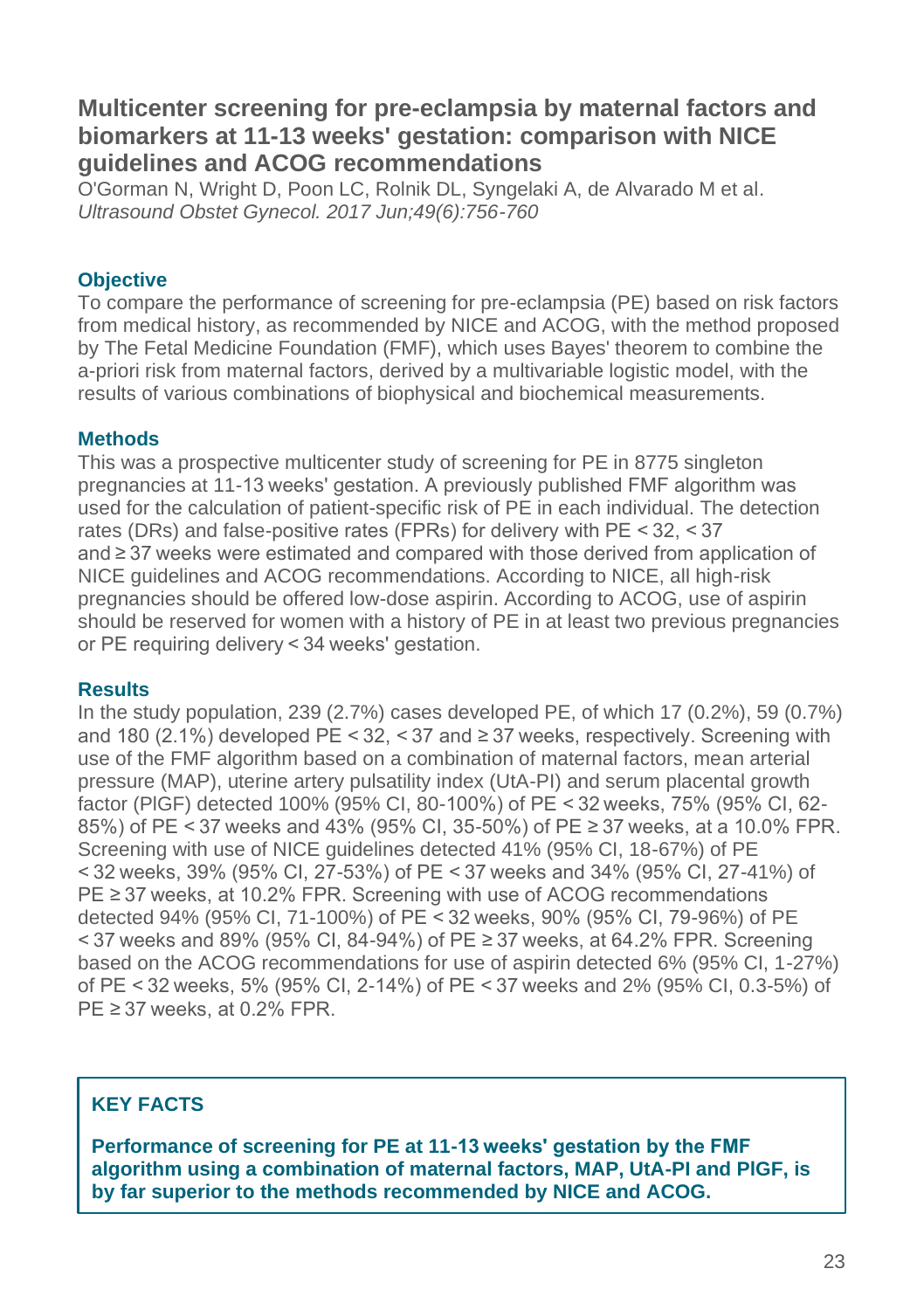### **Accuracy of competing-risks model in screening for preeclampsia by maternal factors and biomarkers at 11-13 weeks' gestation**

O'Gorman N, Wright D, Poon LC, Rolnik DL, Syngelaki A, Wright A, Akolekar R et al. *Ultrasound Obstet Gynecol. 2017 Jun;49(6):751-755*

#### **Objective**

To examine the diagnostic accuracy of a previously developed model for prediction of pre-eclampsia (PE) by a combination of maternal factors and biomarkers at 11-13 weeks' gestation.

#### **Methods**

This was a prospective first-trimester multicenter study of screening for PE in 8775 singleton pregnancies. A previously published algorithm was used for the calculation of patient-specific risk of PE in each individual. The detection rates (DRs) and falsepositive rates (FPRs) for delivery with PE <  $32$ , <  $37$  and  $\geq$  37 weeks were estimated and compared with those for the dataset used for development of the algorithm.

#### **Results**

In the study population, 239 (2.7%) cases developed PE, of which 17 (0.2%), 59 (0.7%) and 180 (2.1%) developed PE < 32, < 37 and  $\geq$  37 weeks, respectively. With combined screening by maternal factors, mean arterial pressure, uterine artery pulsatility index and serum placental growth factor, the DR was 100% (95% CI, 80-100%) for PE < 32 weeks, 75% (95% CI, 62-85%) for PE < 37 weeks and 43% (95% CI, 35-50%) for PE ≥ 37 weeks, at a 10% FPR. These DRs were similar to the estimated rates for the dataset used for development of the model: 89% (95% CI, 79-96%) for PE < 32 weeks, 75% (95% CI, 70-80%) for PE < 37 weeks and 47% (95% CI, 44-51%) for PE ≥ 37 weeks.

#### **KEY FACTS**

**Assessment of a combination of maternal factors and biomarkers at 11- 13 weeks provides effective first-trimester screening for preterm PE.**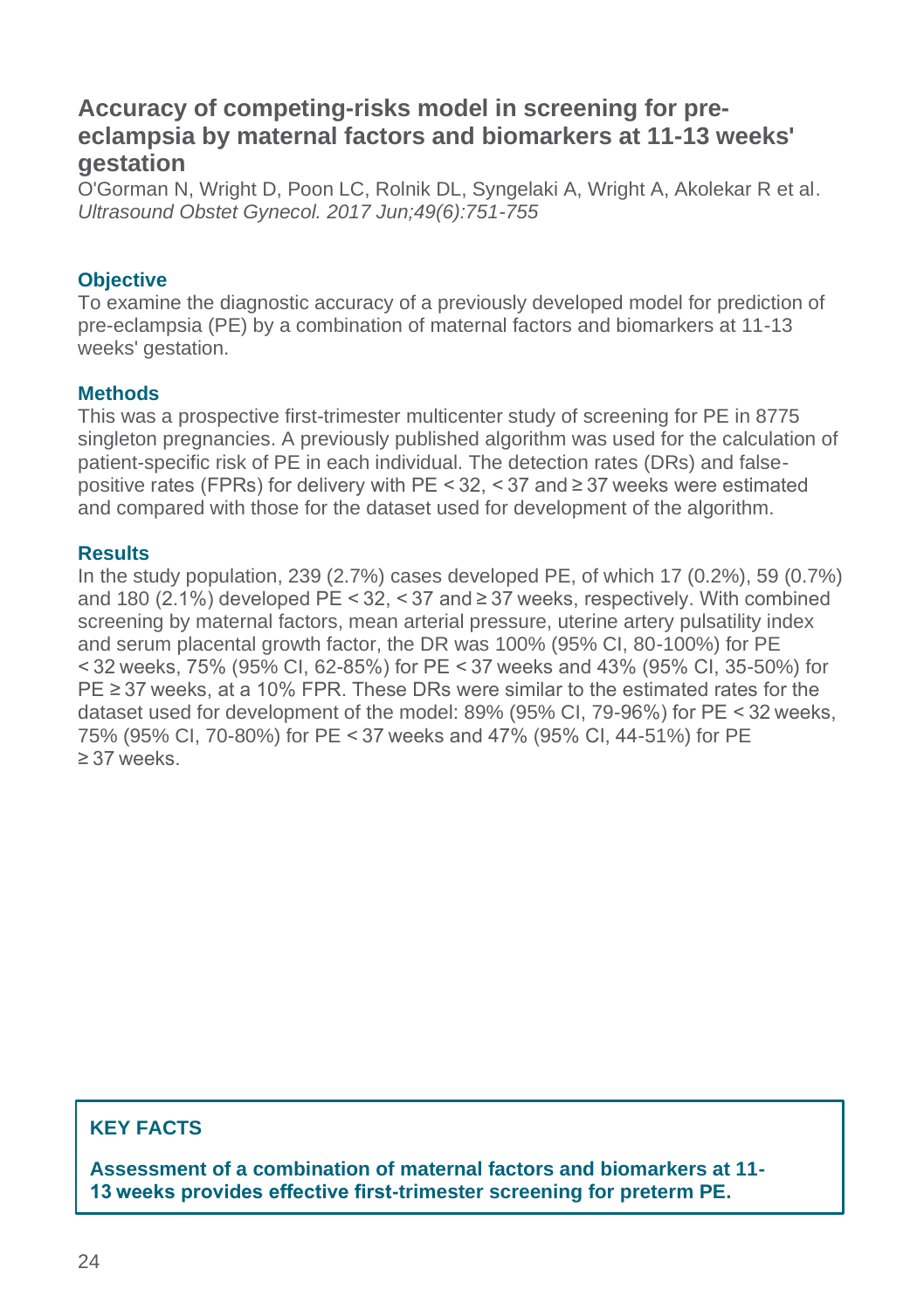### **Validation of a first-trimester screening model for pre-eclampsia in an unselected population**

Scazzocchio E, Crovetto F, Triunfo S, Gratacós E, Figueras F *Ultrasound Obstet Gynecol. 2017 Feb;49(2):188-193*

#### **Objective**

To validate the performance of a previously constructed first-trimester predictive model for pre-eclampsia (PE) in routine care of an unselected population.

#### **Methods**

A validation cohort of 4621 consecutive women attending their routine first-trimester ultrasound examination was used to test a prediction model for PE that had been developed previously in 5170 women. The prediction model included maternal factors, uterine artery Doppler, blood pressure and pregnancy-associated plasma protein-A. Model performance was evaluated using receiver-operating characteristics (ROC) curve analysis and ROC curves from both cohorts were compared unpaired.

#### **Results**

Among the 4203 women included in the final analysis, 169 (4.0%) developed PE, including 141 (3.4%) cases of late-onset PE and 28 (0.7%) cases of early-onset PE. For early-onset PE, the model showed an area under the ROC curve of 0.94 (95% CI, 0.88-0.99), which did not differ significantly ( $P = 0.37$ ) from that obtained in the construction cohort (0.88 (95% CI, 0.78-0.99)). For late-onset PE, the final model showed an area under the ROC curve of 0.72 (95% CI, 0.66-0.77), which did not differ significantly ( $P = 0.49$ ) from that obtained in the construction cohort (0.75 (95% CI, 0.67-0.82)).

#### **KEY FACTS**

**The prediction model for PE achieved a similar performance to that obtained in the construction cohort when tested on a subsequent cohort of women, confirming its validity as a predictive model for PE.**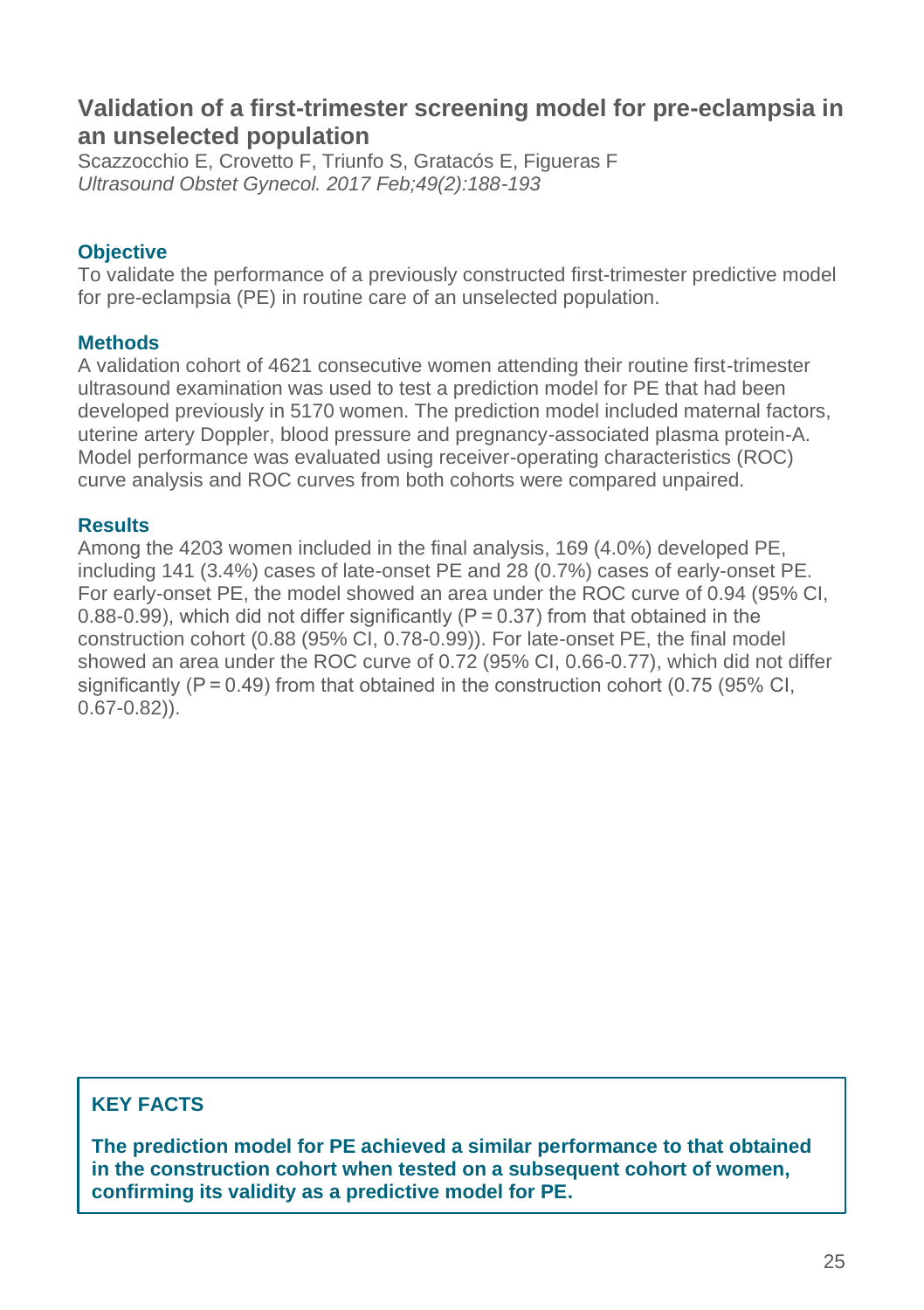### **The use of ultrasound and other markers for early detection of preeclampsia**

O'Gorman N, Nicolaides KH, Poon LC *Womens Health (Lond). 2016;12(2):199-207*

#### **Abstract**

Preeclampsia (PE) is a multisystem disorder of pregnancy classically characterized with the onset of hypertension after 20 weeks gestation in the presence of proteinuria. PE typically affects 2-8% of pregnancies and is a leading cause of maternal and perinatal morbidity and mortality.

This article reviews the most effective biomarkers used in first trimester screening for PE. It explores their use both in isolation and as part of an algorithm to yield the best detection rates. Screening by a combination of maternal risk factors, uterine artery Doppler, mean arterial pressure, maternal serum PAPP-A and PlGF can identify about 75% of cases of preterm PE for a false-positive rate of 10%.

By identifying these patients at high risk for PE, appropriately tailored antenatal surveillance can be instigated and prophylactic pharmacological interventions can be prescribed to improve placentation and ultimately, the outcome for both the mother and fetus.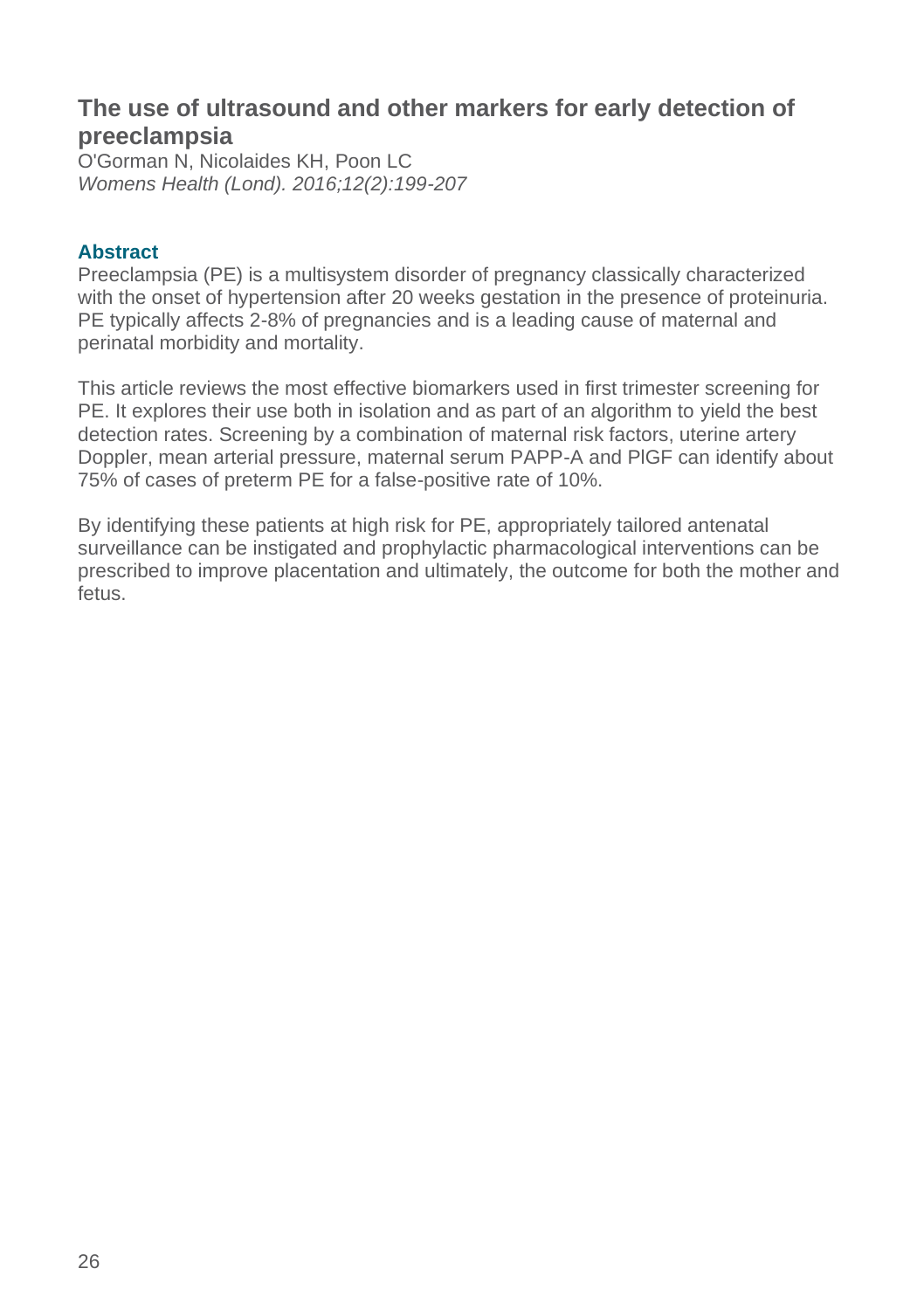### **Contingent screening for preterm pre-eclampsia**

Wright D[, Gallo DM,](https://www.ncbi.nlm.nih.gov/pubmed/?term=Gallo%20DM%5BAuthor%5D&cauthor=true&cauthor_uid=26643929) Gil Pugliese S, Casanova C, Nicolaides KH *Ultrasound Obstet Gynecol. 2016 May;47(5):554-9*

#### **Objective**

Effective screening for pre-eclampsia resulting in delivery < 37 weeks' gestation (preterm PE) is provided by assessment of a combination of maternal factors, mean arterial pressure (MAP), uterine artery pulsatility index (UtA-PI) and serum placental growth factor (PlGF) at 11-13 or 19-24 weeks' gestation. This study explores the possibility of carrying out routine screening for preterm PE by maternal factors and MAP in all pregnancies and reserving measurements of UtA-PI and PlGF for a subgroup of the population, selected on the basis of the risk derived from screening by maternal factors and MAP alone.

#### **Methods**

Study data were derived from prospective screening for adverse obstetric outcomes in women attending their routine hospital visit at 11-13 and/or 19-24 weeks' gestation. Bayes' theorem was used to derive the a-priori risk for preterm PE from maternal factors and MAP. The posterior risk was obtained by the addition of UtA-PI and PlGF. We estimated the detection rate (DR) of preterm PE, at an overall false-positive rate (FPR) of 10%, from a policy in which first-stage screening by a combination of maternal factors and MAP defines screen-positive, screen-negative and intermediate-risk groups, with the latter undergoing second-stage screening by UtA-PI and PlGF.

#### **Results**

At 11-13 weeks' gestation, the model-based DR of preterm PE, at a 10% FPR, when screening the whole population by maternal factors, MAP, UtA-PI and PlGF was 74%. A similar DR was achieved by two-stage screening, with screening by maternal factors and MAP in the first stage and reserving measurement of UtA-PI and PlGF for the second stage and for only 50% of the population. If second-stage screening was offered to 30% of the population, there would be only a small reduction in DR from 74% to 71%. At 19-24 weeks, the model-based DR of preterm PE, at a 10% FPR, when screening the whole population by maternal factors, MAP, UtA-PI and PlGF was 84%. A similar DR was achieved by two-stage screening with measurements of UtA-PI and PlGF in only 70% of the population; if second-stage screening was offered to 40% of the population, the DR would be reduced from 84% to 81%.

#### **KEY FACTS**

**High DR of preterm PE can be achieved by two-stage screening in the first and second trimesters with maternal factors and MAP in the whole population and measurements of UtA-PI and PlGF in only some of the pregnancies.**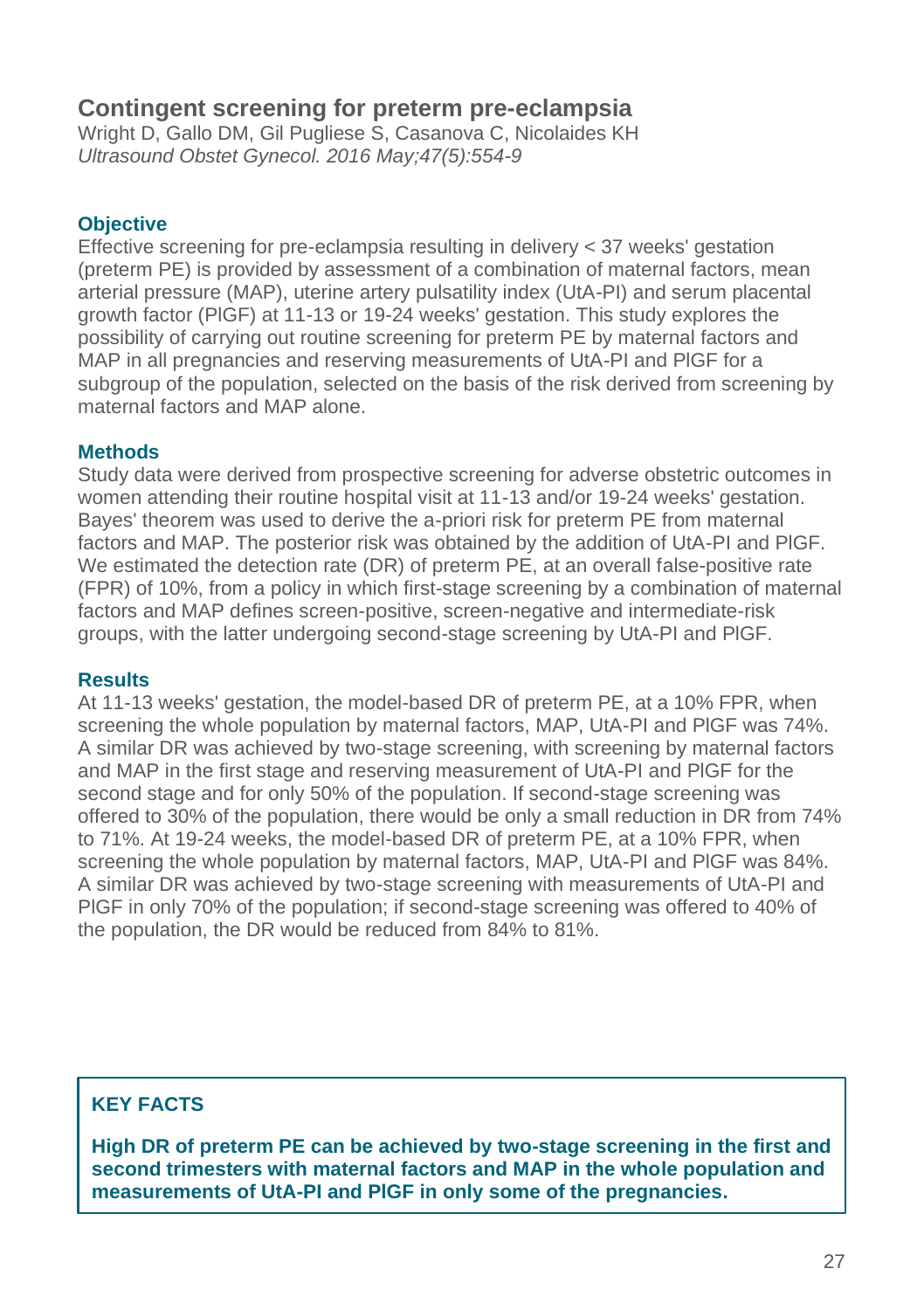### **First trimester prediction and prevention of adverse pregnancy outcomes related to poor placentation**

D'Silva A, Fyfe R, Hyett J *Curr Opin Obstet Gynecol. 2017 Dec;29(6):367-374*

#### **Purpose of the review**

To summarize recent research findings related to first trimester prediction and prevention of adverse pregnancy outcomes associated with poor placentation. Recent publications related to prediction and prevention of preeclampsia, intrauterine growth restriction (IUGR) and stillbirth were reviewed.

#### **Recent findings**

Researchers continue to identify markers that will help predict pregnancies that go on to develop preeclampsia through screening at 11-13 weeks. A number of multivariate algorithms describing risks for preeclampsia have been published and some of these have been validated in independent populations. A large randomized controlled trial has proven the efficacy of a first trimester prediction - prevention programme for preeclampsia with an 80% reduction in prevalence of disease leading to delivery less than 34 weeks. Screening tools for IUGR and stillbirth are less advanced and require further validation in other populations. The value of these models in preventing disease still needs to be demonstrated.

#### **KEY FACTS**

**Significant progress has been made in developing predictive and preventive strategies which can affect the prevalence of severe early-onset preeclampsia. This approach could be adopted for population-based screening aiming to prevent this disease.**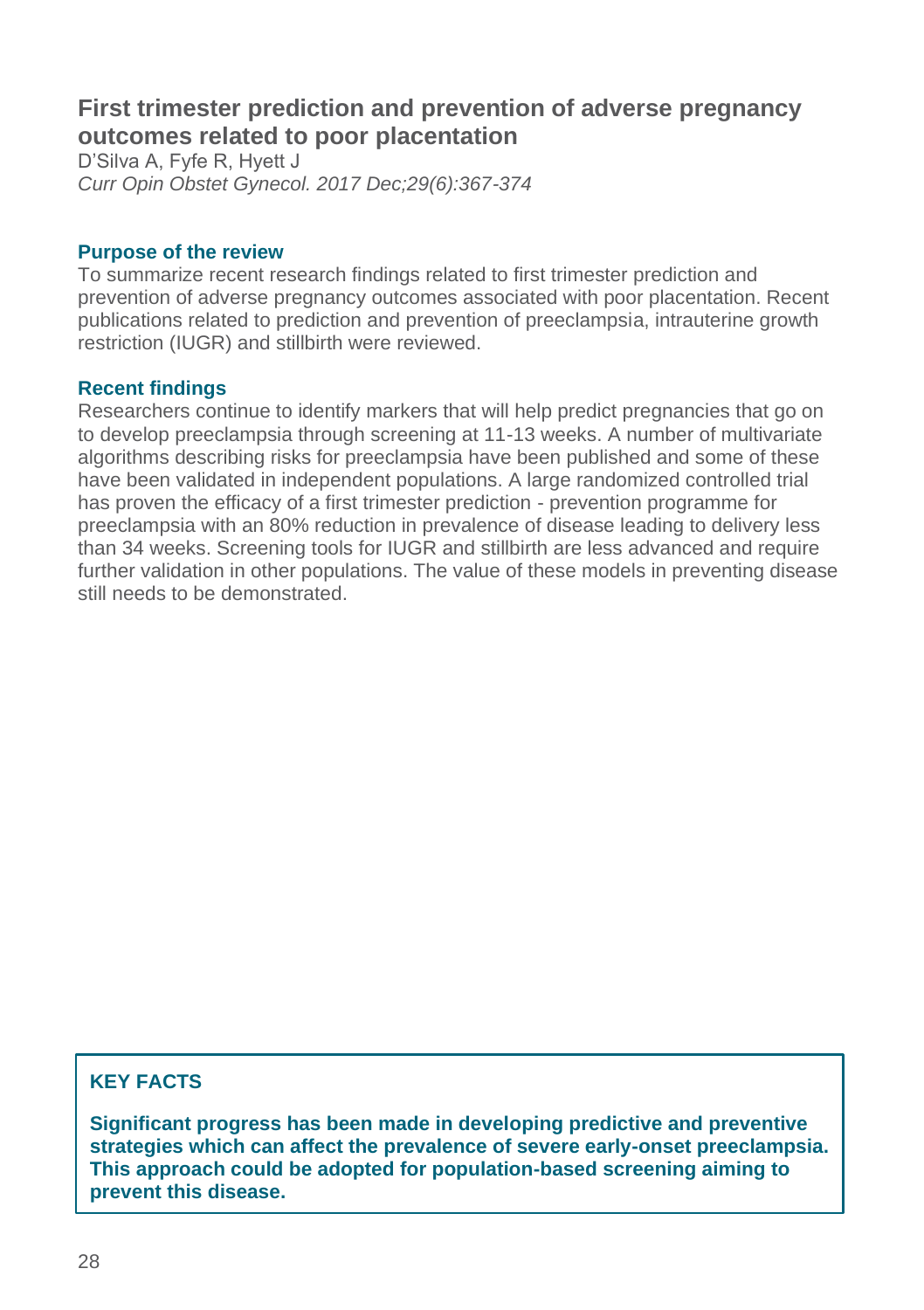**ASPRE trial: performance of screening for preterm pre-eclampsia**

Rolnik DL, Wright D, Poon LCY, Syngelaki A, O'Gorman N, de Paco Matallana C et al *Ultrasound Obstet Gynecol. 2017 Oct;50(4):492-495*

### **Objective**

To examine the performance of screening for preterm and term pre-eclampsia (PE) in the study population participating in the ASPRE (Combined Multimarker Screening and Randomized Patient Treatment with Aspirin for Evidence-Based Preeclampsia Prevention) trial.

#### **Methods**

This was a prospective first-trimester multicenter study on screening for preterm PE in 26 941 singleton pregnancies by means of an algorithm that combines maternal factors, mean arterial pressure, uterine artery pulsatility index and maternal serum pregnancyassociated plasma protein-A and placental growth factor at 11-13 weeks' gestation. Eligible women with an estimated risk for preterm PE of > 1 in 100 were invited to participate in a double-blind trial of aspirin (150 mg per day) vs placebo from 11-14 until 36 weeks' gestation, which showed that, in the aspirin group, the incidence of preterm PE was reduced by 62%. In the screened population, the detection rates (DRs) and false-positive rates (FPRs) for delivery with PE < 37 and  $\geq$  37 weeks were estimated after adjustment for the effect of aspirin in those receiving this treatment. We excluded 1144 (4.2%) pregnancies because of loss to follow-up or study withdrawal (n = 716), miscarriage (n = 243) or termination (n = 185).

#### **Results**

The study population of 25 797 pregnancies included 180 (0.7%) cases of preterm PE, 450 (1.7%) of term PE and 25 167 (97.6%) without PE. In combined first-trimester screening for preterm PE with a risk cut-off of 1 in 100, the DR was 76.7% (138/180) for preterm PE and 43.1% (194/450) for term PE, at screen-positive rate of 10.5% (2707/25 797) and FPR of 9.2% (2375/25 797).

#### **KEY FACTS**

**The performance of screening in the ASPRE study was comparable with that of a study of approximately 60 000 singleton pregnancies used for development of the algorithm; in that study, combined screening detected 76.6% of cases of preterm PE and 38.3% of term PE at a FPR of 10%.**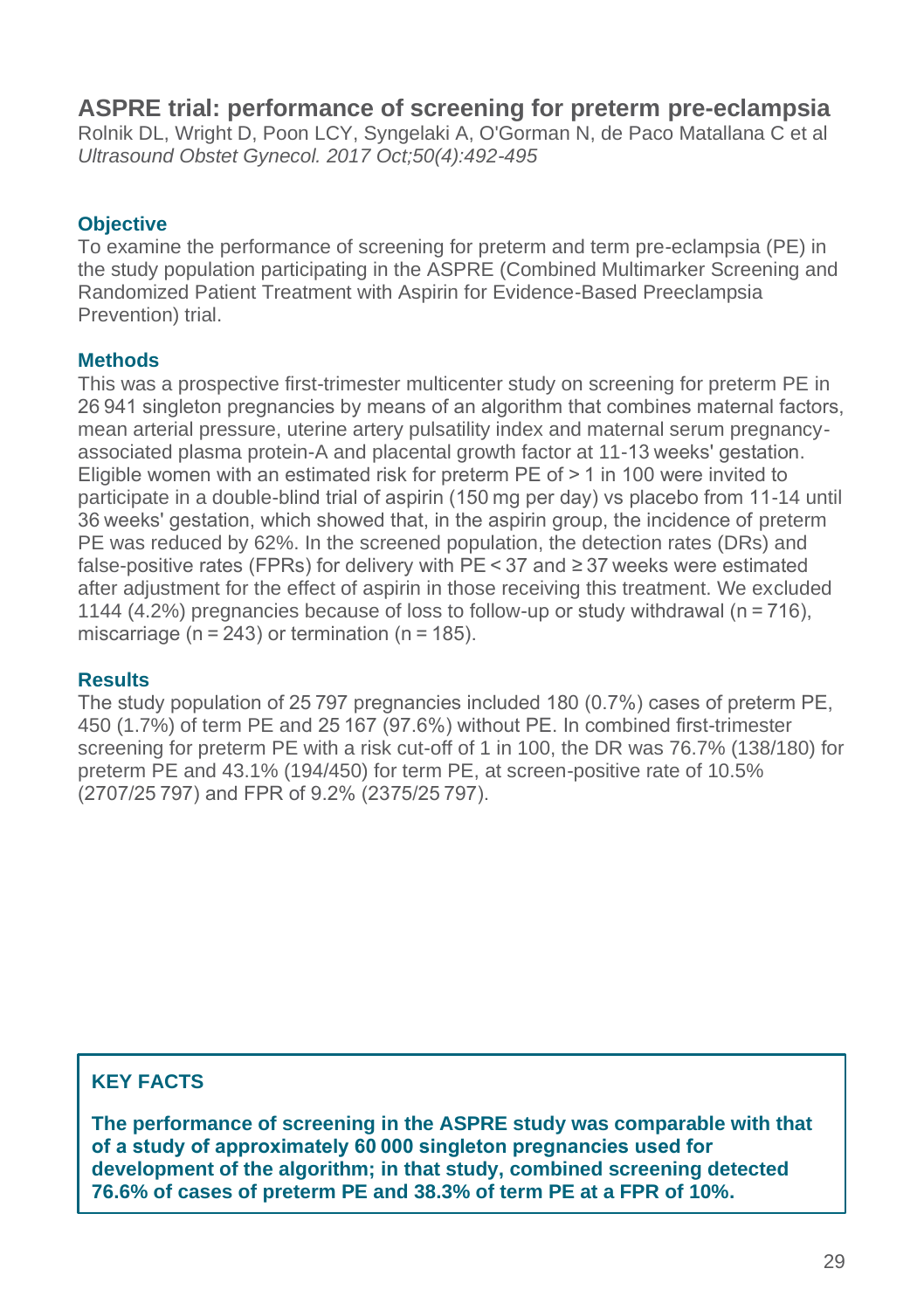### **Optimal first trimester pre-eclampsia prediction: a comparison of multimarker algorithm, risk profiles and their sequential application**

[Gabbay-Benziv R,](https://www.ncbi.nlm.nih.gov/pubmed/?term=Gabbay-Benziv%20R%5BAuthor%5D&cauthor=true&cauthor_uid=26448637) [Oliveira N,](https://www.ncbi.nlm.nih.gov/pubmed/?term=Oliveira%20N%5BAuthor%5D&cauthor=true&cauthor_uid=26448637) [Baschat AA](https://www.ncbi.nlm.nih.gov/pubmed/?term=Baschat%20AA%5BAuthor%5D&cauthor=true&cauthor_uid=26448637) *[Prenat Diagn.](https://www.ncbi.nlm.nih.gov/pubmed/26448637) 2016 Jan;36(1):34-9*

#### **Objective**

To compare performance of multimarker algorithm, risk profiles and their sequential application in prediction of pre-eclampsia and determining potential intervention targets.

#### **Study design**

Maternal characteristics, ultrasound variables and serum biomarkers were collected prospectively at first trimester. Univariate analysis identified pre-eclampsia associated variables followed by logistic regression analysis to determine the prediction rule. Combined characteristics of the cardiovascular, metabolic and the personal risk factors were compared to the multimarker algorithm and the sequential application of both methods.

#### **Results**

Out of 2433 women, 108 developed pre-eclampsia (4.4%). Probability scores considering nulliparity, prior pre-eclampsia, body mass index, diastolic blood pressure and placental growth factor had an area under the receiver operating characteristic curve 0.784 (95% CI = 0.721-0.847).

While the multimarker algorithm had the lowest false negative rate, sequential application of cardiovascular and metabolic risk profiles in screen positives reduced false positives by 26% and identified blood pressure and metabolic risk in 49/54 (91%) women with subsequent pre-eclampsia as treatable risk factors.

### **KEY FACTS**

**Sequential application of a multimarker algorithm followed by determination of treatable risk factors in screen positive women is the optimal approach for first trimester pre-eclampsia prediction and identification of women that may benefit from targeted metabolic or cardiovascular treatment.**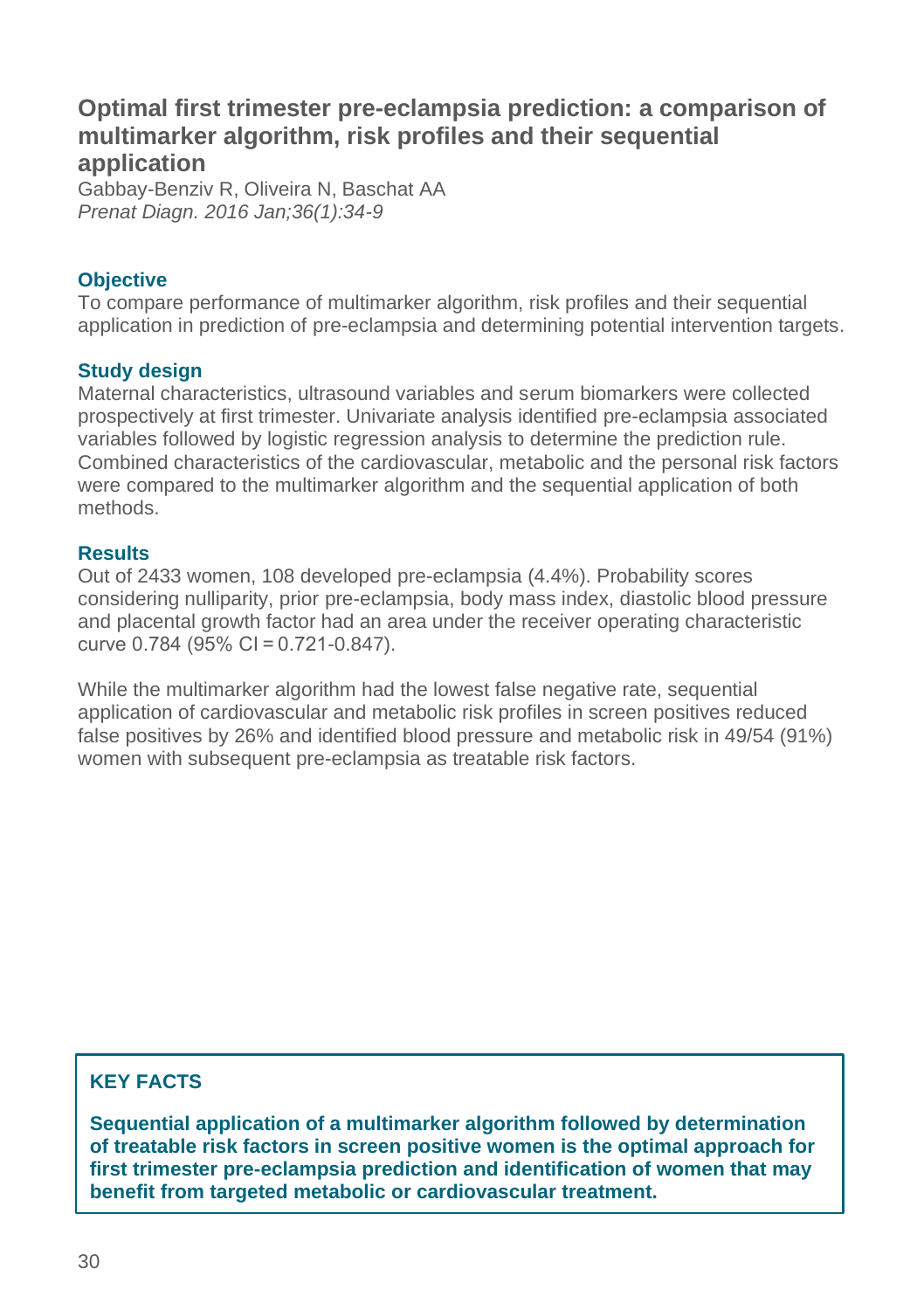### **First trimester prediction of HELLP syndrome**

[Oliveira N,](https://www.ncbi.nlm.nih.gov/pubmed/?term=Oliveira%20N%5BAuthor%5D&cauthor=true&cauthor_uid=26402854) [Poon LC,](https://www.ncbi.nlm.nih.gov/pubmed/?term=Poon%20LC%5BAuthor%5D&cauthor=true&cauthor_uid=26402854) [Nicolaides KH,](https://www.ncbi.nlm.nih.gov/pubmed/?term=Nicolaides%20KH%5BAuthor%5D&cauthor=true&cauthor_uid=26402854) [Baschat AA](https://www.ncbi.nlm.nih.gov/pubmed/?term=Baschat%20AA%5BAuthor%5D&cauthor=true&cauthor_uid=26402854) *[Prenat Diagn.](https://www.ncbi.nlm.nih.gov/pubmed/26402854) 2016 Jan;36(1):29-33*

#### **Objective**

The aim of this study was to evaluate first-trimester maternal characteristics and biomarkers in pregnancies that subsequently develop HELLP (hemolysis, elevated liver enzymes, and low platelets) syndrome.

#### **Methods**

Maternal history, biochemical, and biophysical parameters were compared between women who developed HELLP, pre-eclampsia (PE) without HELLP and controls. After determination of significant variables through univariate analysis a first-trimester prediction model was obtained by applying logistic regression analysis. Performance of the model was evaluated.

#### **Results**

Twenty participants with HELLP were compared with 147 patients that developed PE without HELLP and 2810 controls. Women with HELLP were more likely Caucasian, nulliparous and presented a higher mean arterial pressure (MAP) when compared with controls.As opposing to women who developed HELLP, women who developed PE without HELLP were more likely of African-American origin and presented an even higher first-trimester MAP.

Enrollment biochemical and biophysical parameters were similar between HELLP and PE or controls. Ethnicity, nulliparity, history of previous PE, history of previous HELLP syndrome, and first-trimester MAP were primary risk factors. A prediction rule for HELLP syndrome had an area under the curve of 0.80, with 75% sensitivity for 79% specificity.

### **KEY FACTS**

**The majority of pregnancies that develop HELLP syndrome can be predicted in the first trimester.**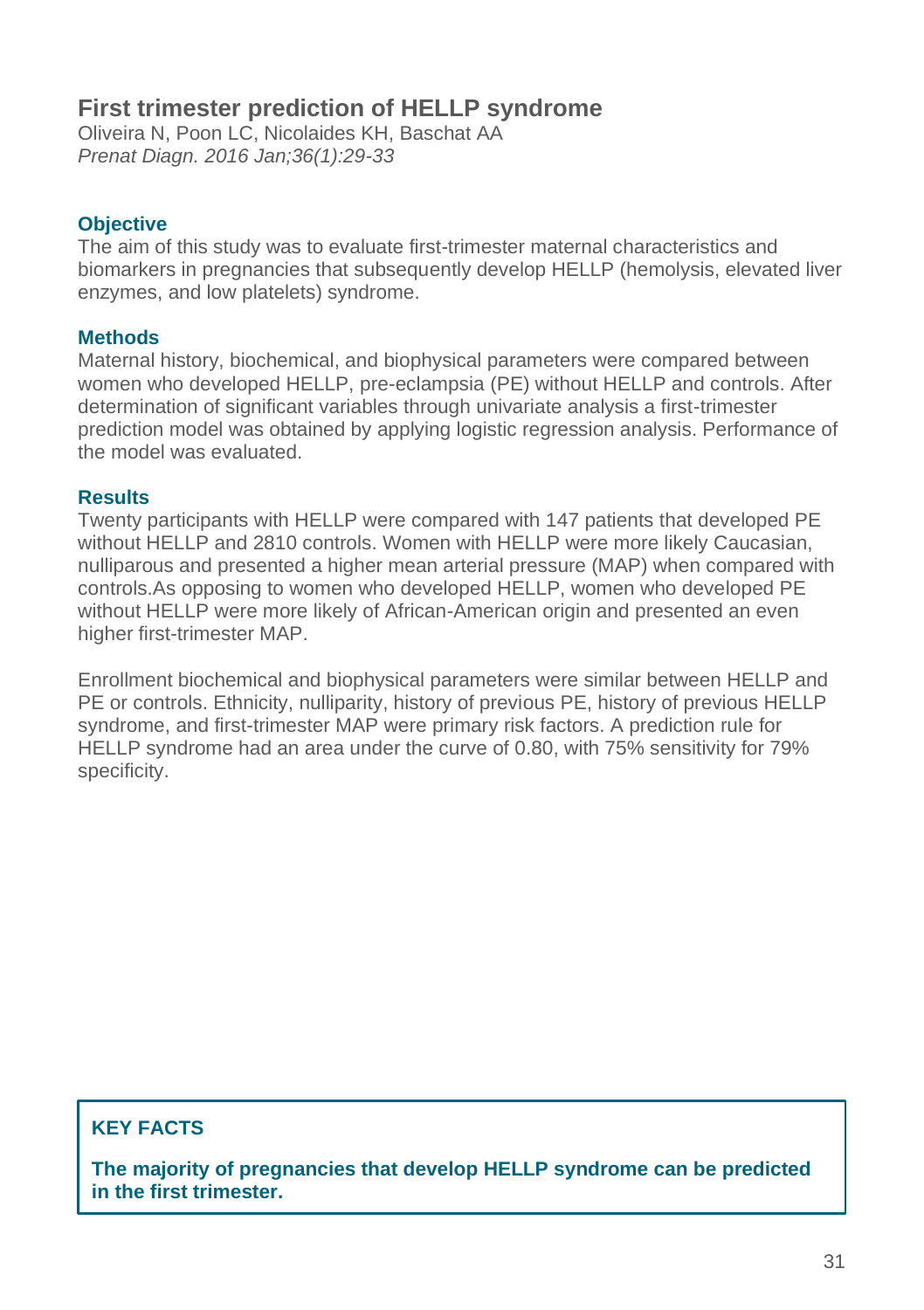### **Competing risks model in screening for pre-eclampsia by maternal factors and biomarkers at 11-13 weeks gestation**

[O'Gorman N,](https://www.ncbi.nlm.nih.gov/pubmed/?term=O) [Wright D,](https://www.ncbi.nlm.nih.gov/pubmed/?term=Wright%20D%5BAuthor%5D&cauthor=true&cauthor_uid=26297382) [Syngelaki A,](https://www.ncbi.nlm.nih.gov/pubmed/?term=Syngelaki%20A%5BAuthor%5D&cauthor=true&cauthor_uid=26297382) [Akolekar R,](https://www.ncbi.nlm.nih.gov/pubmed/?term=Akolekar%20R%5BAuthor%5D&cauthor=true&cauthor_uid=26297382) [Wright A,](https://www.ncbi.nlm.nih.gov/pubmed/?term=Wright%20A%5BAuthor%5D&cauthor=true&cauthor_uid=26297382) [Poon LC,](https://www.ncbi.nlm.nih.gov/pubmed/?term=Poon%20LC%5BAuthor%5D&cauthor=true&cauthor_uid=26297382) [Nicolaides KH](https://www.ncbi.nlm.nih.gov/pubmed/?term=Nicolaides%20KH%5BAuthor%5D&cauthor=true&cauthor_uid=26297382) *[Am J Obstet Gynecol.](https://www.ncbi.nlm.nih.gov/pubmed/26297382) 2016 Jan;214(1):103.e1-103.e12*

#### **Background**

Pre-eclampsia affects approximately 3% of all pregnancies and is a major cause of maternal and perinatal morbidity and death

#### **Objective**

The purpose of this study was to develop a model for pre-eclampsia based on maternal demographic characteristics and medical history (maternal factors) and biomarkers.

#### **Study design**

The data for this study were derived from prospective screening for adverse obstetric outcomes in women who attended for their routine first hospital visit at 11-13 weeks gestation in 2 maternity hospitals in England. We screened 35,948 singleton pregnancies that included 1058 pregnancies (2.9%) that experienced pre-eclampsia. Bayes theorem was used to combine the a priori risk from maternal factors with various combinations of uterine artery pulsatility index, mean arterial pressure, serum pregnancy-associated plasma protein-A, and placental growth factor multiple of the median values. Five-fold cross validation was used to assess the performance of screening for pre-eclampsia that delivered at <37 weeks gestation (preterm-preeclampsia) and ≥37 weeks gestation (term-pre-eclampsia) by models that combined maternal factors with individual biomarkers and their combination with screening by maternal factors alone.

#### **Results**

In pregnancies that experienced pre-eclampsia, the values of uterine artery pulsatility index and mean arterial pressure were increased, and the values of serum pregnancyassociated plasma protein-A and placental growth factor were decreased. For all biomarkers, the deviation from normal was greater for early than late pre-eclampsia; therefore, the performance of screening was related inversely to the gestational age at which delivery became necessary for maternal and/or fetal indications. Combined screening by maternal factors, uterine artery pulsatility index, mean arterial pressure, and placental growth factor predicted 75% (95% confidence interval, 70-80%) of preterm-pre-eclampsia and 47% (95% confidence interval, 44-51%) of term-preeclampsia, at a false-positive rate of 10%; inclusion of pregnancy-associated plasma protein-A did not improve the performance of screening. Such detection rates are superior to the respective values of 49% (95% confidence interval, 43-55%) and 38% (34-41%) that were achieved by screening with maternal factors alone.

### **KEY FACTS**

**Combination of maternal factors and biomarkers provides effective firsttrimester screening for preterm-pre-eclampsia.**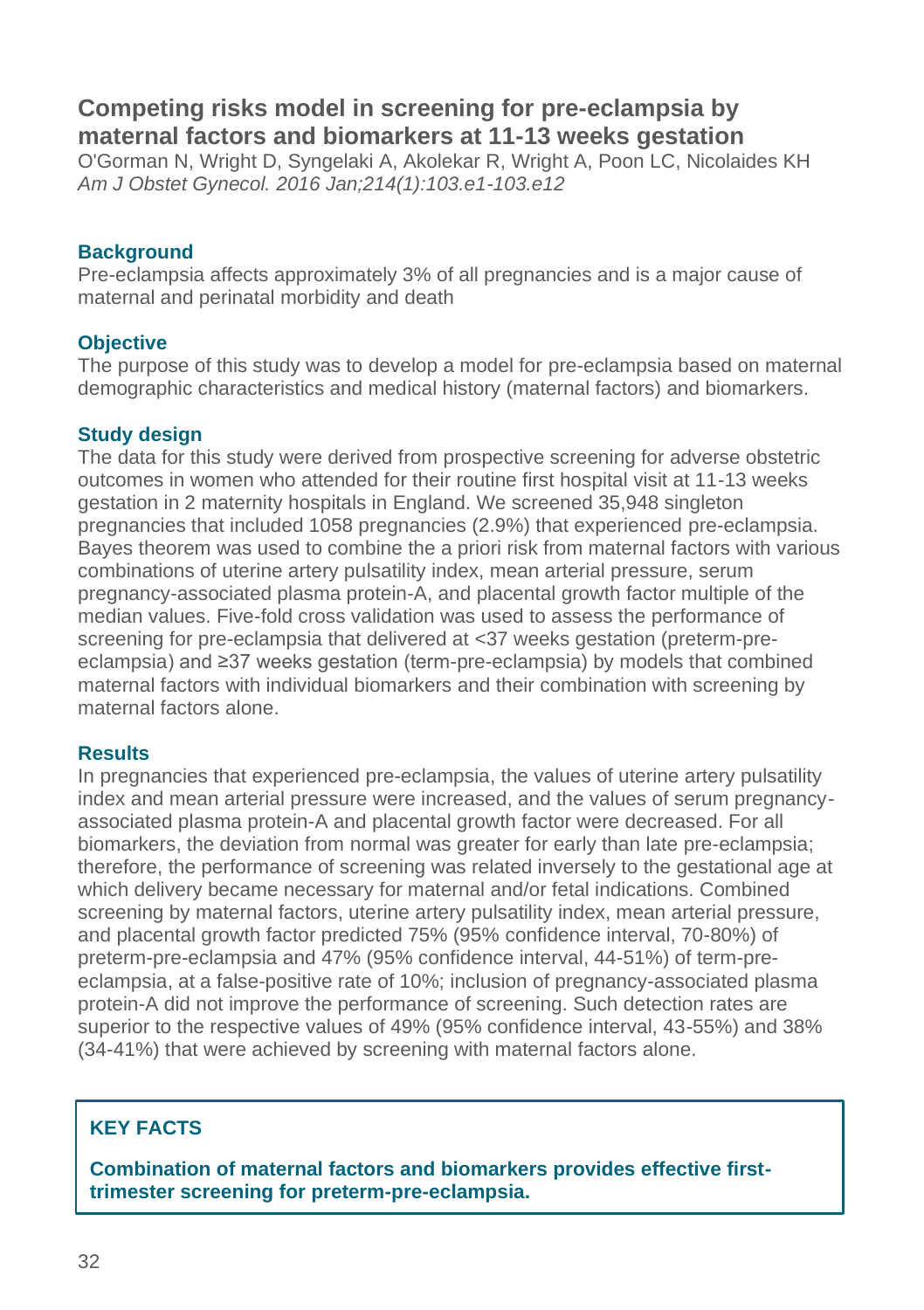### **MoM cutoffs for variables, an important tool for multivariate analysis and accurate interpretation of pre-eclampsia risk in highrisk pregnancy at 11-13+6 weeks gestation**

[Verma J,](https://www.ncbi.nlm.nih.gov/pubmed/?term=Verma%20J%5BAuthor%5D&cauthor=true&cauthor_uid=27599037) [Thomas DC,](https://www.ncbi.nlm.nih.gov/pubmed/?term=Thomas%20DC%5BAuthor%5D&cauthor=true&cauthor_uid=27599037) [Jhingan G,](https://www.ncbi.nlm.nih.gov/pubmed/?term=Jhingan%20G%5BAuthor%5D&cauthor=true&cauthor_uid=27599037) [Puri RD,](https://www.ncbi.nlm.nih.gov/pubmed/?term=Puri%20RD%5BAuthor%5D&cauthor=true&cauthor_uid=27599037) [Verma IC](https://www.ncbi.nlm.nih.gov/pubmed/?term=Verma%20IC%5BAuthor%5D&cauthor=true&cauthor_uid=27599037) *[Hypertens Pregnancy.](https://www.ncbi.nlm.nih.gov/pubmed/27599037) 2016 Nov;35(4):548-558*

#### **Objective**

To determine the diagnostic accuracy of pre-eclampsia (PE) screening test offered in early pregnancy for the prediction of the risks for early-onset (requiring delivery <32 weeks gestation) and late-onset (requiring delivery ≥32 weeks gestation) disease.

#### **Methods**

In a retrospective study of 615 women with singleton pregnancy, the risk for PE was calculated by the combined effect of multiple variables: serum placental growth factor (PLGF) and pregnancy-associated plasma protein-A (PAPP-A), maternal age, parity, ethnicity, mean arterial pressure (MAP), body mass index (BMI), uterine arterypulsatility index, and previous history of PE or hypertension (HT). The results of the screening test in three different groups of women were validated by pregnancy outcome: (i) control group - without any history of PE/HT; (ii) history of PE without HT; and (iii) history of HT without PE. The performance of the screening test was evaluated for early- and late-onset PE.

#### **Results**

The multivariate screening effectively identified cases of PE with >97% specificity. The detection rate (DR) was 93.8% for late-onset PE at a false positive rate (FPR) of 2.3% and 44.4% for early-onset PE at an FPR of 0.0%. The incidence of PE was 7% overall, with 1.52% and 5.43% for early- and late-onset PE, respectively.

### **KEY FACTS**

**The study demonstrated 96.6% diagnostic accuracy of the multi-variable screening test to predict the risk of PE in the first trimester. The negative predictive value (>98%) reinforces the utility of cost-effective noninvasive screening test for the early detection of PE.**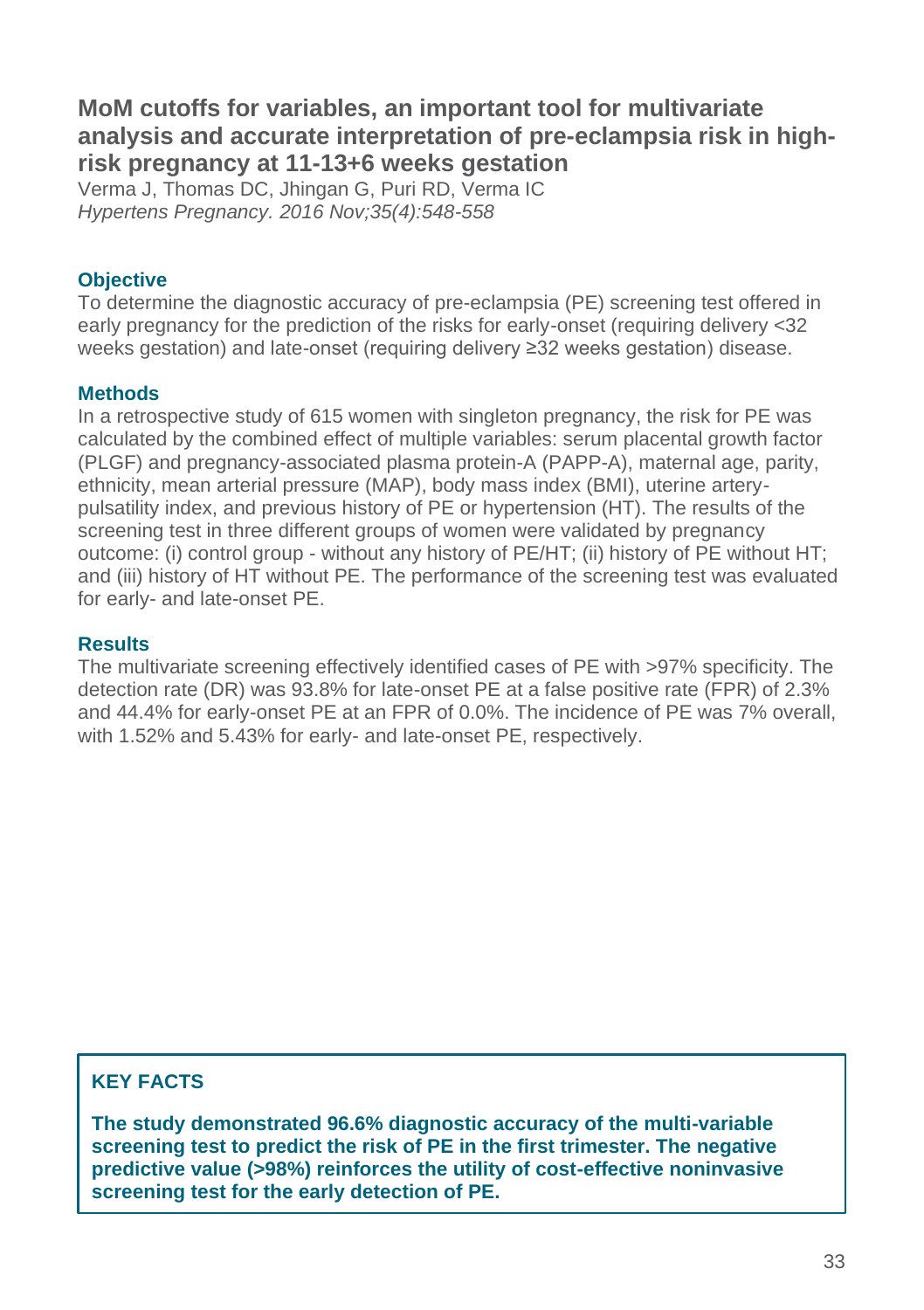### **First- and second-trimester maternal serum markers of pre-eclampsia in twin pregnancy**

[Svirsky R,](https://www.ncbi.nlm.nih.gov/pubmed/?term=Svirsky%20R%5BAuthor%5D&cauthor=true&cauthor_uid=25865365) [Levinsohn-Tavor O,](https://www.ncbi.nlm.nih.gov/pubmed/?term=Levinsohn-Tavor%20O%5BAuthor%5D&cauthor=true&cauthor_uid=25865365) [Feldman N,](https://www.ncbi.nlm.nih.gov/pubmed/?term=Feldman%20N%5BAuthor%5D&cauthor=true&cauthor_uid=25865365) [Klog E,](https://www.ncbi.nlm.nih.gov/pubmed/?term=Klog%20E%5BAuthor%5D&cauthor=true&cauthor_uid=25865365) [Cuckle H,](https://www.ncbi.nlm.nih.gov/pubmed/?term=Cuckle%20H%5BAuthor%5D&cauthor=true&cauthor_uid=25865365) [Maymon R](https://www.ncbi.nlm.nih.gov/pubmed/?term=Maymon%20R%5BAuthor%5D&cauthor=true&cauthor_uid=25865365) *[Ultrasound Obstet Gynecol.](https://www.ncbi.nlm.nih.gov/pubmed/25865365) 2016 May;47(5):560-4*

#### **Objective**

To evaluate the distribution of first- and second-trimester maternal serum markers in twin pregnancy with and without pre-eclampsia.

#### **Methods**

One-hundred and forty-four twin and 109 unaffected singleton pregnancies were recruited from the same institution. First- and second-trimester maternal blood samples were stored and measured retrospectively for serum placental growth factor (PlGF), pregnancy-associated plasma protein-A (PAPP-A), free β-human chorionic gonadotropin (β-hCG) and α-fetoprotein (AFP). All had measurement of first-trimester serum markers, and 167 (66%) had second-trimester tests. Values were expressed in multiples of the gestation-specific median (MoMs) in singletons, adjusted for maternal weight, as appropriate.

#### **Results**

Pre-eclampsia was diagnosed in 12 (9.0%) twin pregnancies of 133 continuing beyond 22 weeks. In unaffected twin pregnancies, all serum markers were statistically significantly increased (P < 0.0001), consistent with a doubling of concentration.

Among twin pregnancies, those with pre-eclampsia had a significantly reduced median PIGF compared with surviving unaffected twin pregnancies (0.96 MoM vs 1.46 MoM; P < 0.0002, two-tailed), whilst median PAPP-A, which is known to be reduced in affected singleton pregnancies, was increased (3.91 MoM vs 2.43 MoM; P < 0.0005, two-tailed). The levels of free  $\beta$ -hCG (P < 0.02) and AFP (P < 0.05) were also significantly raised. but to a lesser extent than was the level of PAPP-A.

Using a logistic regression algorithm based on first- and second-trimester PlGF and PAPP-A, together with previously published uterine artery Doppler and mean arterial pressure measurements in the same series, the predicted pre-eclampsia detection rate was 65% for a 10% false-positive rate.

### **KEY FACTS**

**In twin pregnancy, the predicted detection rate of pre-eclampsia using firstand second-trimester maternal serum and biophysical markers is good. In contrast to singleton pregnancy, PAPP-A levels are raised in the first trimester of twin pregnancies destined to develop pre-eclampsia and therefore a different prediction algorithm is needed.**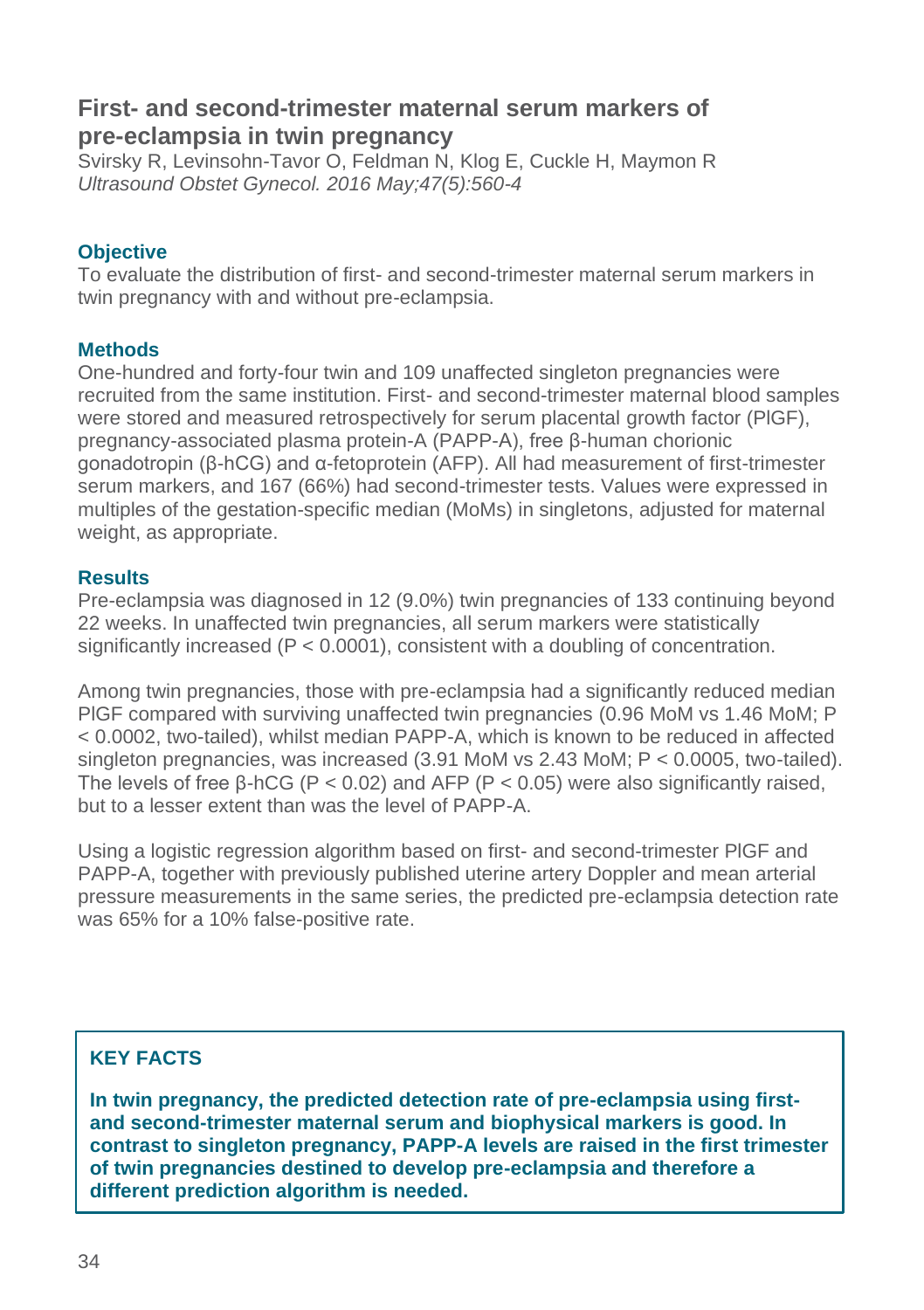### **First trimester prediction of pre-eclampsia**

[Anderson UD,](https://www.ncbi.nlm.nih.gov/pubmed/?term=Anderson%20UD%5BAuthor%5D&cauthor=true&cauthor_uid=26232922) [Gram M,](https://www.ncbi.nlm.nih.gov/pubmed/?term=Gram%20M%5BAuthor%5D&cauthor=true&cauthor_uid=26232922) [Åkerström B,](https://www.ncbi.nlm.nih.gov/pubmed/?term=%C3%85kerstr%C3%B6m%20B%5BAuthor%5D&cauthor=true&cauthor_uid=26232922) [Hansson SR](https://www.ncbi.nlm.nih.gov/pubmed/?term=Hansson%20SR%5BAuthor%5D&cauthor=true&cauthor_uid=26232922) *[Curr Hypertens Rep.](https://www.ncbi.nlm.nih.gov/pubmed/26232922) 2015 Sep;17(9):584*

#### **Abstract**

Pre-eclampsia (PE) is a serious pregnancy-related condition that causes severe maternal and fetal morbidity and mortality. Within the recent years, there has been an increasing focus in predicting PE at the end of the first trimester of pregnancy. In this review, literature published between 2011 and 2015 was evaluated.

In a total of six biomarker algorithms, for first and early second trimester, the prediction of pre-eclampsia is discussed. In addition, one randomized clinical trial was included. Several algorithms were based on placental biomarkers such as pregnancy-associated plasma protein A (PAPP-A), placental growth factor (PLGF), and soluble FMS-like tyrosine kinase 1 (s-FLT-1).

The algorithms containing these biomarkers showed a high prediction rate (PR) for early onset PE, ranging from 44 to 92 % at 5 % false positive rate (FPR). New biomarkers suggest an alternative model based on free HbF and the heme scavenger alpha-1-microglobulin (A1M) with a prediction rate of 69 % at an FPR of 5 %. Interestingly, this model performs well without uterine artery Doppler pulsatility index (UtAD-PI), which is an advantage particularly if the screening method were to be implemented in developing countries.

The randomized clinical trial showed a clear reduction in early onset PE as well as reducing preterm PE if identified high-risk pregnancies were treated with low-dose aspirin. In conclusion, PE prediction is now possible through several prediction algorithms and prophylaxis is beneficial in high-risk cases.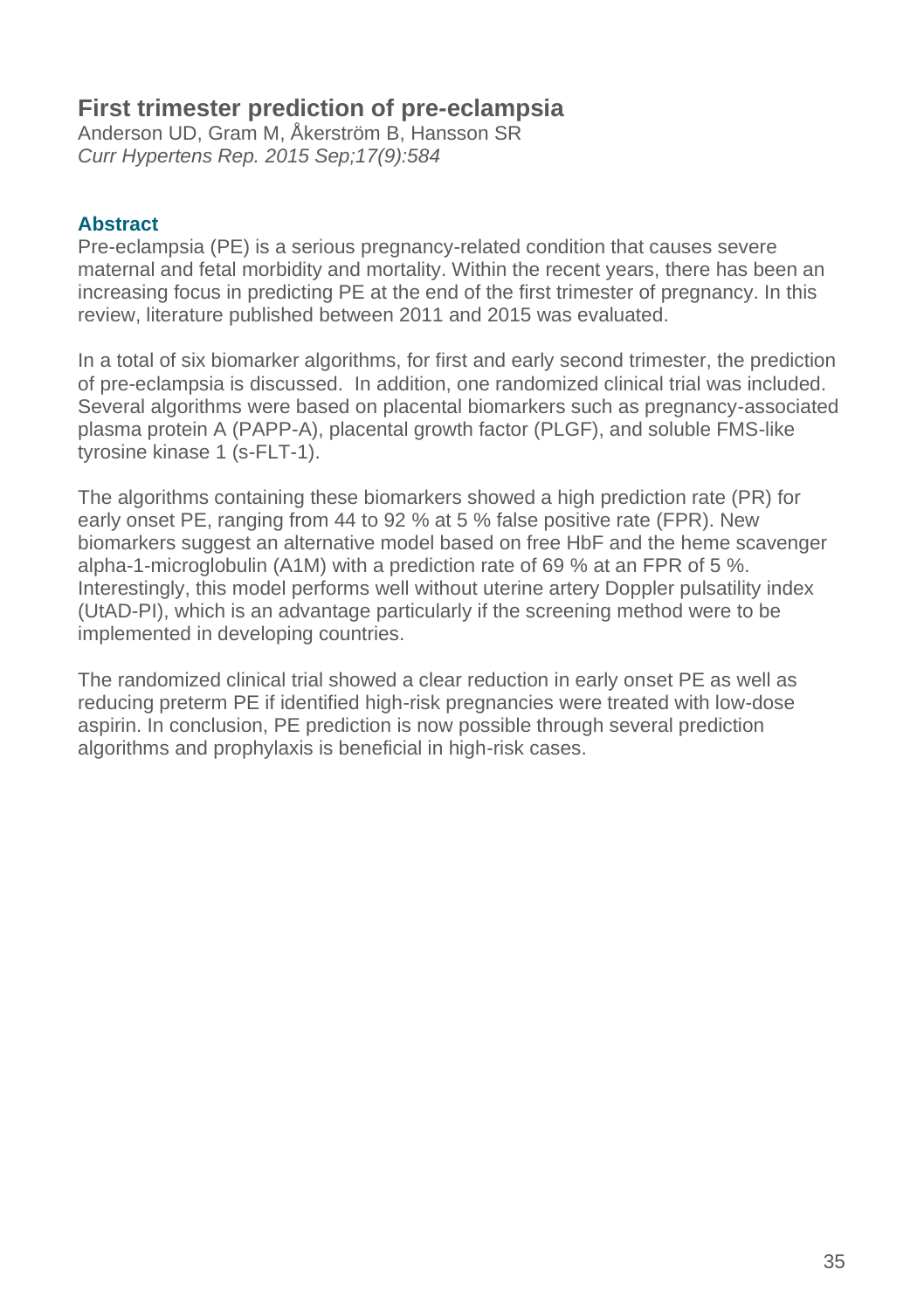### **First-trimester uterine artery Doppler analysis in the prediction of later pregnancy complications**

[Khong SL,](https://www.ncbi.nlm.nih.gov/pubmed/?term=Khong%20SL%5BAuthor%5D&cauthor=true&cauthor_uid=25972623) [Kane SC,](https://www.ncbi.nlm.nih.gov/pubmed/?term=Kane%20SC%5BAuthor%5D&cauthor=true&cauthor_uid=25972623) [Brennecke SP,](https://www.ncbi.nlm.nih.gov/pubmed/?term=Brennecke%20SP%5BAuthor%5D&cauthor=true&cauthor_uid=25972623) [da Silva Costa F](https://www.ncbi.nlm.nih.gov/pubmed/?term=da%20Silva%20Costa%20F%5BAuthor%5D&cauthor=true&cauthor_uid=25972623) *[Dis Markers](https://www.ncbi.nlm.nih.gov/pubmed/25972623) 2015;2015:679730*

#### **Abstract**

Uterine artery Doppler waveform analysis has been extensively studied in the second trimester of pregnancy as a predictive marker for the later development of preeclampsia and fetal growth restriction. The use of Doppler interrogation of this vessel in the first trimester has gained momentum in recent years. Various measurement techniques and impedance indices have been used to evaluate the relationship between uterine artery Doppler velocimetry and adverse pregnancy outcomes.

Overall, first-trimester Doppler interrogation of the uterine artery performs better in the prediction of early-onset than late-onset pre-eclampsia. As an isolated marker of future disease, its sensitivity in predicting pre-eclampsia and fetal growth restriction in low risk pregnant women is moderate, at 40-70%.

Multiparametric predictive models, combining first-trimester uterine artery pulsatility index with maternal characteristics and biochemical markers, can achieve a detection rate for early-onset pre-eclampsia of over 90%. The ideal combination of these tests and validation of them in various patient populations will be the focus of future research.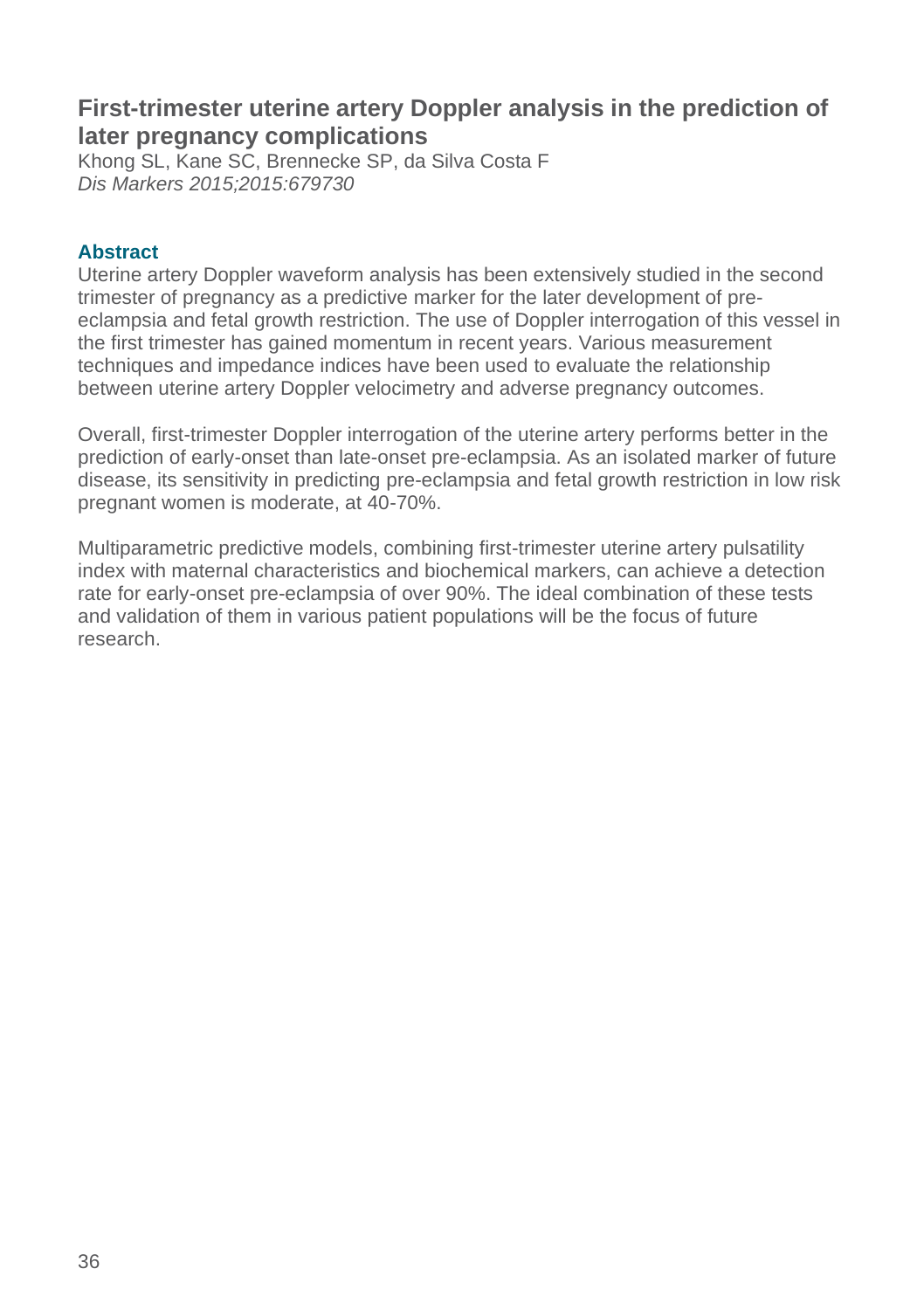### **First trimester screening for early and late pre-eclampsia based on maternal characteristics, biophysical parameters, and angiogenic factors**

[Crovetto F,](https://www.ncbi.nlm.nih.gov/pubmed/?term=Crovetto%20F%5BAuthor%5D&cauthor=true&cauthor_uid=25346181) [Figueras F,](https://www.ncbi.nlm.nih.gov/pubmed/?term=Figueras%20F%5BAuthor%5D&cauthor=true&cauthor_uid=25346181) [Triunfo S,](https://www.ncbi.nlm.nih.gov/pubmed/?term=Triunfo%20S%5BAuthor%5D&cauthor=true&cauthor_uid=25346181) [Crispi F,](https://www.ncbi.nlm.nih.gov/pubmed/?term=Crispi%20F%5BAuthor%5D&cauthor=true&cauthor_uid=25346181) [Rodriguez-Sureda V](https://www.ncbi.nlm.nih.gov/pubmed/?term=Rodriguez-Sureda%20V%5BAuthor%5D&cauthor=true&cauthor_uid=25346181) et al. *[Prenat Diagn](https://www.ncbi.nlm.nih.gov/pubmed/25346181) 2015 Feb;35(2):183-91*

#### **Objective**

The aim of this article is to develop the best first-trimester screening model for preeclampsia (PE) based on maternal characteristics, biophysical parameters, and angiogenic factors in a low-risk population.

#### **Methods**

A prospective cohort of 9462 pregnancies undergoing first-trimester screening is used. Logistic regression predictive models were developed for early and late PE (cut-off of 34 weeks' gestation at delivery). Data included the a priori risk (maternal characteristics), mean arterial pressure (MAP), and uterine artery (UtA) Doppler (11- 13 weeks) in all cases.

Plasma levels (8-11 weeks) of human chorionic gonadotrophin, pregnancy-associated plasma protein A, placental growth factor (PlGF), and soluble Fms-like tyrosine kinase-1 (sFlt-1) were analyzed using a nested case-control study design.

#### **Results**

The best model for early PE (n = 57, 0.6%) included a priori risk, MAP, UtA Doppler, PlGF, and sFlt-1 achieving detection rates of 87.7% and 91.2% for 5% and 10% falsepositive rates, respectively (AUC: 0.98 [95% CI: 0.97-0.99]).

For late PE (n = 246, 2.6%), the best model included the a priori risk, MAP, UtA Doppler, PlGF, and sFlt-1 achieving detection rates of 68.3% and 76.4% at 5% and 10% of false-positive rates, respectively (AUC: 0.87 [95% CI: 0.84-0.90]).

#### **KEY FACTS**

**Pre-eclampsia can be predicted with high accuracy in general obstetric populations with a low risk for PE, by combined algorithms. Angiogenic factors substantially improved the prediction.**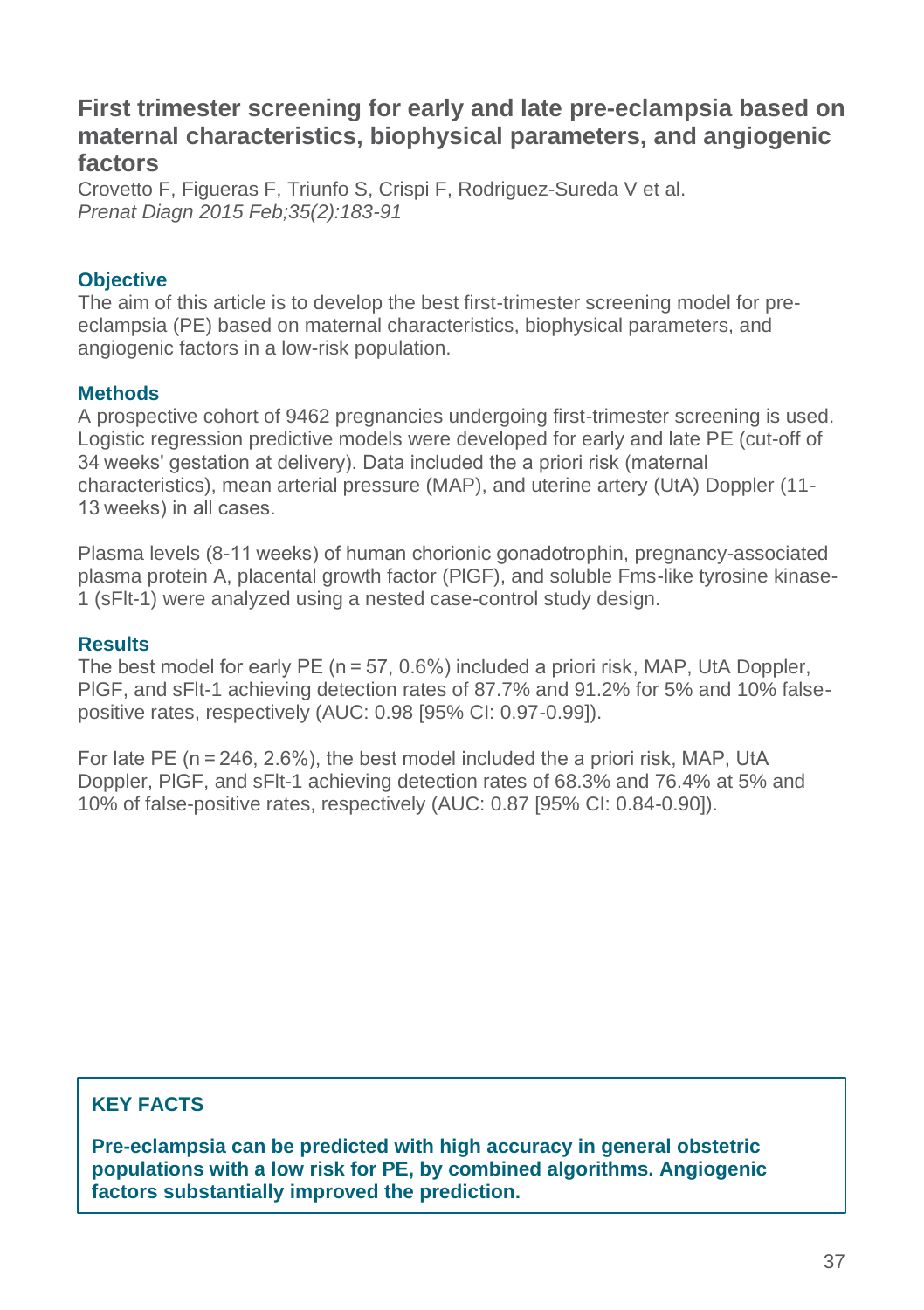### **Psychological impact of first-trimester prevention for preeclampsia on anxiety**

[Simeone S,](https://www.ncbi.nlm.nih.gov/pubmed/?term=Simeone%20S%5BAuthor%5D&cauthor=true&cauthor_uid=25156501) [Lojo C,](https://www.ncbi.nlm.nih.gov/pubmed/?term=Lojo%20C%5BAuthor%5D&cauthor=true&cauthor_uid=25156501) [Garcia-Esteve L,](https://www.ncbi.nlm.nih.gov/pubmed/?term=Garcia-Esteve%20L%5BAuthor%5D&cauthor=true&cauthor_uid=25156501) [Triunfo S,](https://www.ncbi.nlm.nih.gov/pubmed/?term=Triunfo%20S%5BAuthor%5D&cauthor=true&cauthor_uid=25156501) [Crovetto F,](https://www.ncbi.nlm.nih.gov/pubmed/?term=Crovetto%20F%5BAuthor%5D&cauthor=true&cauthor_uid=25156501) [Arranz A](https://www.ncbi.nlm.nih.gov/pubmed/?term=Arranz%20A%5BAuthor%5D&cauthor=true&cauthor_uid=25156501) et al. *[Prenat Diagn](https://www.ncbi.nlm.nih.gov/pubmed/25156501) 2015 Jan;35(1):60-4*

#### **Objective**

This study aims to examine whether a first-trimester strategy of secondary prevention for pre-eclampsia increases anxiety in pregnant women.

#### **Methods**

The anxiety levels of a cohort of women screened for pre-eclampsia at first trimester were measured by the Spielberg State-Trait Anxiety Inventory (STAI-S) and compared between women screened as low and high risk. In a subgroup of women, the anxiety levels were additionally measured at second and third trimester. A General Linear Model (GLM) for repeated measurements was performed to adjust for potential confounders (age, nulliparity and socio-economic level).

#### **Results**

A total of 255 women (135 low-risk and 120 high-risk) were evaluated. No differences were found in the mean STAI-S scores between low-risk and high-risk women: 35 (SD 9.9) and 34.6 (SD 10.1); p = 0.77.

The proportion of women with high anxiety was not significantly different between groups (28/134 [20.7%] vs 24/120 [20%]; p = 0.88).

No differences were found in the subgroups (51 low-risk and 50 high-risk) in which the anxiety levels were also measured at second and third trimester: 35.8 (SD 8.8) vs 35.2 (SD 9.7), p = 0.74, and 37.2 (SD 9.4) vs 35.3 (SD 8.6), p = 0.3. These differences remained non-significant after adjustment for potential confounders.

### **KEY FACTS**

**A strategy of first-trimester screening for pre-eclampsia does not increase maternal anxiety.**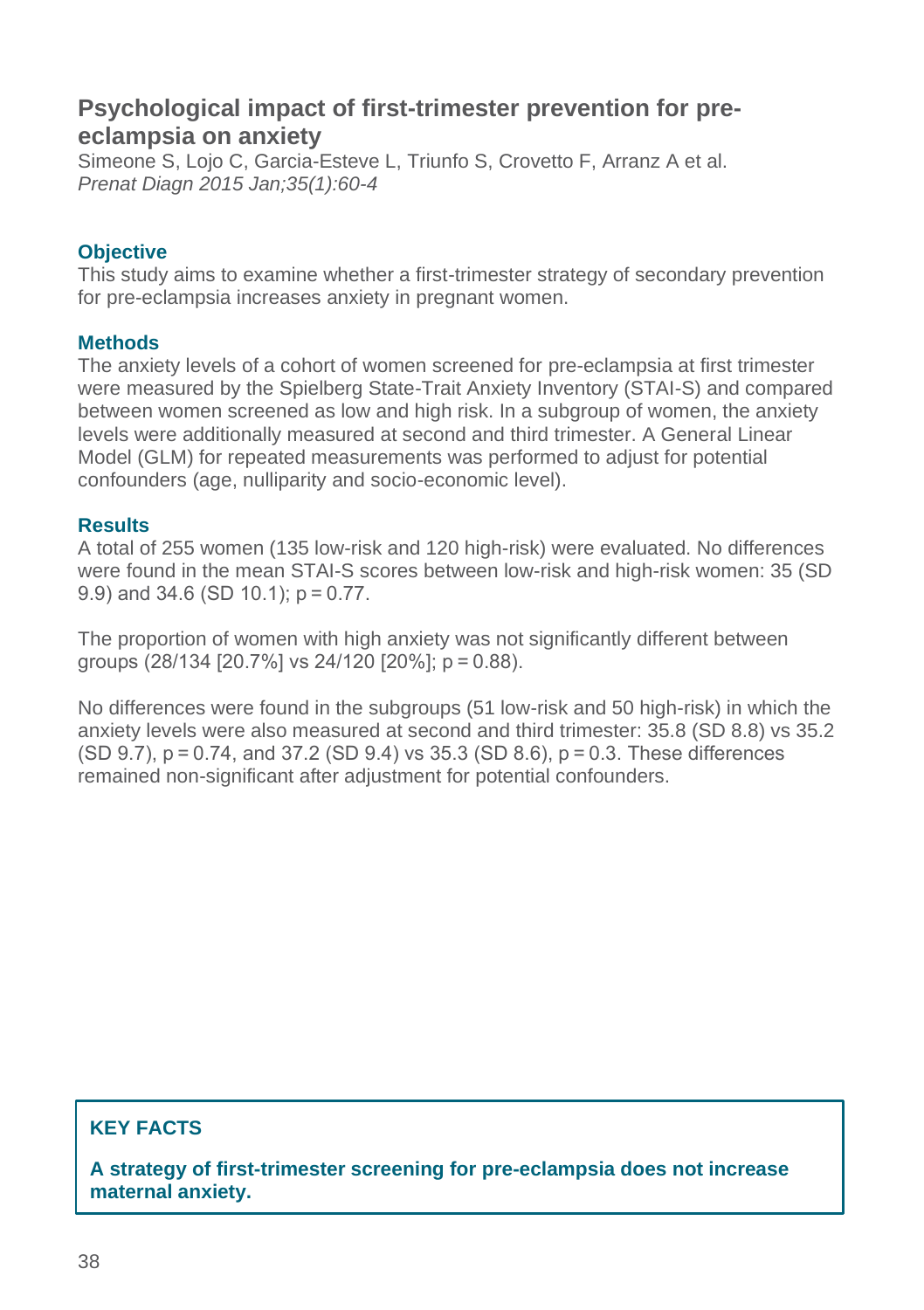### **Prediction of pre-eclampsia utilizing the first trimester screening examination**

[Baschat AA,](http://www.ncbi.nlm.nih.gov/pubmed?term=Baschat%20AA%5BAuthor%5D&cauthor=true&cauthor_uid=24746997) [Magder LS,](http://www.ncbi.nlm.nih.gov/pubmed?term=Magder%20LS%5BAuthor%5D&cauthor=true&cauthor_uid=24746997) [Doyle LE,](http://www.ncbi.nlm.nih.gov/pubmed?term=Doyle%20LE%5BAuthor%5D&cauthor=true&cauthor_uid=24746997) [Atlas RO,](http://www.ncbi.nlm.nih.gov/pubmed?term=Atlas%20RO%5BAuthor%5D&cauthor=true&cauthor_uid=24746997) [Jenkins CB,](http://www.ncbi.nlm.nih.gov/pubmed?term=Jenkins%20CB%5BAuthor%5D&cauthor=true&cauthor_uid=24746997) [Blitzer MG](http://www.ncbi.nlm.nih.gov/pubmed?term=Blitzer%20MG%5BAuthor%5D&cauthor=true&cauthor_uid=24746997) *[Am J Obstet Gynecol](http://www.ncbi.nlm.nih.gov/pubmed/24746997) 2014 Apr 15*

#### **Objective**

To derive a prediction rule for pre-eclampsia and early onset pre-eclampsia requiring delivery <34 weeks using first trimester maternal, ultrasound, and serum markers.

#### **Study design**

Prospective cohort study of women enrolled at first trimester screening. Maternal history, demographics, anthropometry, ultrasound parameters, and serum analytes were compared between women with pre-eclampsia and normal outcome. The prediction rule was derived by Lasso logistic regression analysis.

#### **Results**

In 2441 women, 108 (4.4%) women developed pre-eclampsia, and 18 (0.7%) early preeclampsia. Nulliparity, prior hypertension, diabetes, prior pre-eclampsia, mean arterial pressure, and the log pregnancy-associate pregnancy protein-A multiples of the median were primary risk factors.

Prediction rules for pre-eclampsia/early pre-eclampsia had an area under the curve of 0.82/0.83 respectively. Pre-eclampsia was predicted with 49% sensitivity and early preeclampsia with 55% sensitivity for a 10% false positive rate.

#### **KEY FACTS**

**First trimester prediction rules using parameters currently available at first trimester screening identify a significant proportion of women with subsequent pre-eclampsia.**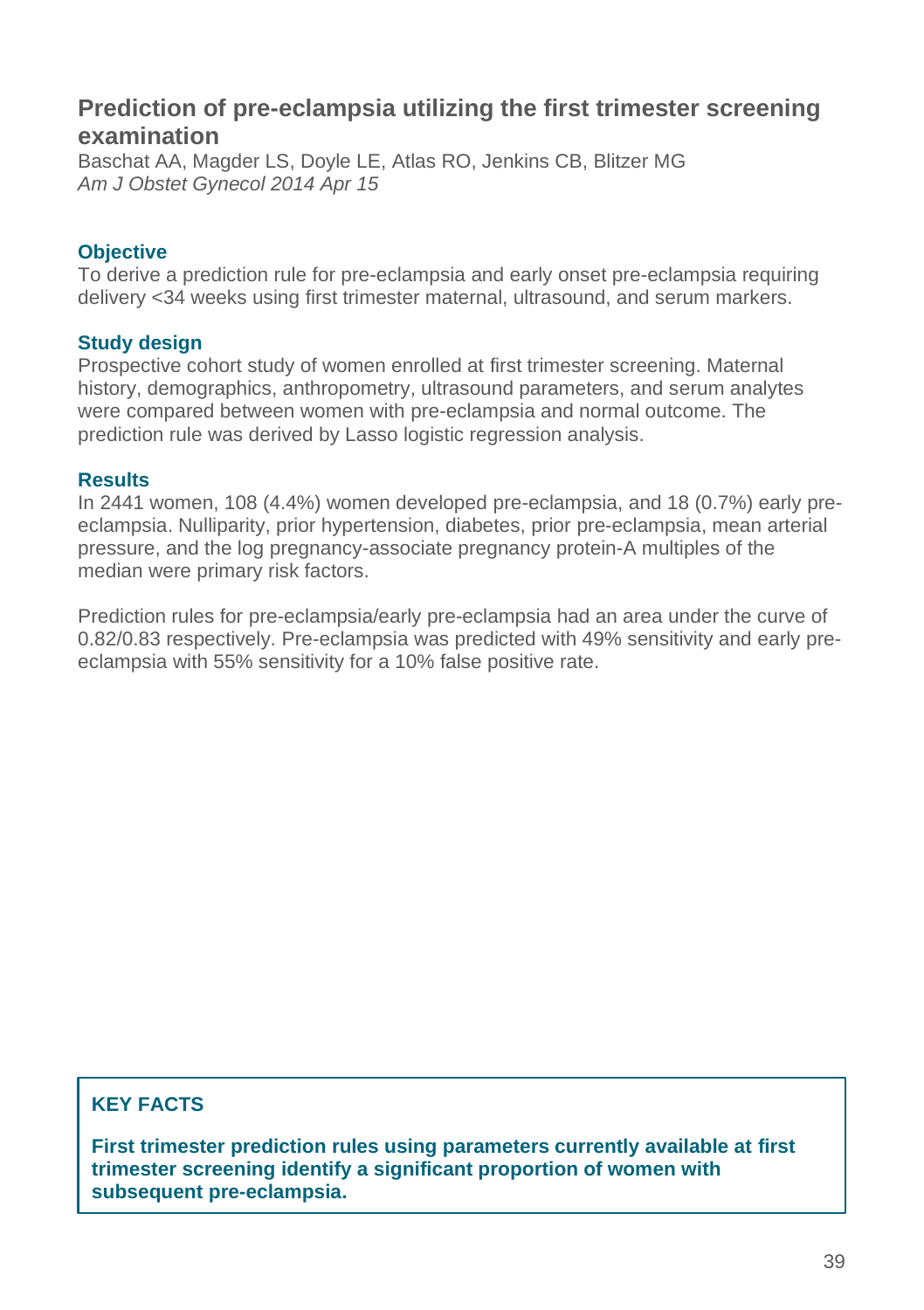### **Maternal Serum PlGF Isoforms 1 and 2 at 11-13 Weeks' Gestation in Normal and Pathological Pregnancies**

Nucci M, Poon LC, Demirdjian G, Darbouret B, Nicolaides KH *[Fetal Diagn Ther](http://www.ncbi.nlm.nih.gov/pubmed/24457972) 2014 Jan 23*

#### **Rationale**

To compare the maternal serum concentration of PlGF-1 and PlGF-2 at 11-13 weeks' gestation in normal pregnancies and in those complicated by pre-eclampsia, delivery of small for gestational age neonates and fetal trisomies 21, 18 and 13.

#### **Patients/Methods**

Serum PlGF-1 and PlGF-2 were measured in 270 pathological pregnancies (PE, n = 80; SGA, n = 80; trisomy 21, n = 44; trisomy 18, n = 38; trisomy 13, n = 28) and 590 normal controls. The values were expressed as multiple of the median after adjustment for maternal characteristics and corrected for adverse pregnancy outcomes and the median MoM values in each pathological pregnancy were compared to the normal group.

#### **Results**

There were significant contributions to PlGF-1 and PlGF-2 from gestational age, smoking and racial origin. In addition, there were significant contributions to PlGF-1 from parity and method of conception.

The median MoM of PlGF-1 and PlGF-2 was significantly decreased in

- PE (0.783 and 0.916 MoM)
- SGA (0.891 and 0.851 MoM)
- trisomy 21 (0.609 and 0.749 MoM)
- trisomy 18 (0.529 and 0.730 MoM)
- trisomy 13 (0.373 and 0.699 MoM)

### **KEY FACTS**

**In pathological pregnancies, except SGA, the decrease in serum PlGF-1 at 11-13 weeks' gestation is more marked than the decrease in PlGF-2.**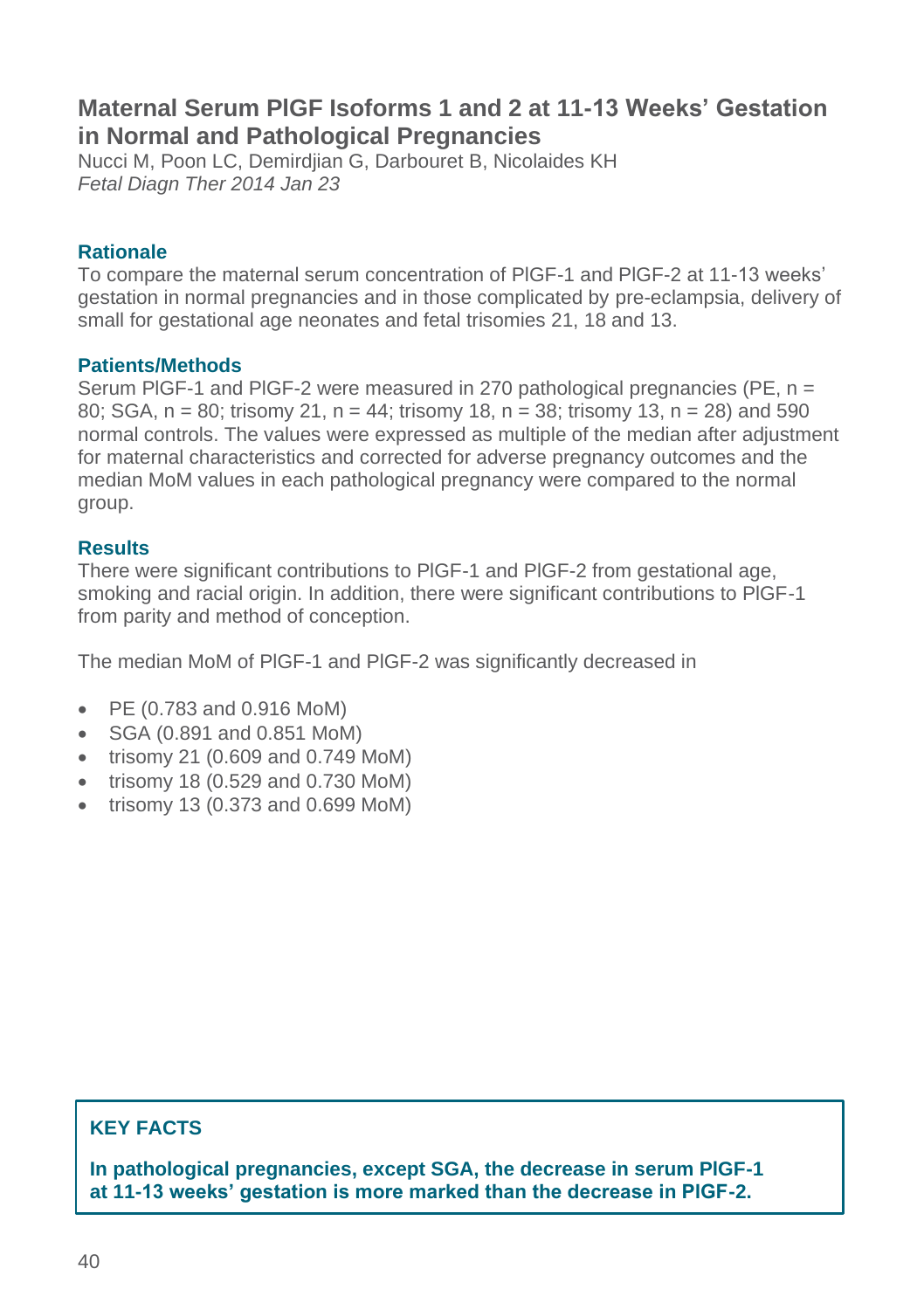## 3. Prevention with low-dose aspirin

### **Aspirin delays the development of preeclampsia**

Wright D, Nicolaides KH *Am J Obstet Gynecol. 2019 Jun;220(6):580.e1-580.e6*

#### **Background**

In the Combined Multimarker Screening and Randomized Patient Treatment with Aspirin for Evidence-Based Preeclampsia Prevention trial, risks of preterm preeclampsia were obtained from the competing risk model. Consenting women with risks of greater than 1 in 100 were randomized to treatment with aspirin or placebo. The trial showed strong evidence of an effect (odds ratio, 0.38, 95% confidence interval, 0.20-0.74) on the incidence of preterm preeclampsia, which was the primary outcome of Aspirin for Evidence-Based Preeclampsia Prevention. There was a small and insignificant effect on the incidence of term preeclampsia, which was a secondary outcomes (odds ratio, 0.95, 95% confidence interval, 0.64-1.39). These differential effects on term and preterm preeclampsia could reflect a mechanism in which the action of aspirin is to delay the delivery with preeclampsia, thereby converting what would be, without treatment, preterm preeclampsia to term preeclampsia.

#### **Objective**

The objective of the study was to examine the hypothesis that the effect of aspirin is to delay the time of delivery in women who have preeclampsia.

#### **Study design**

This was an unplanned exploratory analysis of data from the Aspirin for Evidence-Based Preeclampsia Prevention trial. The delay hypothesis predicts that in groups for which preterm preeclampsia, without aspirin, were infrequent relative to term preeclampsia, a reduction in term preeclampsia would be expected because few cases of preterm preeclampsia would be converted to term preeclampsia. In contrast, in groups for which preterm preeclampsia were frequent relative to term preeclampsia, the conversion of preterm preeclampsia to term preeclampsia by aspirin would reduce or even reverse any effect on the incidence term preeclampsia. This is examined using the Aspirin for Evidence-Based Preeclampsia Prevention trial data by analysis of the effect of aspirin on the incidence of term preeclampsia stratified according to the risk of preterm preeclampsia at randomization. Given that women were included in Aspirin for Evidence-Based Preeclampsia Prevention with risks of preterm preeclampsia >1 in 100, a risk cutoff if 1 in 50 was used to define higher risk and lower risk strata. A statistical model in which the effect of aspirin is to delay the gestational age at delivery was fitted to the Aspirin for Evidence-Based Preeclampsia Prevention trial data and the consistency of the predictions from this model with the observed incidence was demonstrated.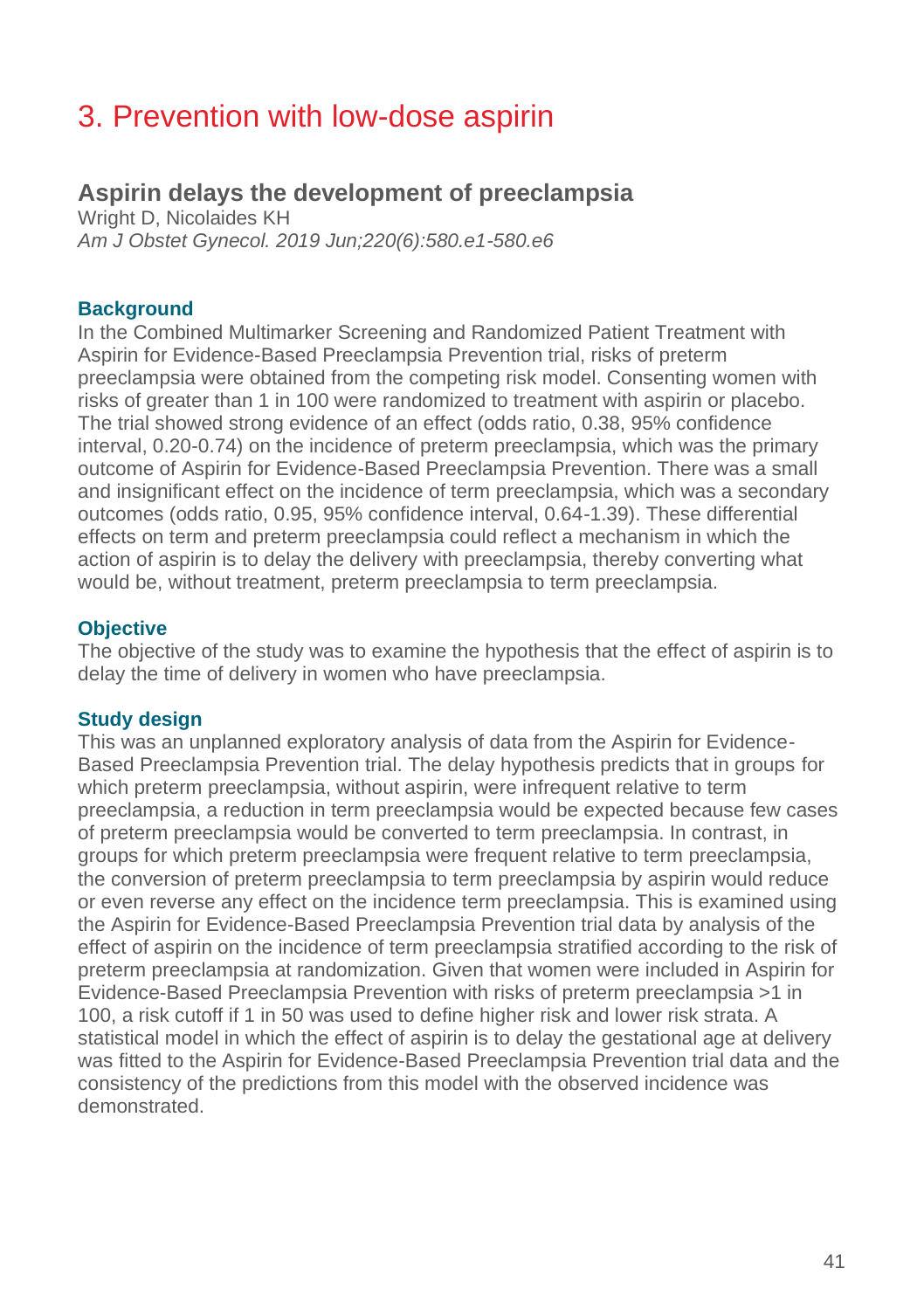#### **Results**

In the lower-risk group  $(1 \text{ in } 50)$ , there was a reduction in the incidence of term preeclampsia (odds ratio, 0.62, 95% confidence interval, 0.29-1.30). In contrast, in the higher risk group (≥1 in 50) there was a small increase in the incidence of termpreeclampsia (odds ratio 1.11, 95% confidence interval, 0.71- .75). Although these effects fail to achieve significance, they are consistent with the delay hypothesis. Within the framework of the aspirin-related delay hypothesis, the effect of aspirin was to delay the gestational age at delivery with preeclampsia by an estimated 4.4 weeks (95% confidence interval, 1.4-7.1 weeks) for those that in the placebo group would be delivered at 24 weeks and the effect decreased by an estimated 0.23 weeks (95% confidence interval, 0.021-0.40 weeks) for each week of gestation so that at 40+0 weeks, the estimated delay was by 0.8 weeks (95% confidence interval, -0.03 to 1.7 weeks).

#### **KEY FACTS**

**The Aspirin for Evidence-Based Preeclampsia Prevention trial data are consistent with the hypothesis that aspirin delays the gestational age at delivery with preeclampsia.**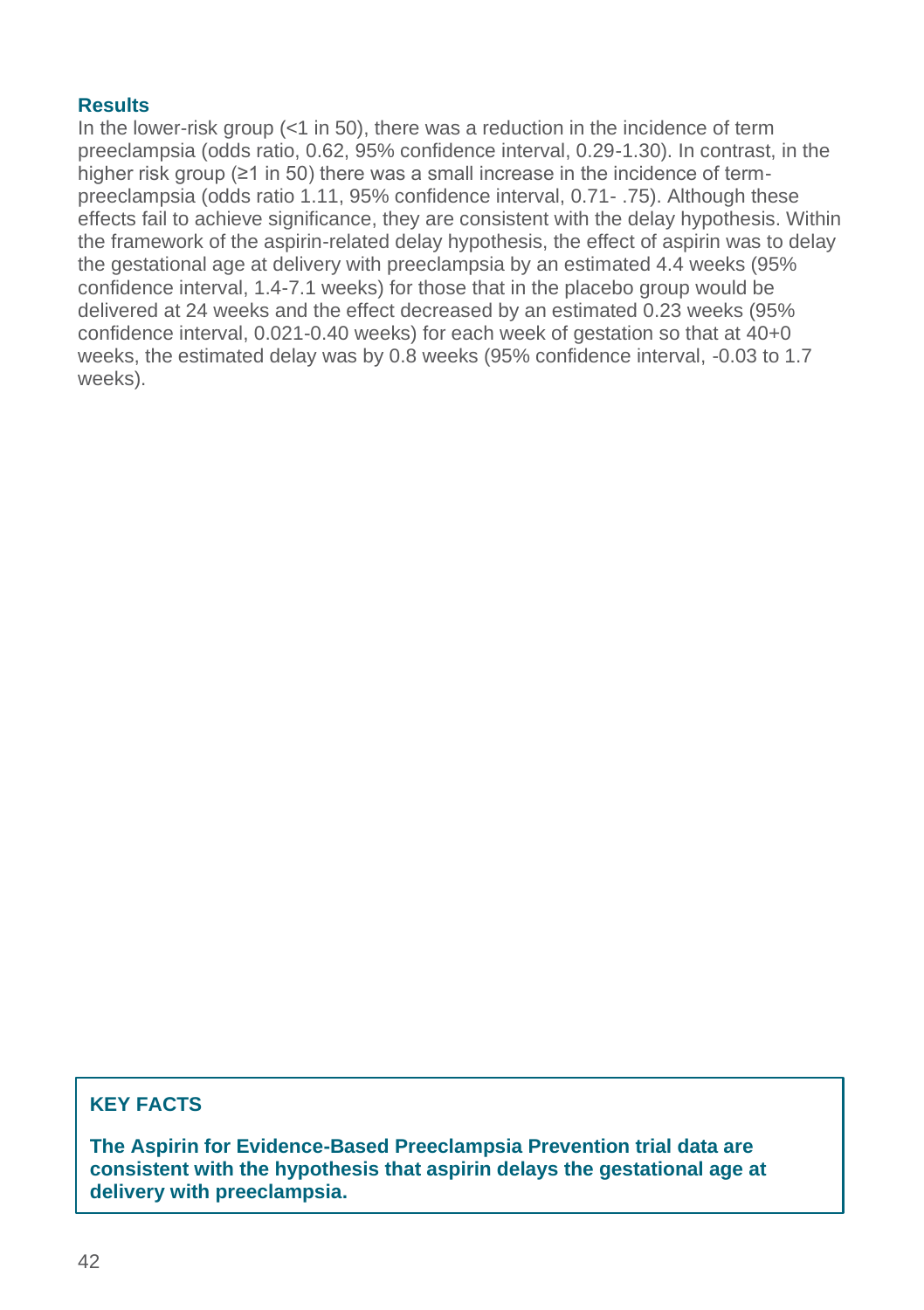### **Aspirin for the prevention of preterm and term preeclampsia: systematic review and metaanalysis**

Roberge S, Bujold E, Nicolaides KH *Am J Obstet Gynecol. 2018 Mar;218(3):287-293.e1*

#### **Objective data**

Metaanalyses of randomized controlled trials have reported contradictory results about the effect of aspirin in the prevention of preeclampsia, both in terms of the gestational age at the onset of treatment and the dose of the drug. The controversy may be resolved by a metaanalysis that includes several recently published trials and particularly the large Combined Multimarker Screening and Randomized Patient Treatment with Aspirin for Evidence-based Preeclampsia Prevention trial and by examination of whether there is a difference of the effect of aspirin on preterm vs term preeclampsia.

#### **Study**

We performed a systematic review and metaanalysis that evaluated the prophylactic effect of aspirin during pregnancy.

#### **Study appraisal and synthesis methods**

We completed a literature search through PubMed, Cinhal, Embase, Web of Science, and Cochrane library from 1985 to June 2017. Relative risks with random effect were calculated with their 95% confidence intervals.

#### **Results**

Sixteen trials that included 18,907 participants provided data for preterm and term preeclampsia. Eight of the included studies were evaluated as being of good quality, and the other 8 studies were deemed to be of poor or uncertain quality. There was high heterogeneity within studies (I2 >50%) for preterm and term preeclampsia, but no heterogeneity was found in the subgroup of preterm preeclampsia when the onset of treatment was ≤16 weeks of gestation and the daily dose of aspirin was ≥100 mg (I2=0%). Administration of aspirin was associated with reduction in the risk of preterm preeclampsia (relative risk, 0.62; 95% confidence interval, 0.45-0.87), but there was no significant effect on term preeclampsia (relative risk, 0.92; 95% confidence interval, 0.70-1.21). The reduction in preterm preeclampsia was confined to the subgroup in which aspirin was initiated at ≤16 weeks of gestation and at a daily dose of ≥100 mg (relative risk, 0.33; 95% confidence interval, 0.19- 0.57). This effect was also observed in the high-quality studies. The reduction in preterm preeclampsia that was observed in the largest trial (Combined Multimarker Screening and Randomized Patient Treatment with Aspirin for Evidence-based Preeclampsia Prevention; n=1620; relative risk, 0.38; 95% confidence interval, 0.20-0.72) was similar to that in the 5 smaller trials in which aspirin was initiated at ≤16 weeks of gestation and at a daily dose of ≥100 mg (n=639; relative risk, 0.22; 95% confidence interval, 0.07-0.66).

### **KEY FACTS**

**Aspirin reduces the risk of preterm preeclampsia, but not term preeclampsia, and only when it is initiated at ≤16 weeks of gestation and at a daily dose of ≥100 mg.**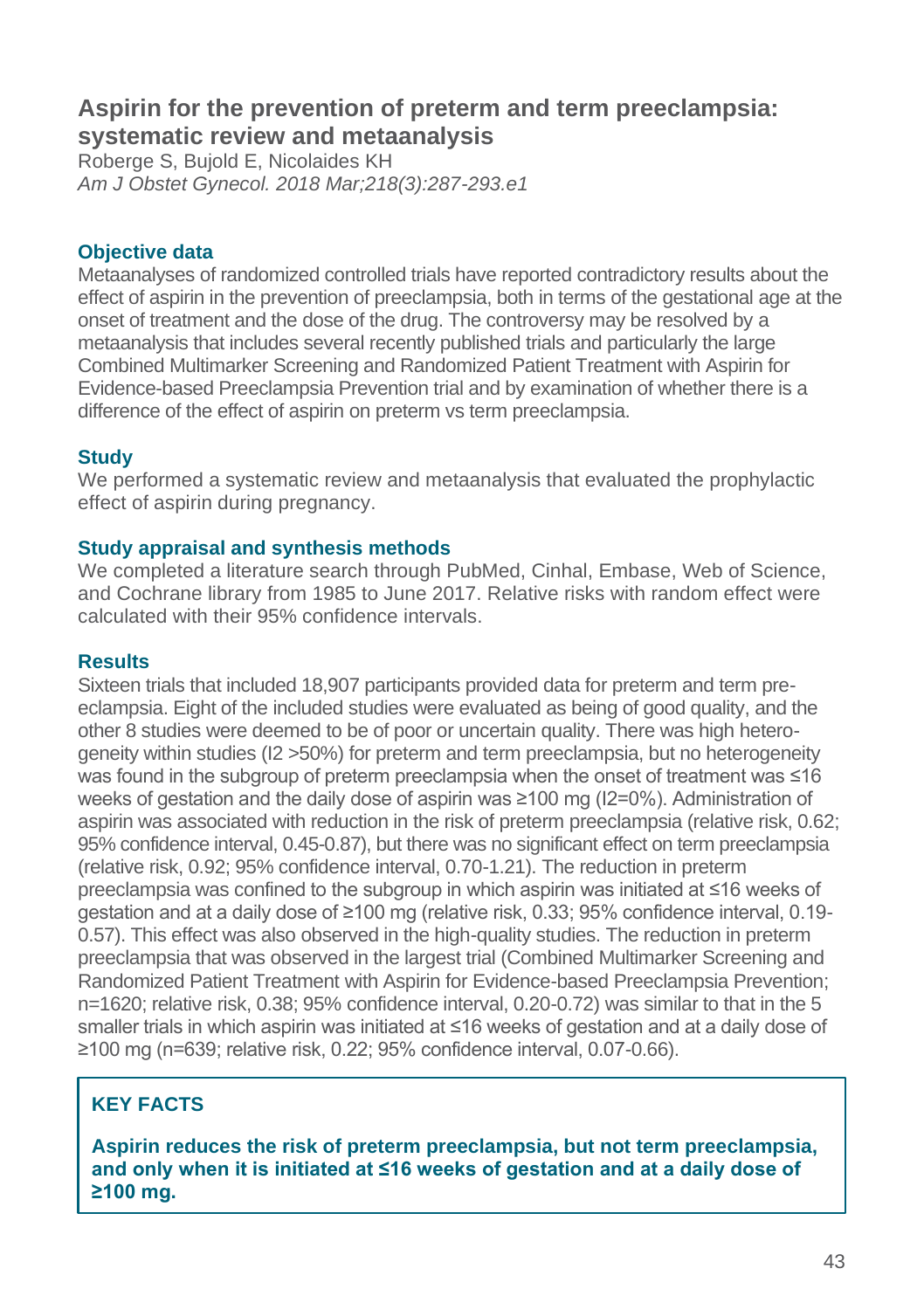### **Aspirin for Evidence-Based Preeclampsia Prevention trial: influence of compliance on beneficial effect of aspirin in prevention of preterm preeclampsia**

Wright D, Poon LC, Rolnik DL, Syngelaki A, Delgado JL, Vojtassakova D et al. *Am J Obstet Gynecol. 2017 Dec;217(6):685.e1-685.e5*

#### **Background**

The Aspirin for Evidence-Based Preeclampsia Prevention trial was a multicenter study in women with singleton pregnancies. Screening was carried out at 11-13 weeks' gestation with an algorithm that combines maternal factors and biomarkers (mean arterial pressure, uterine artery pulsatility index, and maternal serum pregnancy-associated plasma protein A and placental growth factor). Those with an estimated risk for preterm preeclampsia of >1 in 100 were invited to participate in a double-blind trial of aspirin (150 mg/d) vs placebo from 11-14 until 36 weeks' gestation. Preterm preeclampsia with delivery at <37 weeks' gestation, which was the primary outcome, occurred in 1.6% (13/798) participants in the aspirin group, as compared with 4.3% (35/822) in the placebo group (odds ratio in the aspirin group, 0.38; 95% confidence interval, 0.20 to 0.74).

#### **Objective**

We sought to examine the influence of compliance on the beneficial effect of aspirin in prevention of preterm preeclampsia in the Aspirin for Evidence-Based Preeclampsia Prevention trial.

#### **Study design**

This was a secondary analysis of data from the trial. The proportion of prescribed tablets taken was used as an overall measure of compliance. Logistic regression analysis was used to estimate the effect of aspirin on the incidence of preterm preeclampsia according to compliance of <90% and ≥90%, after adjustment for the estimated risk of preterm preeclampsia at screening and the participating center. The choice of cut-off of 90% was based on an exploratory analysis of the treatment effect. Logistic regression analysis was used to investigate predictors of compliance ≥90% among maternal characteristics and medical history.

#### **Results**

Preterm preeclampsia occurred in 5/555 (0.9%) participants in the aspirin group with compliance ≥90%, in 8/243 (3.3%) of participants in the aspirin group with compliance <90%, in 22/588 (3.7%) of participants in the placebo group with compliance ≥90%, and in 13/234 (5.6%) of participants in the placebo group with compliance <90%. The odds ratio in the aspirin group for preterm preeclampsia was 0.24 (95% confidence interval, 0.09-0.65) for compliance ≥90% and 0.59 (95% confidence interval, 0.23-1.53) for compliance <90%. Compliance was positively associated with family history of preeclampsia and negatively associated with smoking, maternal age <25 years, Afro-Caribbean and South Asian racial origin, and history of preeclampsia in a previous pregnancy.

### **KEY FACTS**

**The beneficial effect of aspirin in the prevention of preterm preeclampsia appears to depend on compliance.**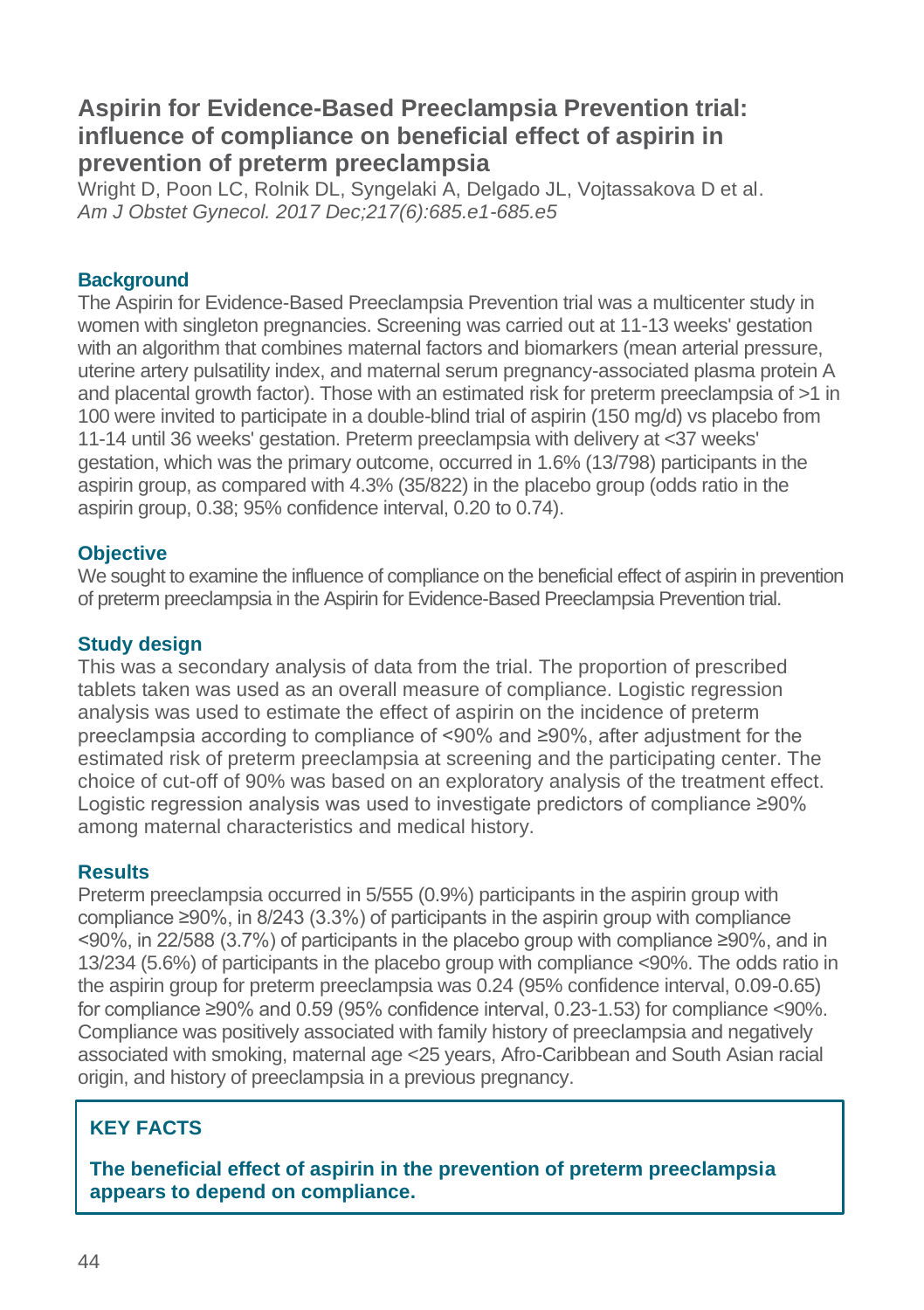### **Aspirin versus Placebo in Pregnancies at High Risk for Preterm Preeclampsia**

Rolnik DL, Wright D, Poon LC, O'Gorman N, Syngelaki A et al. *N Engl J Med. 2017 Aug 17;377(7):613-622*

#### **Background**

Preterm preeclampsia is an important cause of maternal and perinatal death and complications. It is uncertain whether the intake of low-dose aspirin during pregnancy reduces the risk of preterm preeclampsia.

#### **Methods**

In this multicenter, double-blind, placebo-controlled trial, we randomly assigned 1776 women with singleton pregnancies who were at high risk for preterm preeclampsia to receive aspirin, at a dose of 150 mg per day, or placebo from 11 to 14 weeks of gestation until 36 weeks of gestation. The primary outcome was delivery with preeclampsia before 37 weeks of gestation. The analysis was performed according to the intention-to-treat principle.

#### **Results**

A total of 152 women withdrew consent during the trial, and 4 were lost to follow up, which left 798 participants in the aspirin group and 822 in the placebo group. Preterm preeclampsia occurred in 13 participants (1.6%) in the aspirin group, as compared with 35 (4.3%) in the placebo group (odds ratio in the aspirin group, 0.38; 95% confidence interval, 0.20 to 0.74; P=0.004). Results were materially unchanged in a sensitivity analysis that took into account participants who had withdrawn or were lost to followup. Adherence was good, with a reported intake of 85% or more of the required number of tablets in 79.9% of the participants. There were no significant between-group differences in the incidence of neonatal adverse outcomes or other adverse events.

### **KEY FACTS**

**Treatment with low-dose aspirin in women at high risk for preterm preeclampsia resulted in a lower incidence of this diagnosis than placebo. (Funded by the European Union Seventh Framework Program and the Fetal Medicine Foundation; EudraCT number, 2013-003778-29; Current Controlled Trials number, ISRCTN13633058).**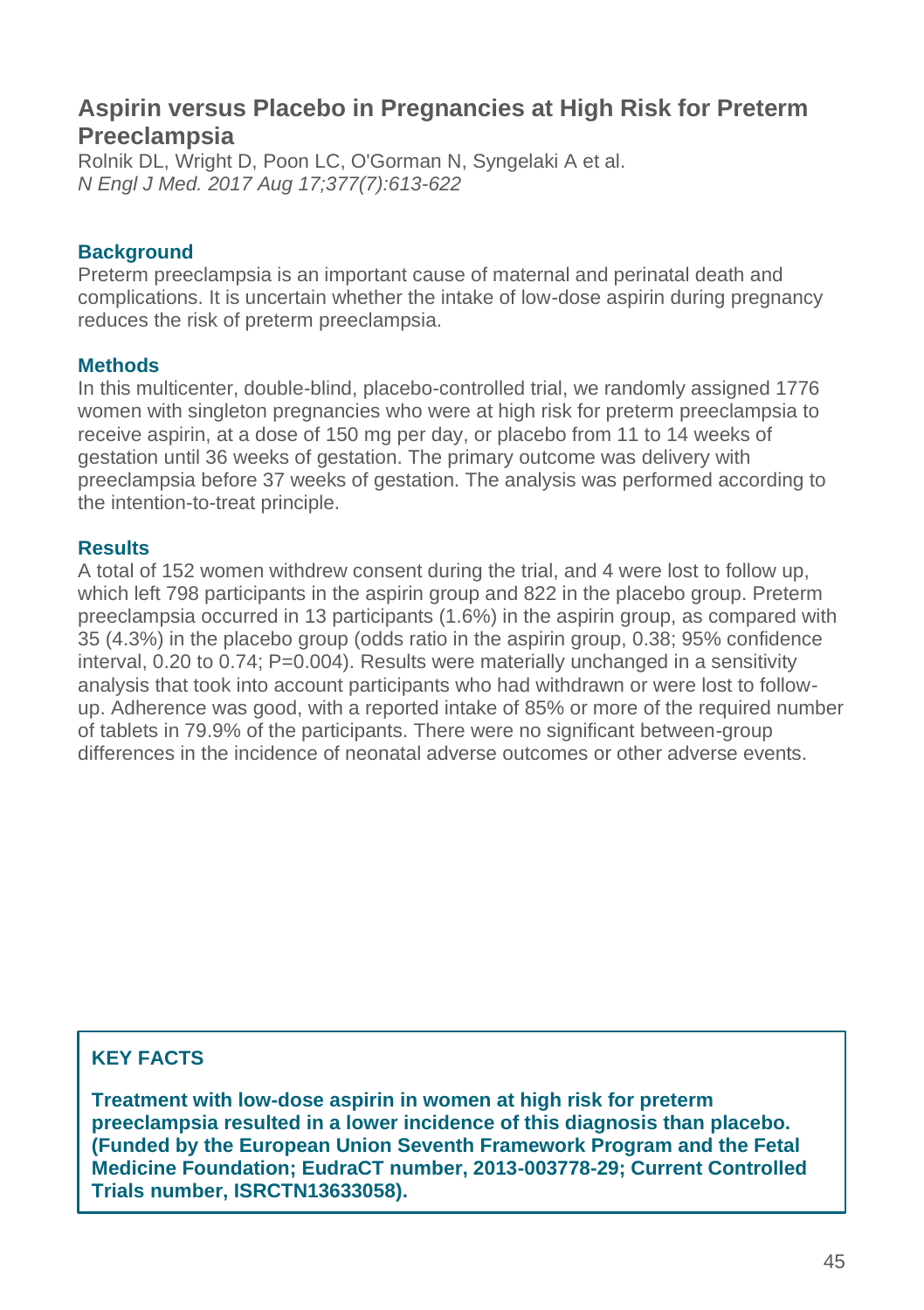### **Aspirin for Evidence-Based Preeclampsia Prevention trial: effect of aspirin in prevention of preterm preeclampsia in subgroups of women according to their characteristics and medical and obstetrical history**

Poon LC, Wright D, Rolnik DL, Syngelaki A, Delgado JL, Tsokaki T et al. *Am J Obstet Gynecol. 2017 Nov;217(5):585.e1-585.e5*

#### **Background**

The Combined Multimarker Screening and Randomized Patient Treatment with Aspirin for Evidence-Based Preeclampsia Prevention trial demonstrated that in women who were at high risk for preterm preeclampsia with delivery at <37 weeks' gestation identified by screening by means of an algorithm that combines maternal factors and biomarkers at 11-13 weeks' gestation, aspirin administration from 11 to 14 until 36 weeks' gestation was associated with a significant reduction in the incidence of preterm preeclampsia (odds ratio 0.38; 95% confidence interval, 0.20 to 0.74; P=0.004).

#### **Objective**

We sought to examine whether there are differences in the effect of aspirin on the incidence of preterm preeclampsia in the Aspirin for Evidence-Based Preeclampsia Prevention trial in subgroups defined according to maternal characteristics and medical and obstetrical history.

#### **Study design**

This was a secondary analysis of data from the Aspirin for Evidence-Based Preeclampsia Prevention trial. Subgroup analysis was performed to assess evidence of differences in the effect of aspirin on incidence of preterm preeclampsia in subgroups defined by maternal age (<30 and ≥30 years), body mass index (<25 and ≥25 kg/m2). racial origin (Afro-Caribbean, Caucasian and other), method of conception (natural and assisted), cigarette smoking (smoker and non-smoker), family history of preterm preeclampsia (present and absent), obstetrical history (nulliparous, multiparous with previous preterm preeclampsia and multiparous without previous preterm preeclampsia), history of chronic hypertension (present and absent). Interaction tests were performed on the full data set of patients in the intention to treat population and on the data set of patients who took  $\geq 90\%$  of the prescribed medication. Results are presented as forest plot with P values for the interaction effects, group sizes, event counts and estimated odds ratios. We examined whether the test of interaction was significant at the 5% level with a Bonferroni adjustment for multiple comparisons.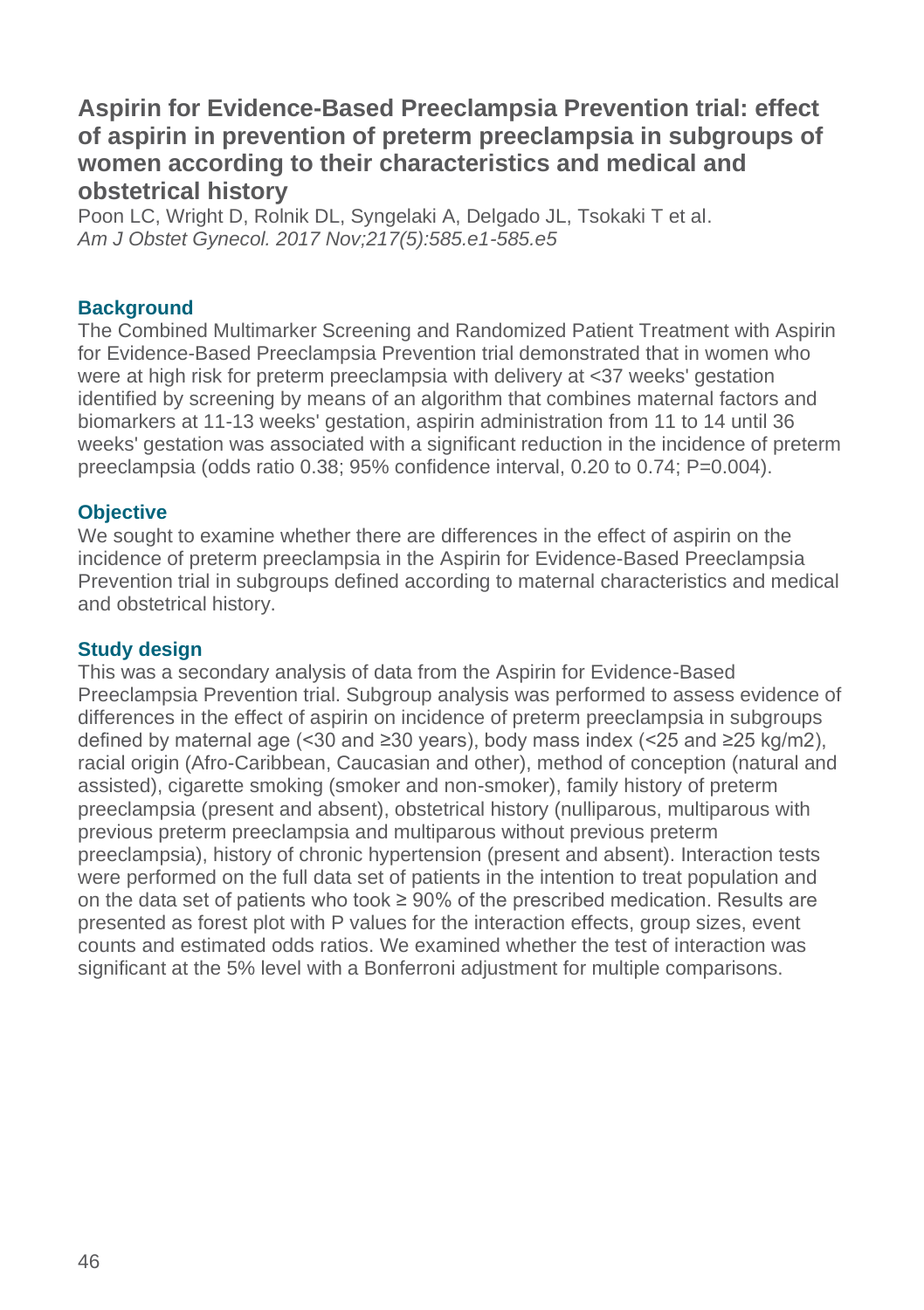#### **Results**

There was no evidence of heterogeneity in the aspirin effect in subgroups defined according to maternal characteristics and obstetrical history. In participants with chronic hypertension preterm preeclampsia occurred in 10.2% (5/49) in the aspirin group and 8.2% (5/61) in the placebo group (adjusted odds ratio, 1.29; 95% confidence interval, 0.33-5.12). The respective values in those without chronic hypertension were 1.1% (8/749) in the aspirin group and 3.9% (30/761) in the placebo group (adjusted odds ratio, 0.27; 95% confidence interval, 0.12-0.60). In all participants with adherence of ≥90% the adjusted odds ratio in the aspirin group was 0.24 (95% confidence interval, 0.09-0.65); in the subgroup with chronic hypertension it was 2.06 (95% confidence interval, 0.40-10.71); and in those without chronic hypertension it was 0.05 (95% confidence interval, 0.01-0.41). For the complete data set the test of interaction was not significant at the 5% level (P = .055), but in those with adherence  $\geq$ 90%, after adjustment for multiple comparisons, the interaction was significant at the 5% level  $(P = .0019)$ .

#### **KEY FACTS**

**The beneficial effect of aspirin in the prevention of preterm preeclampsia may not apply in pregnancies with chronic hypertension. There was no evidence of heterogeneity in the aspirin effect in subgroups defined according to maternal characteristics and obstetrical history.**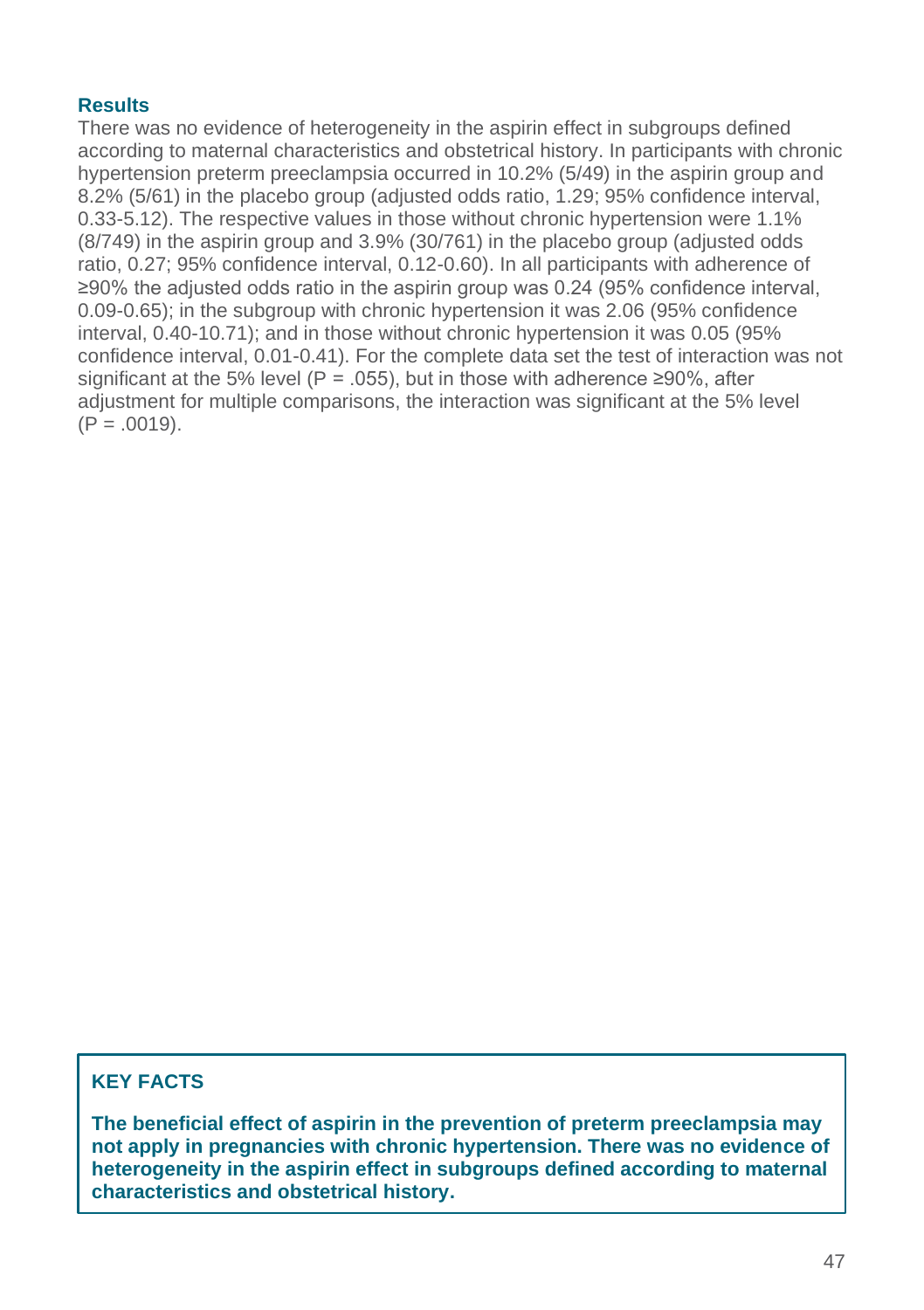### **The role of aspirin dose on the prevention of pre-eclampsia and fetal growth restriction: systematic review and meta-analysis**

[Roberge S,](https://www.ncbi.nlm.nih.gov/pubmed/?term=Roberge%20S%5BAuthor%5D&cauthor=true&cauthor_uid=27640943) [Nicolaides K,](https://www.ncbi.nlm.nih.gov/pubmed/?term=Nicolaides%20K%5BAuthor%5D&cauthor=true&cauthor_uid=27640943) [Demers S,](https://www.ncbi.nlm.nih.gov/pubmed/?term=Demers%20S%5BAuthor%5D&cauthor=true&cauthor_uid=27640943) [Hyett J,](https://www.ncbi.nlm.nih.gov/pubmed/?term=Hyett%20J%5BAuthor%5D&cauthor=true&cauthor_uid=27640943) [Chaillet N,](https://www.ncbi.nlm.nih.gov/pubmed/?term=Chaillet%20N%5BAuthor%5D&cauthor=true&cauthor_uid=27640943) [Bujold E](https://www.ncbi.nlm.nih.gov/pubmed/?term=Bujold%20E%5BAuthor%5D&cauthor=true&cauthor_uid=27640943) *[Am J Obstet Gynecol](https://www.ncbi.nlm.nih.gov/pubmed/27640943) 2016 Sep 15* 

#### **Objective**

We sought to estimate the impact of aspirin dosage on the prevention of pre-eclampsia, severe pre-eclampsia, and fetal growth restriction.

#### **Study design**

We performed a systematic review and meta-analysis of randomized controlled trials comparing the effect of daily aspirin or placebo (or no treatment) during pregnancy. We searched MEDLINE, EMBASE, Web of Science, and Cochrane Central Register of Controlled Trials up to December 2015, and study bibliographies were reviewed. Authors were contacted to obtain additional data when needed. Relative risks for preeclampsia, severe pre-eclampsia, and fetal growth restriction were calculated with 95% confidence intervals using random-effect models. Dose-response effect was evaluated using meta-regression and reported as adjusted R2. Analyses were stratified according to gestational age at initiation of aspirin (≤16 and >16 weeks) and repeated after exclusion of studies at high risk of biases.

#### **Results**

In all, 45 randomized controlled trials included a total of 20,909 pregnant women randomized to between 50-150 mg of aspirin daily. When aspirin was initiated at ≤16 weeks, there was a significant reduction and a dose-response effect for the prevention of pre-eclampsia (relative risk, 0.57; 95% confidence interval, 0.43-0.75; P < .001; R2, 44%; P = .036), severe pre-eclampsia (relative risk, 0.47; 95% confidence interval,  $0.26-0.83$ ; P =  $.009$ ; R2, 100%; P =  $.008$ ), and fetal growth restriction (relative risk, 0.56; 95% confidence interval, 0.44-0.70; P < .001; R2, 100%; P = .044) with higher dosages of aspirin being associated with greater reduction of the 3 outcomes. Similar results were observed after the exclusion of studies at high risk of biases. When aspirin was initiated at >16 weeks, there was a smaller reduction of pre-eclampsia (relative risk, 0.81; 95% confidence interval, 0.66-0.99;  $P = .04$ ) without relationship with aspirin dosage (R2,  $0\%$ ; P = .941). Aspirin initiated at >16 weeks was not associated with a risk reduction or a dose-response effect for severe pre-eclampsia (relative risk, 0.85; 95% confidence interval,  $0.64 - 1.14$ ; P = .28; R2, 0%; P = .838) and fetal growth restriction (relative risk, 0.95; 95% confidence interval, 0.86-1.05;  $P = .34$ ; R2, not available;  $P = .563$ ).

### **KEY FACTS**

**Prevention of pre-eclampsia and fetal growth restriction using aspirin in early pregnancy is associated with a dose-response effect. Low-dose aspirin initiated at >16 weeks' gestation has a modest or no impact on the risk of preeclampsia, severe pre-eclampsia, and fetal growth restriction. Women at high risk for those outcomes should be identified in early pregnancy.**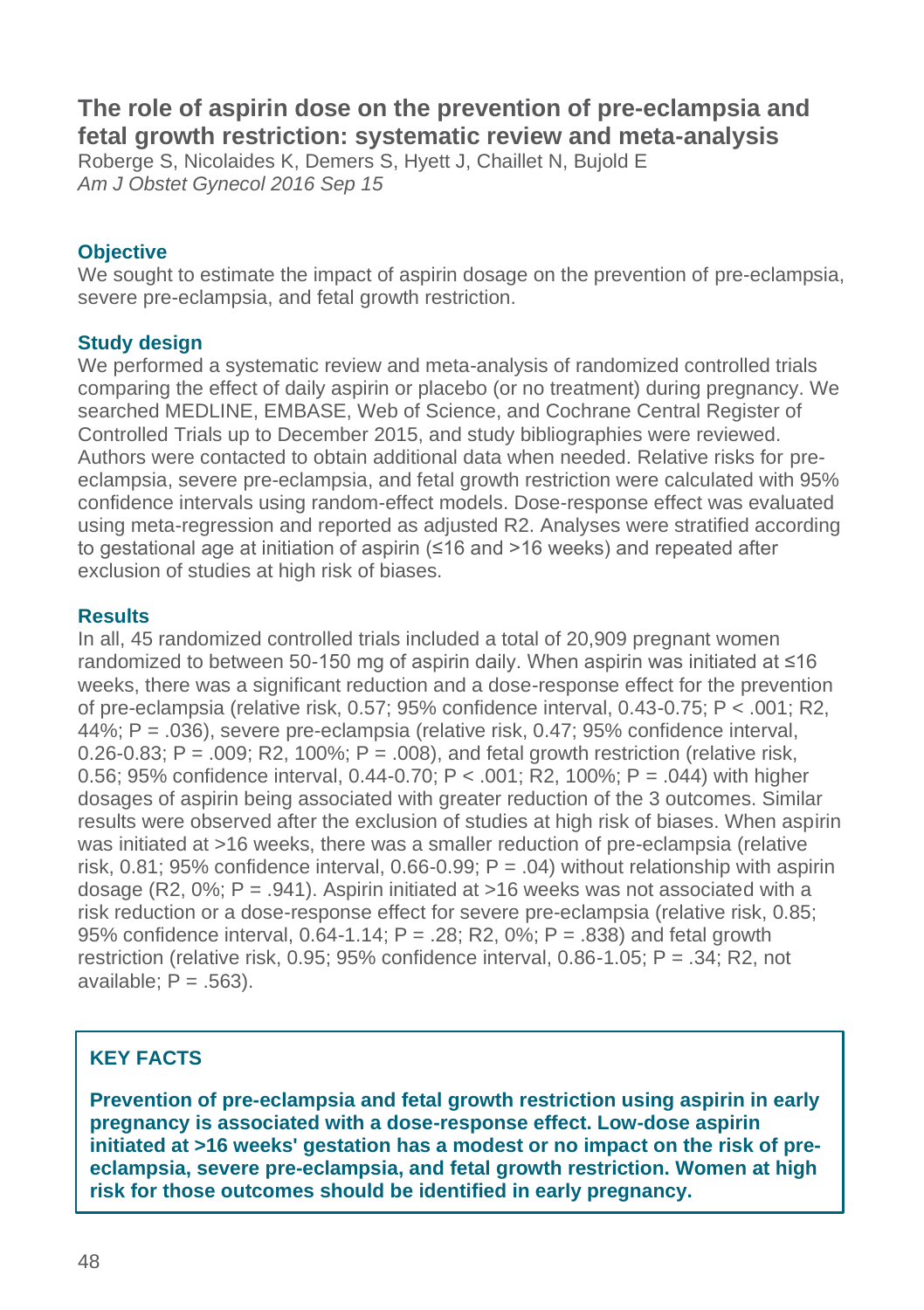### **Low-Dose Aspirin in Early Gestation for Prevention of Preeclampsia and Small-for-Gestational-Age Neonates: Meta-analysis of Large Randomized Trials**

[Roberge S,](https://www.ncbi.nlm.nih.gov/pubmed/?term=Roberge%20S%5BAuthor%5D&cauthor=true&cauthor_uid=26906184) [Sibai B,](https://www.ncbi.nlm.nih.gov/pubmed/?term=Sibai%20B%5BAuthor%5D&cauthor=true&cauthor_uid=26906184) [McCaw-Binns A,](https://www.ncbi.nlm.nih.gov/pubmed/?term=McCaw-Binns%20A%5BAuthor%5D&cauthor=true&cauthor_uid=26906184) [Bujold E](https://www.ncbi.nlm.nih.gov/pubmed/?term=Bujold%20E%5BAuthor%5D&cauthor=true&cauthor_uid=26906184) *[Am J Perinatol.](https://www.ncbi.nlm.nih.gov/pubmed/26906184) 2016 Jul;33(8):781-5*

#### **Objectives**

Meta-analyses of small to moderate size randomized controlled trials (RCTs) suggested that aspirin started before 17 weeks' gestation reduces the risk of preeclampsia and small-for-gestational-age (SGA) neonates. We evaluated data from large randomized trials originally excluded from meta-analyses.

#### **Methods**

We performed meta-analyses of RCTs including more than 350 participants that compared aspirin to placebo during pregnancy. Corresponding authors were contacted to obtain data according to gestational age. Outcomes included pre-eclampsia, severe pre-eclampsia, and SGA. Relative risks (RRs) with their 95% confidence intervals (CIs) were calculated.

#### **Results**

Data for women recruited before 17 weeks' gestation were obtained for three (50%) of the six eligible trials for a total of 11,949 participants including 3,293 recruited before 17 weeks' gestation with available data. We observed no impact of low-dose aspirin (60 mg) started before 17 weeks' gestation on the risk of pre-eclampsia (RR: 0.93; 95% CI: 0.75-1.15), severe pre-eclampsia (RR: 0.96; 95% CI: 0.71-1.28), or SGA (RR: 0.84; 95% CI: 0.56-1.26) and it was not statistically different than when started at or after 17 weeks' gestation.

#### **KEY FACTS**

**Data from large randomized trials do not support greater benefits of low-dose aspirin (at 60 mg daily) when started before 17 weeks' gestation for the prevention of pre-eclampsia or SGA.**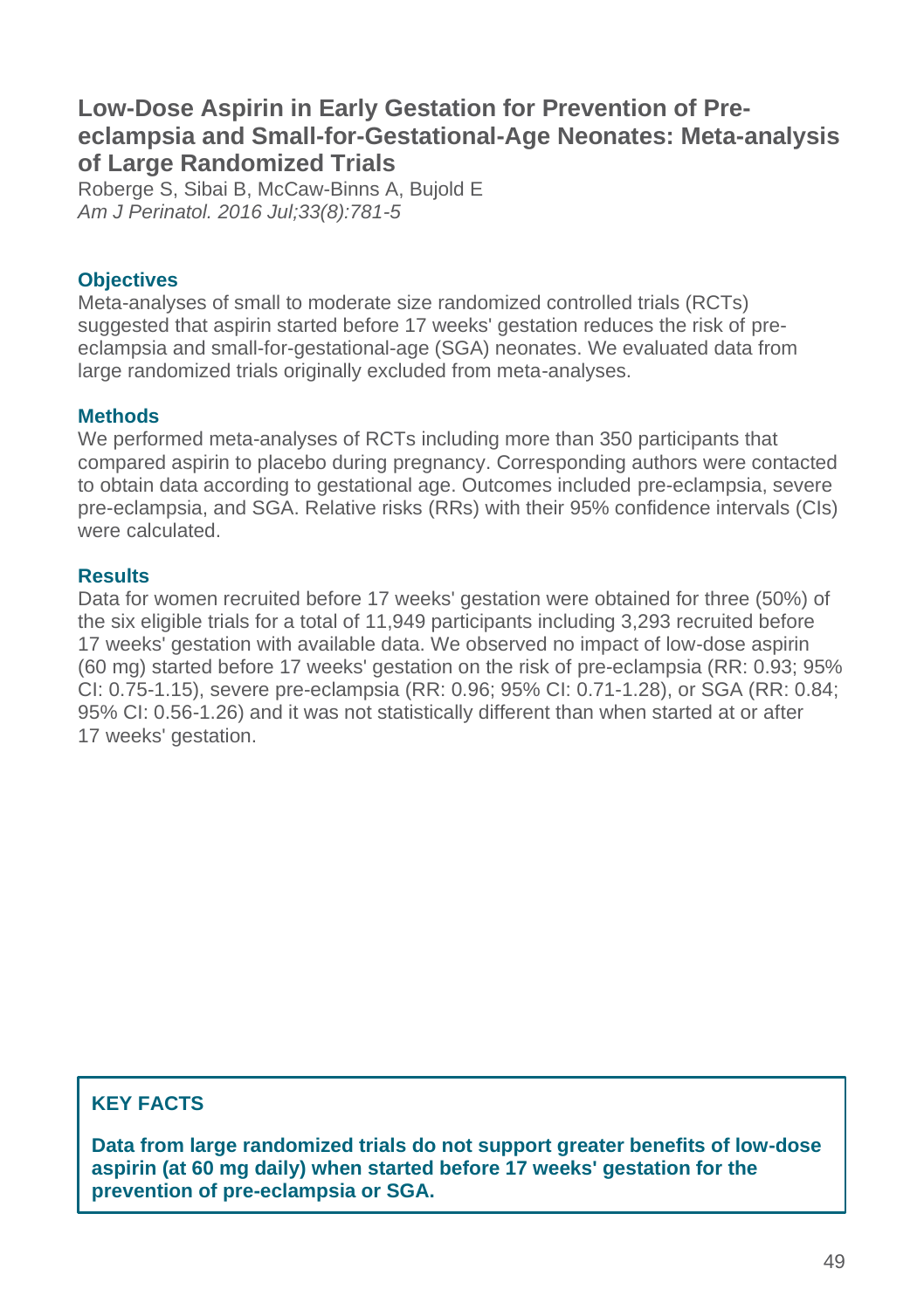### **Prediction and prevention of early-onset pre-eclampsia: impact of aspirin after first-trimester screening**

[Park F,](https://www.ncbi.nlm.nih.gov/pubmed/?term=Park%20F%5BAuthor%5D&cauthor=true&cauthor_uid=25678383) [Russo K,](https://www.ncbi.nlm.nih.gov/pubmed/?term=Russo%20K%5BAuthor%5D&cauthor=true&cauthor_uid=25678383) [Williams P,](https://www.ncbi.nlm.nih.gov/pubmed/?term=Williams%20P%5BAuthor%5D&cauthor=true&cauthor_uid=25678383) [Pelosi M,](https://www.ncbi.nlm.nih.gov/pubmed/?term=Pelosi%20M%5BAuthor%5D&cauthor=true&cauthor_uid=25678383) [Puddephatt R,](https://www.ncbi.nlm.nih.gov/pubmed/?term=Puddephatt%20R%5BAuthor%5D&cauthor=true&cauthor_uid=25678383) [Walter M,](https://www.ncbi.nlm.nih.gov/pubmed/?term=Walter%20M%5BAuthor%5D&cauthor=true&cauthor_uid=25678383) [Leung C](https://www.ncbi.nlm.nih.gov/pubmed/?term=Leung%20C%5BAuthor%5D&cauthor=true&cauthor_uid=25678383) et al. *[Ultrasound Obstet Gynecol](https://www.ncbi.nlm.nih.gov/pubmed/25678383) 2015 Oct;46(4):419-23*

#### **Objective**

To examine the effect of a combination of screening and treatment with low-dose aspirin on the prevalence of early-onset pre-eclampsia (PE).

#### **Methods**

This was a retrospective analysis of two consecutive cohorts of women screened for early PE. The first cohort was observed to determine whether algorithms developed to screen for PE at 11 to 13 + 6 weeks' gestation could be applied to our population. Highrisk women in the second cohort were advised on their risk and offered aspirin (150 mg at night), with treatment starting immediately after screening. The prevalence of early PE and the proportion of women with PE delivering at 34-37 weeks' gestation were compared between the cohorts.

#### **Results**

In the observational and interventional cohorts, 3066 and 2717 women, respectively, were screened.

There were 12 (0.4%) cases of early PE in the observational cohort and one (0.04%) in the interventional cohort (P < 0.01).

Among all women with PE delivering before 37 weeks, 25 (0.83%) were in the observational cohort and 10 (0.37%) in the interventional cohort ( $P = 0.03$ ).

### **KEY FACTS**

**A strategy of first-trimester screening for early PE coupled with prescription of aspirin to the high-risk group appears to be effective in reducing the prevalence of early PE.**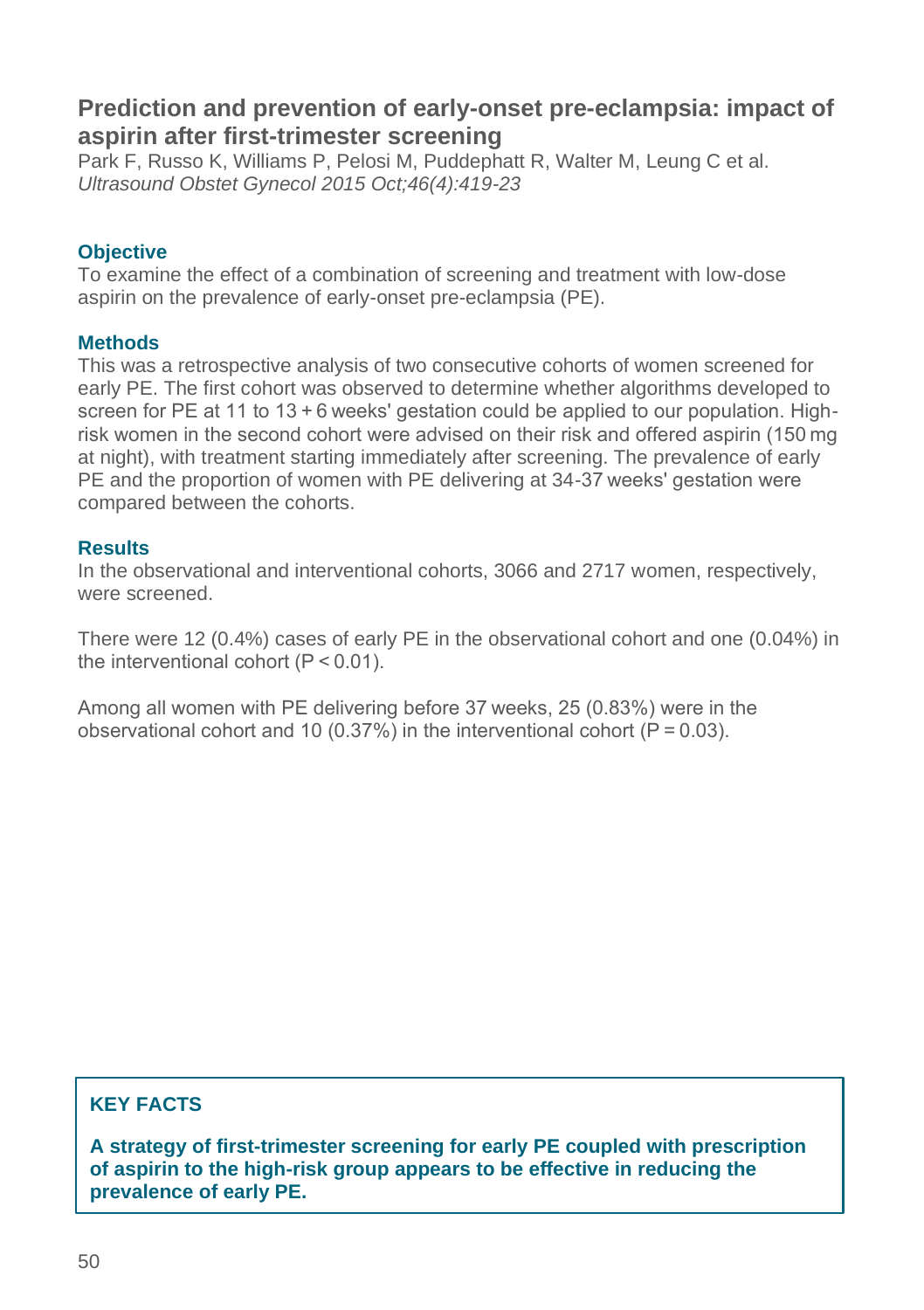## **Glossary**

| ADAM12                  | A disintegrin and metalloprotease 12       |
|-------------------------|--------------------------------------------|
| <b>AUC</b>              | Area under the curve                       |
| <b>CI</b>               | Confidence interval                        |
| <b>DR</b>               | Detection rate                             |
| <b>FPR</b>              | False-positive rate                        |
| <b>GA</b>               | Gestational age                            |
| GH                      | Gestational hypertension                   |
| <b>IUGR</b>             | Intrauterine growth restriction            |
| <b>LR</b>               | Likelihood ratio                           |
| <b>MAP</b>              | Mean arterial pressure                     |
| <b>MoM</b>              | Multiple of the median                     |
| <b>PAPP-A</b>           | Pregnancy-associated plasma protein A      |
| <b>PE</b>               | Pre-eclampsia                              |
| PI                      | Pulsatility index                          |
| <b>PIGF/PGF</b>         | Placental growth factor                    |
| <b>PP13</b>             | Placental protein 13                       |
| <b>PTB</b>              | Preterm birth                              |
| <b>SGA</b>              | Small for gestational age                  |
| sFlt-1                  | Soluble fms-like tyrosine kinase           |
| <b>UAPI/UADPI/UtAPI</b> | Uterine artery (Doppler) pulsatility index |
| <b>VEGF</b>             | Vascular endothelial growth factor         |
| <b>ß-hCG</b>            | Human chorionic gonadotropin               |